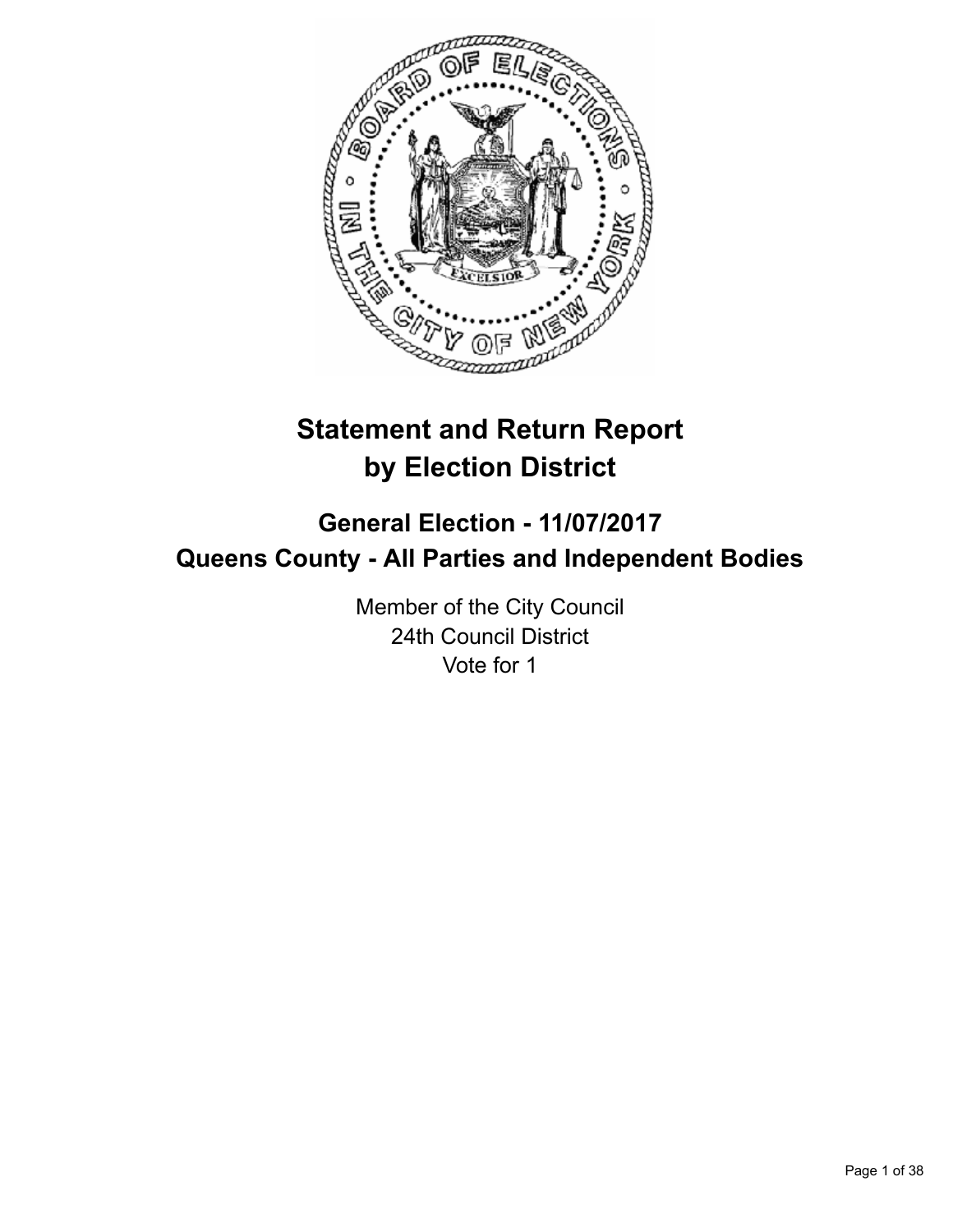

| <b>PUBLIC COUNTER</b>                                    | 264            |
|----------------------------------------------------------|----------------|
| <b>MANUALLY COUNTED EMERGENCY</b>                        | 0              |
| ABSENTEE / MILITARY                                      | $\overline{2}$ |
| AFFIDAVIT                                                | 0              |
| <b>Total Ballots</b>                                     | 266            |
| Less - Inapplicable Federal/Special Presidential Ballots | 0              |
| <b>Total Applicable Ballots</b>                          | 266            |
| RORY I. LANCMAN (DEMOCRATIC)                             | 167            |
| RORY I. LANCMAN (WORKING FAMILIES)                       | 22             |
| MOHAMMAD T. RAHMAN (REFORM)                              | 10             |
| GEORGE I. LEVY (WRITE-IN)                                | $\overline{2}$ |
| PAUL A VALLONE (WRITE-IN)                                | 1              |
| UNATTRIBUTABLE WRITE-IN (WRITE-IN)                       | 1              |
| <b>Total Votes</b>                                       | 203            |
| Unrecorded                                               | 63             |

## **034/24**

| <b>PUBLIC COUNTER</b>                                    | 157            |
|----------------------------------------------------------|----------------|
| MANUALLY COUNTED EMERGENCY                               | 0              |
| ABSENTEE / MILITARY                                      | 0              |
| AFFIDAVIT                                                | 0              |
| <b>Total Ballots</b>                                     | 157            |
| Less - Inapplicable Federal/Special Presidential Ballots | 0              |
| <b>Total Applicable Ballots</b>                          | 157            |
| RORY I. LANCMAN (DEMOCRATIC)                             | 104            |
| RORY I. LANCMAN (WORKING FAMILIES)                       | 14             |
| MOHAMMAD T. RAHMAN (REFORM)                              | $\overline{7}$ |
| DONALD TRUMP (WRITE-IN)                                  |                |
| UNATTRIBUTABLE WRITE-IN (WRITE-IN)                       |                |
| <b>Total Votes</b>                                       | 127            |
| Unrecorded                                               | 30             |

| <b>PUBLIC COUNTER</b>                                    | 218 |
|----------------------------------------------------------|-----|
| MANUALLY COUNTED EMERGENCY                               | 0   |
| ABSENTEE / MILITARY                                      | 8   |
| AFFIDAVIT                                                |     |
| <b>Total Ballots</b>                                     | 227 |
| Less - Inapplicable Federal/Special Presidential Ballots | 0   |
| <b>Total Applicable Ballots</b>                          | 227 |
| RORY I. LANCMAN (DEMOCRATIC)                             | 163 |
| RORY I. LANCMAN (WORKING FAMILIES)                       | 18  |
| MOHAMMAD T. RAHMAN (REFORM)                              | 14  |
| <b>Total Votes</b>                                       | 195 |
| Unrecorded                                               | 32  |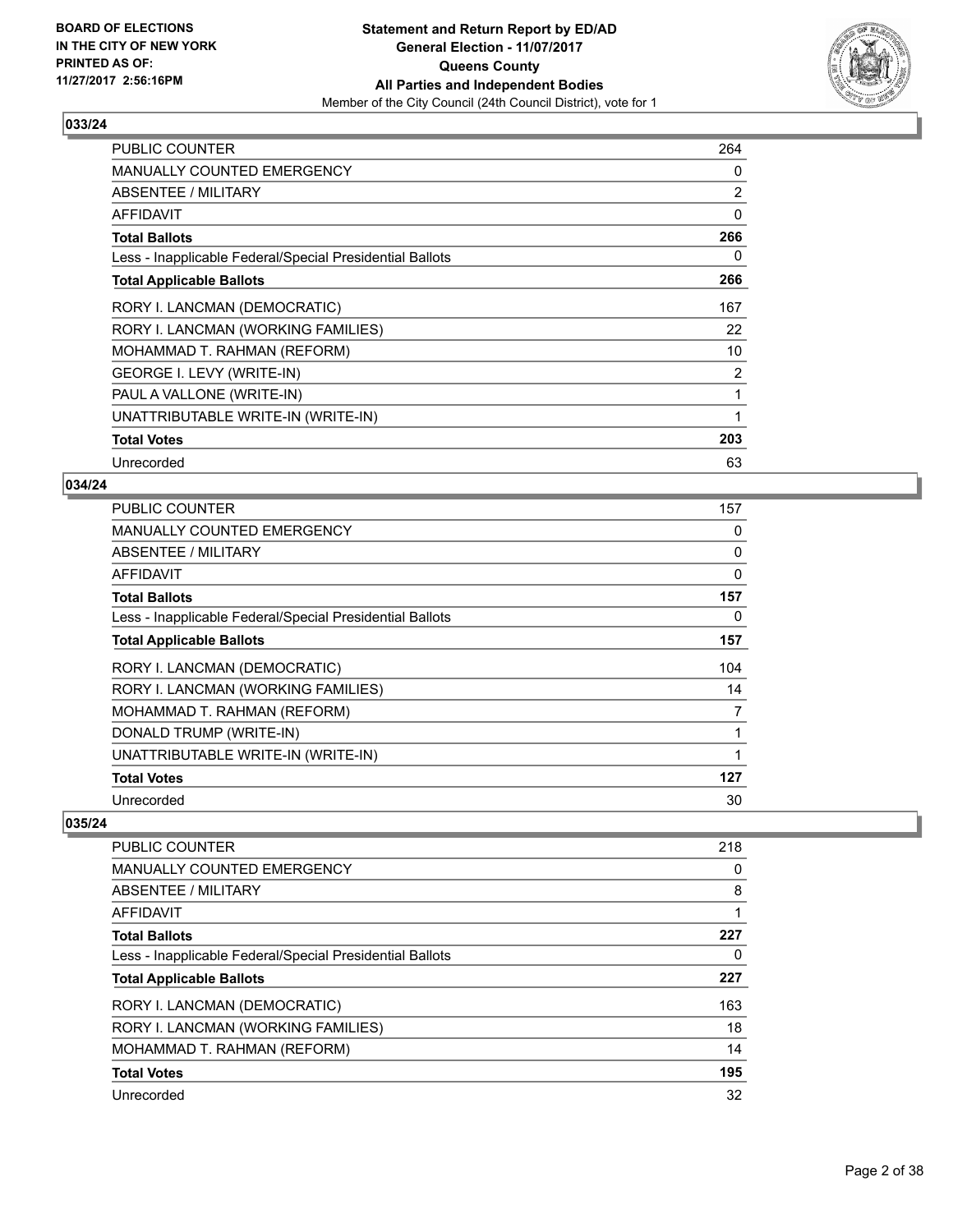

| <b>PUBLIC COUNTER</b>                                    | 113 |
|----------------------------------------------------------|-----|
| <b>MANUALLY COUNTED EMERGENCY</b>                        | 0   |
| ABSENTEE / MILITARY                                      | 3   |
| AFFIDAVIT                                                | 3   |
| <b>Total Ballots</b>                                     | 119 |
| Less - Inapplicable Federal/Special Presidential Ballots | 0   |
| <b>Total Applicable Ballots</b>                          | 119 |
| RORY I. LANCMAN (DEMOCRATIC)                             | 90  |
| RORY I. LANCMAN (WORKING FAMILIES)                       | 5   |
| MOHAMMAD T. RAHMAN (REFORM)                              | 14  |
| <b>Total Votes</b>                                       | 109 |
| Unrecorded                                               | 10  |

#### **037/24**

| <b>PUBLIC COUNTER</b>                                    | 148      |
|----------------------------------------------------------|----------|
| <b>MANUALLY COUNTED EMERGENCY</b>                        | 0        |
| ABSENTEE / MILITARY                                      |          |
| AFFIDAVIT                                                | 0        |
| <b>Total Ballots</b>                                     | 149      |
| Less - Inapplicable Federal/Special Presidential Ballots | $\Omega$ |
| <b>Total Applicable Ballots</b>                          | 149      |
| RORY I. LANCMAN (DEMOCRATIC)                             | 116      |
| RORY I. LANCMAN (WORKING FAMILIES)                       | 5        |
| MOHAMMAD T. RAHMAN (REFORM)                              | 16       |
| UNATTRIBUTABLE WRITE-IN (WRITE-IN)                       |          |
| <b>Total Votes</b>                                       | 138      |
| Unrecorded                                               | 11       |

| <b>PUBLIC COUNTER</b>                                    | 8 |
|----------------------------------------------------------|---|
| <b>MANUALLY COUNTED EMERGENCY</b>                        | 0 |
| ABSENTEE / MILITARY                                      | 0 |
| AFFIDAVIT                                                |   |
| <b>Total Ballots</b>                                     | 9 |
| Less - Inapplicable Federal/Special Presidential Ballots | 0 |
| <b>Total Applicable Ballots</b>                          | 9 |
| RORY I. LANCMAN (DEMOCRATIC)                             | 5 |
| RORY I. LANCMAN (WORKING FAMILIES)                       | 2 |
| MOHAMMAD T. RAHMAN (REFORM)                              |   |
| <b>Total Votes</b>                                       | 8 |
| Unrecorded                                               | 1 |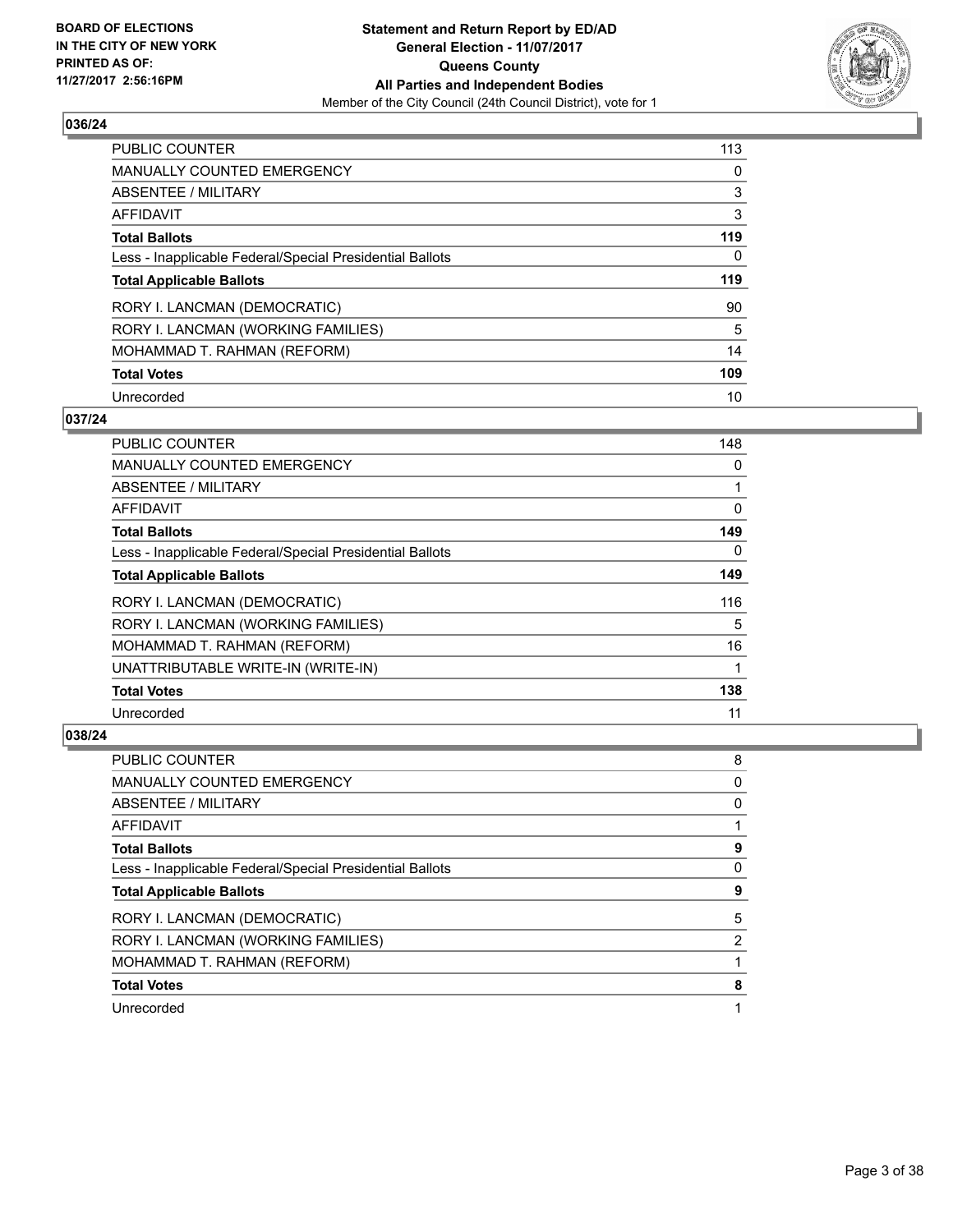

| <b>PUBLIC COUNTER</b>                                    | 39             |
|----------------------------------------------------------|----------------|
| <b>MANUALLY COUNTED EMERGENCY</b>                        | 0              |
| ABSENTEE / MILITARY                                      | 0              |
| AFFIDAVIT                                                | 0              |
| <b>Total Ballots</b>                                     | 39             |
| Less - Inapplicable Federal/Special Presidential Ballots | 0              |
| <b>Total Applicable Ballots</b>                          | 39             |
| RORY I. LANCMAN (DEMOCRATIC)                             | 29             |
| RORY I. LANCMAN (WORKING FAMILIES)                       | $\overline{2}$ |
| MOHAMMAD T. RAHMAN (REFORM)                              | 3              |
| <b>Total Votes</b>                                       | 34             |
| Unrecorded                                               | 5              |

#### **040/24**

| <b>PUBLIC COUNTER</b>                                    | 285      |
|----------------------------------------------------------|----------|
| <b>MANUALLY COUNTED EMERGENCY</b>                        | 0        |
| ABSENTEE / MILITARY                                      | 4        |
| <b>AFFIDAVIT</b>                                         |          |
| <b>Total Ballots</b>                                     | 290      |
| Less - Inapplicable Federal/Special Presidential Ballots | $\Omega$ |
| <b>Total Applicable Ballots</b>                          | 290      |
| RORY I. LANCMAN (DEMOCRATIC)                             | 223      |
| RORY I. LANCMAN (WORKING FAMILIES)                       | 15       |
| MOHAMMAD T. RAHMAN (REFORM)                              | 26       |
| <b>Total Votes</b>                                       | 264      |
| Unrecorded                                               | 26       |

| <b>PUBLIC COUNTER</b>                                    | 47             |
|----------------------------------------------------------|----------------|
| <b>MANUALLY COUNTED EMERGENCY</b>                        | 0              |
| ABSENTEE / MILITARY                                      | $\overline{2}$ |
| AFFIDAVIT                                                |                |
| <b>Total Ballots</b>                                     | 50             |
| Less - Inapplicable Federal/Special Presidential Ballots | 0              |
| <b>Total Applicable Ballots</b>                          | 50             |
| RORY I. LANCMAN (DEMOCRATIC)                             | 29             |
| RORY I. LANCMAN (WORKING FAMILIES)                       | 7              |
| MOHAMMAD T. RAHMAN (REFORM)                              | 4              |
| <b>JEAN RICHARD SEVERIN (WRITE-IN)</b>                   |                |
| <b>Total Votes</b>                                       | 41             |
| Unrecorded                                               | 9              |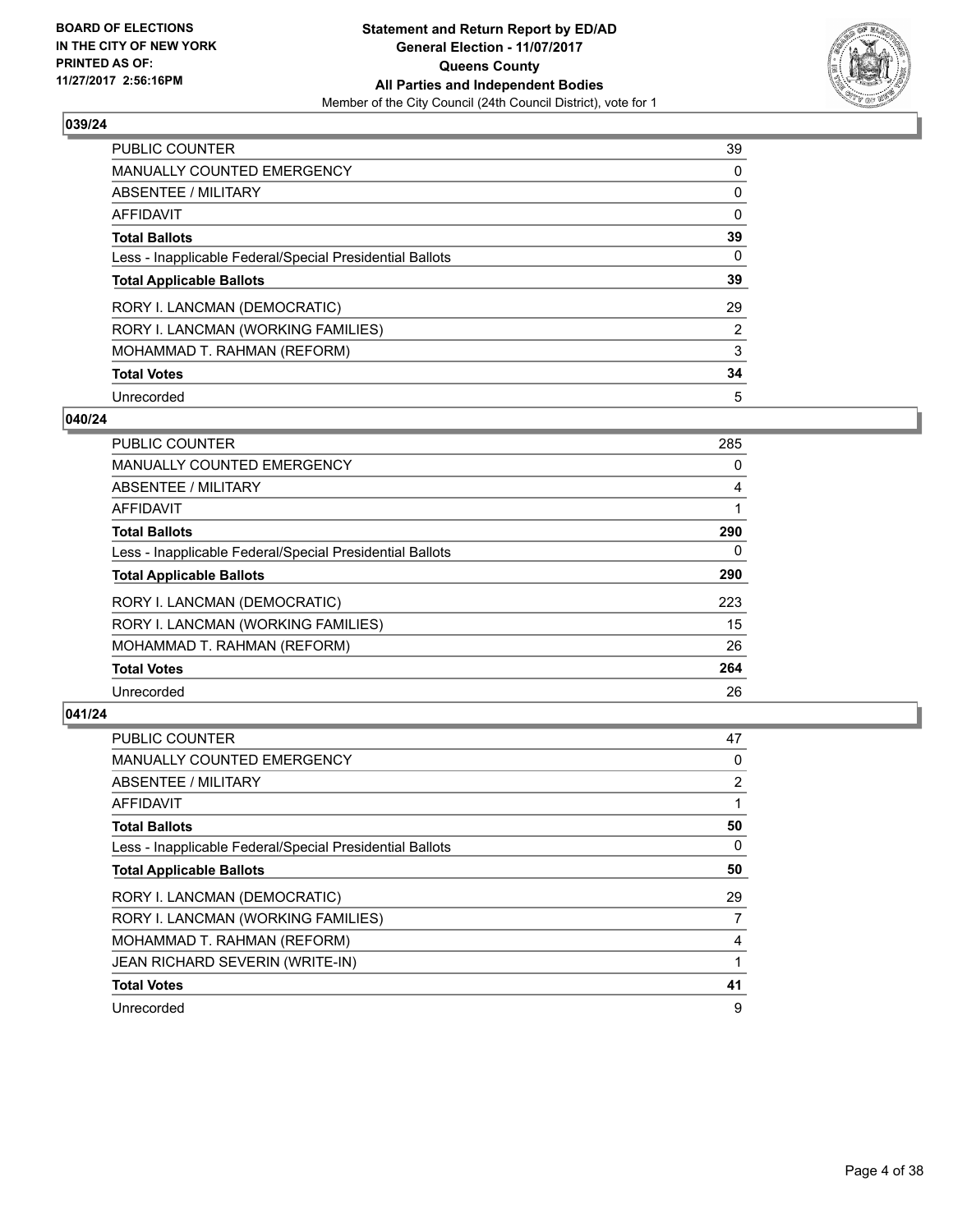

| <b>PUBLIC COUNTER</b>                                    | 104            |
|----------------------------------------------------------|----------------|
| <b>MANUALLY COUNTED EMERGENCY</b>                        | 0              |
| ABSENTEE / MILITARY                                      | $\overline{7}$ |
| AFFIDAVIT                                                | 0              |
| <b>Total Ballots</b>                                     | 111            |
| Less - Inapplicable Federal/Special Presidential Ballots | 0              |
| <b>Total Applicable Ballots</b>                          | 111            |
| RORY I. LANCMAN (DEMOCRATIC)                             | 68             |
| RORY I. LANCMAN (WORKING FAMILIES)                       | 15             |
| MOHAMMAD T. RAHMAN (REFORM)                              | 19             |
| CARLINA RIVERA (WRITE-IN)                                |                |
| DONOVAN G. WAITHE (WRITE-IN)                             |                |
| <b>Total Votes</b>                                       | 104            |
| Unrecorded                                               | 7              |

#### **043/24**

| <b>PUBLIC COUNTER</b>                                    | 238 |
|----------------------------------------------------------|-----|
| <b>MANUALLY COUNTED EMERGENCY</b>                        | 0   |
| ABSENTEE / MILITARY                                      | 53  |
| <b>AFFIDAVIT</b>                                         |     |
| <b>Total Ballots</b>                                     | 292 |
| Less - Inapplicable Federal/Special Presidential Ballots | 0   |
| <b>Total Applicable Ballots</b>                          | 292 |
| RORY I. LANCMAN (DEMOCRATIC)                             | 191 |
| RORY I. LANCMAN (WORKING FAMILIES)                       | 7   |
| MOHAMMAD T. RAHMAN (REFORM)                              | 73  |
| <b>Total Votes</b>                                       | 271 |
| Unrecorded                                               | 21  |

| <b>PUBLIC COUNTER</b>                                    | 169 |
|----------------------------------------------------------|-----|
| <b>MANUALLY COUNTED EMERGENCY</b>                        | 0   |
| ABSENTEE / MILITARY                                      | 3   |
| AFFIDAVIT                                                | 2   |
| <b>Total Ballots</b>                                     | 174 |
| Less - Inapplicable Federal/Special Presidential Ballots | 0   |
| <b>Total Applicable Ballots</b>                          | 174 |
| RORY I. LANCMAN (DEMOCRATIC)                             | 107 |
| RORY I. LANCMAN (WORKING FAMILIES)                       | 8   |
| MOHAMMAD T. RAHMAN (REFORM)                              | 35  |
| <b>Total Votes</b>                                       | 150 |
| Unrecorded                                               | 24  |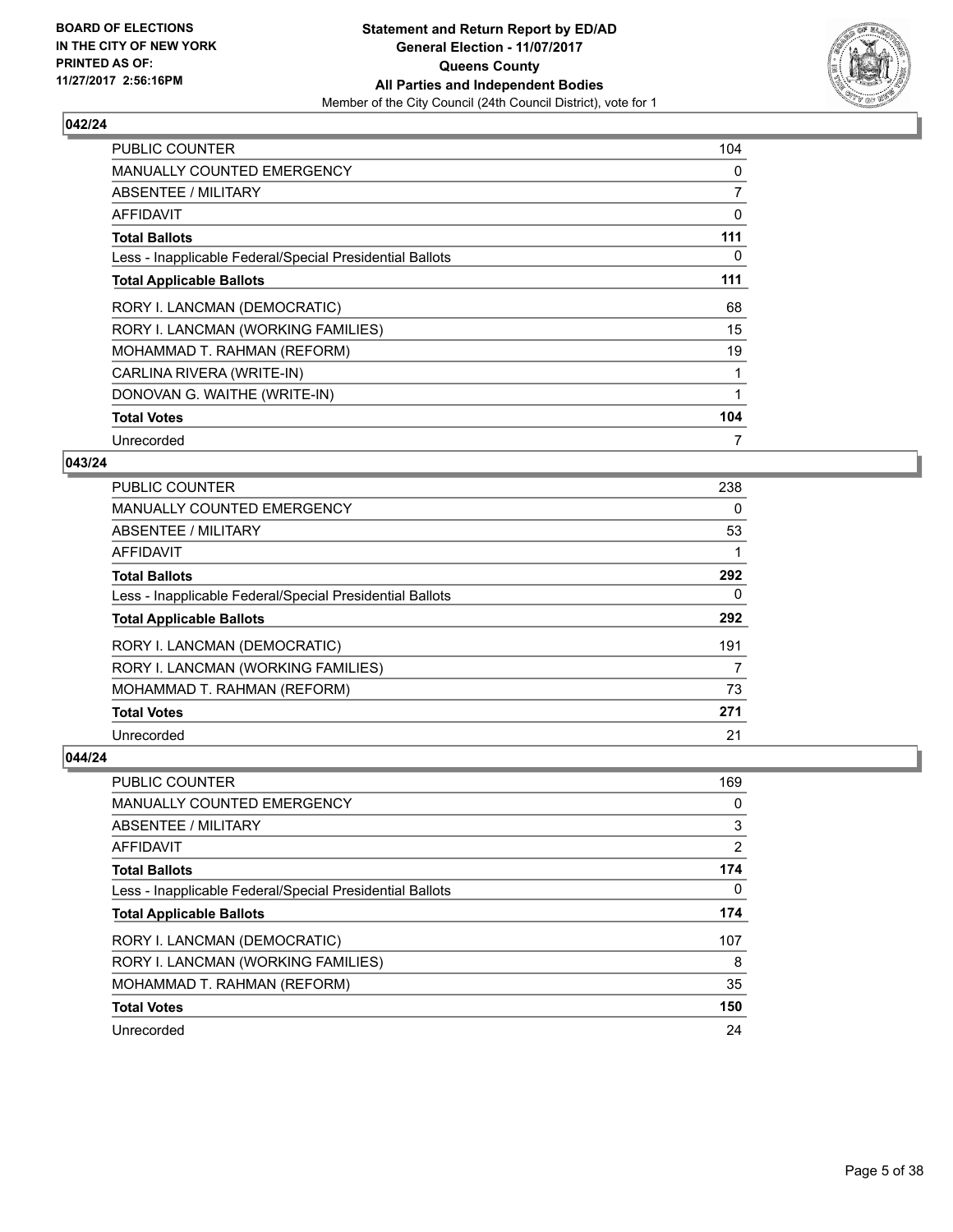

| <b>PUBLIC COUNTER</b>                                    | 185            |
|----------------------------------------------------------|----------------|
| <b>MANUALLY COUNTED EMERGENCY</b>                        | 0              |
| ABSENTEE / MILITARY                                      | $\overline{7}$ |
| <b>AFFIDAVIT</b>                                         |                |
| <b>Total Ballots</b>                                     | 193            |
| Less - Inapplicable Federal/Special Presidential Ballots | 0              |
| <b>Total Applicable Ballots</b>                          | 193            |
| RORY I. LANCMAN (DEMOCRATIC)                             | 149            |
| RORY I. LANCMAN (WORKING FAMILIES)                       | 16             |
| MOHAMMAD T. RAHMAN (REFORM)                              | 5              |
| UNATTRIBUTABLE WRITE-IN (WRITE-IN)                       | 1              |
| <b>Total Votes</b>                                       | 171            |
| Unrecorded                                               | 22             |

#### **046/24**

| <b>PUBLIC COUNTER</b>                                    | 213 |
|----------------------------------------------------------|-----|
| <b>MANUALLY COUNTED EMERGENCY</b>                        | 0   |
| ABSENTEE / MILITARY                                      | 7   |
| AFFIDAVIT                                                | 6   |
| <b>Total Ballots</b>                                     | 226 |
| Less - Inapplicable Federal/Special Presidential Ballots | 0   |
| <b>Total Applicable Ballots</b>                          | 226 |
| RORY I. LANCMAN (DEMOCRATIC)                             | 172 |
| RORY I. LANCMAN (WORKING FAMILIES)                       | 10  |
| MOHAMMAD T. RAHMAN (REFORM)                              | 32  |
| <b>Total Votes</b>                                       | 214 |
| Unrecorded                                               | 12  |

| <b>PUBLIC COUNTER</b>                                    | 158 |
|----------------------------------------------------------|-----|
| <b>MANUALLY COUNTED EMERGENCY</b>                        | 0   |
| ABSENTEE / MILITARY                                      | 20  |
| AFFIDAVIT                                                |     |
| <b>Total Ballots</b>                                     | 179 |
| Less - Inapplicable Federal/Special Presidential Ballots | 0   |
| <b>Total Applicable Ballots</b>                          | 179 |
| RORY I. LANCMAN (DEMOCRATIC)                             | 108 |
| RORY I. LANCMAN (WORKING FAMILIES)                       | 18  |
| MOHAMMAD T. RAHMAN (REFORM)                              | 27  |
| <b>Total Votes</b>                                       | 153 |
| Unrecorded                                               | 26  |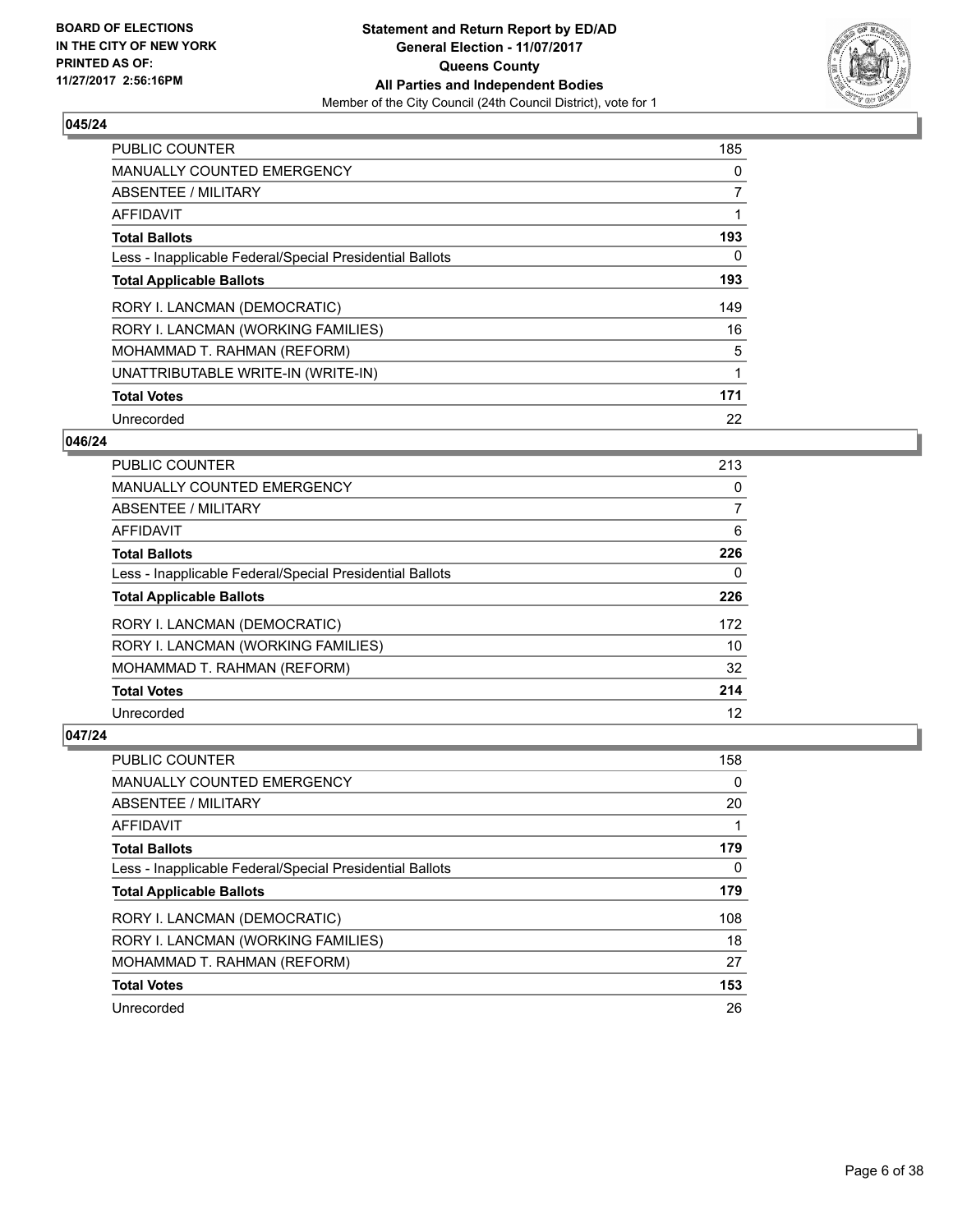

| <b>PUBLIC COUNTER</b>                                    | 55 |
|----------------------------------------------------------|----|
| <b>MANUALLY COUNTED EMERGENCY</b>                        | 0  |
| ABSENTEE / MILITARY                                      | 0  |
| AFFIDAVIT                                                |    |
| <b>Total Ballots</b>                                     | 56 |
| Less - Inapplicable Federal/Special Presidential Ballots | 0  |
| <b>Total Applicable Ballots</b>                          | 56 |
| RORY I. LANCMAN (DEMOCRATIC)                             | 27 |
| RORY I. LANCMAN (WORKING FAMILIES)                       |    |
| MOHAMMAD T. RAHMAN (REFORM)                              | 20 |
| <b>Total Votes</b>                                       | 48 |
| Unrecorded                                               | 8  |

#### **049/24**

| <b>PUBLIC COUNTER</b>                                    | 341 |
|----------------------------------------------------------|-----|
| MANUALLY COUNTED EMERGENCY                               | 0   |
| ABSENTEE / MILITARY                                      |     |
| AFFIDAVIT                                                |     |
| <b>Total Ballots</b>                                     | 343 |
| Less - Inapplicable Federal/Special Presidential Ballots | 0   |
| <b>Total Applicable Ballots</b>                          | 343 |
| RORY I. LANCMAN (DEMOCRATIC)                             | 249 |
| RORY I. LANCMAN (WORKING FAMILIES)                       | 27  |
| MOHAMMAD T. RAHMAN (REFORM)                              | 18  |
| JORGE I MONTOYA (WRITE-IN)                               | 1   |
| MARC BAUM (WRITE-IN)                                     | 1   |
| MONTELL C. MOSELEY (WRITE-IN)                            | 1   |
| <b>Total Votes</b>                                       | 297 |
| Unrecorded                                               | 46  |

| <b>PUBLIC COUNTER</b>                                    | 173 |
|----------------------------------------------------------|-----|
| <b>MANUALLY COUNTED EMERGENCY</b>                        | 0   |
| ABSENTEE / MILITARY                                      | 5   |
| AFFIDAVIT                                                | 2   |
| <b>Total Ballots</b>                                     | 180 |
| Less - Inapplicable Federal/Special Presidential Ballots | 0   |
| <b>Total Applicable Ballots</b>                          | 180 |
| RORY I. LANCMAN (DEMOCRATIC)                             | 112 |
| RORY I. LANCMAN (WORKING FAMILIES)                       | 13  |
| MOHAMMAD T. RAHMAN (REFORM)                              | 28  |
| <b>Total Votes</b>                                       | 153 |
| Unrecorded                                               | 27  |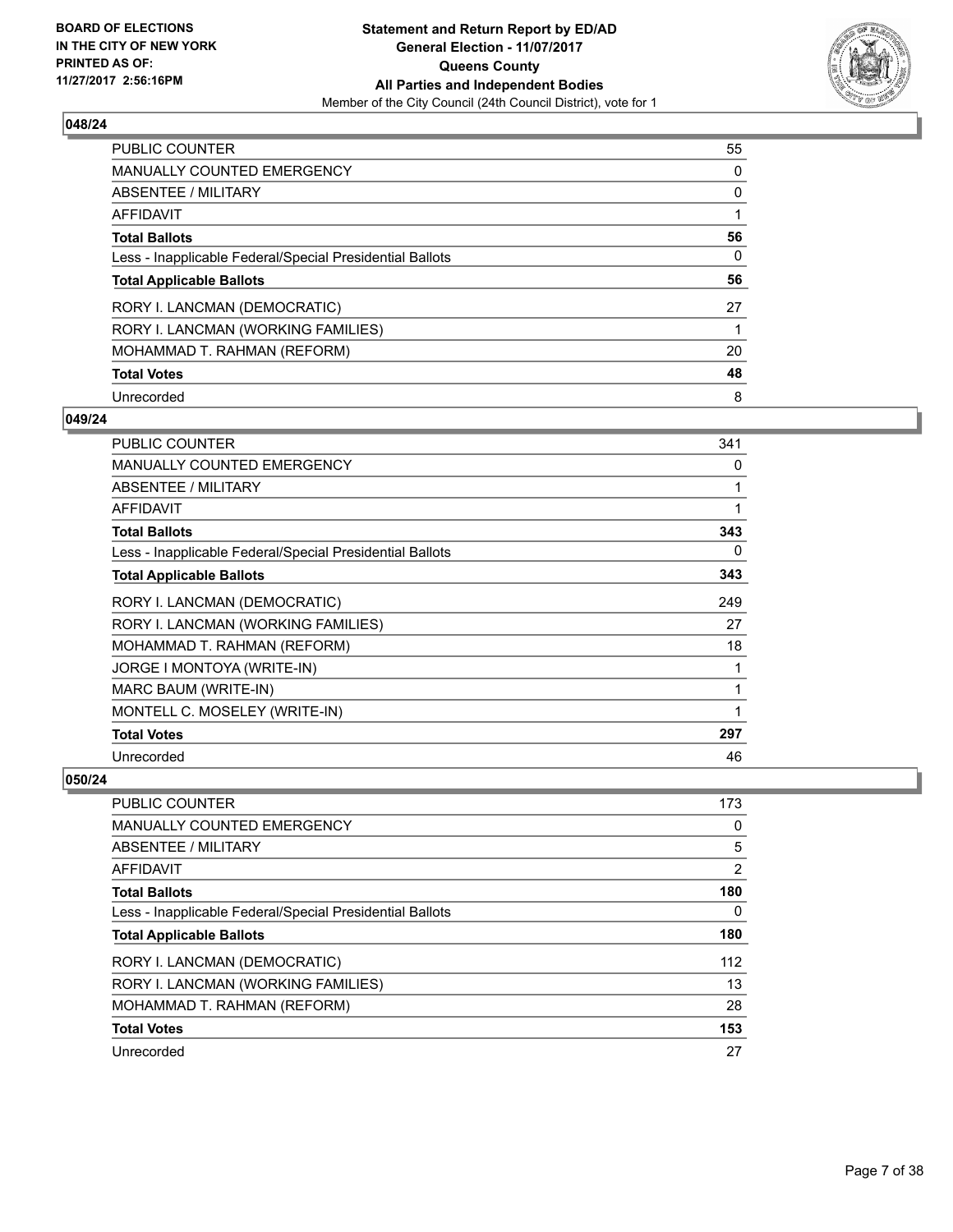

| <b>PUBLIC COUNTER</b>                                    | 194            |
|----------------------------------------------------------|----------------|
| <b>MANUALLY COUNTED EMERGENCY</b>                        | 0              |
| ABSENTEE / MILITARY                                      | $\overline{2}$ |
| AFFIDAVIT                                                | 0              |
| <b>Total Ballots</b>                                     | 196            |
| Less - Inapplicable Federal/Special Presidential Ballots | 0              |
| <b>Total Applicable Ballots</b>                          | 196            |
| RORY I. LANCMAN (DEMOCRATIC)                             | 117            |
| RORY I. LANCMAN (WORKING FAMILIES)                       | 3              |
| MOHAMMAD T. RAHMAN (REFORM)                              | 58             |
| <b>Total Votes</b>                                       | 178            |
| Unrecorded                                               | 18             |

#### **052/24**

| <b>PUBLIC COUNTER</b>                                    | 158      |
|----------------------------------------------------------|----------|
| <b>MANUALLY COUNTED EMERGENCY</b>                        | 0        |
| ABSENTEE / MILITARY                                      | 3        |
| <b>AFFIDAVIT</b>                                         |          |
| <b>Total Ballots</b>                                     | 162      |
| Less - Inapplicable Federal/Special Presidential Ballots | $\Omega$ |
| <b>Total Applicable Ballots</b>                          | 162      |
| RORY I. LANCMAN (DEMOCRATIC)                             | 93       |
| RORY I. LANCMAN (WORKING FAMILIES)                       | 5        |
| MOHAMMAD T. RAHMAN (REFORM)                              | 35       |
| <b>Total Votes</b>                                       | 133      |
| Unrecorded                                               | 29       |

| <b>PUBLIC COUNTER</b>                                    | 235            |
|----------------------------------------------------------|----------------|
| <b>MANUALLY COUNTED EMERGENCY</b>                        | 0              |
| ABSENTEE / MILITARY                                      | 5              |
| AFFIDAVIT                                                | $\overline{2}$ |
| <b>Total Ballots</b>                                     | 242            |
| Less - Inapplicable Federal/Special Presidential Ballots | 0              |
| <b>Total Applicable Ballots</b>                          | 242            |
| RORY I. LANCMAN (DEMOCRATIC)                             | 130            |
| RORY I. LANCMAN (WORKING FAMILIES)                       | 17             |
| MOHAMMAD T. RAHMAN (REFORM)                              | 53             |
| <b>Total Votes</b>                                       | 200            |
| Unrecorded                                               | 42             |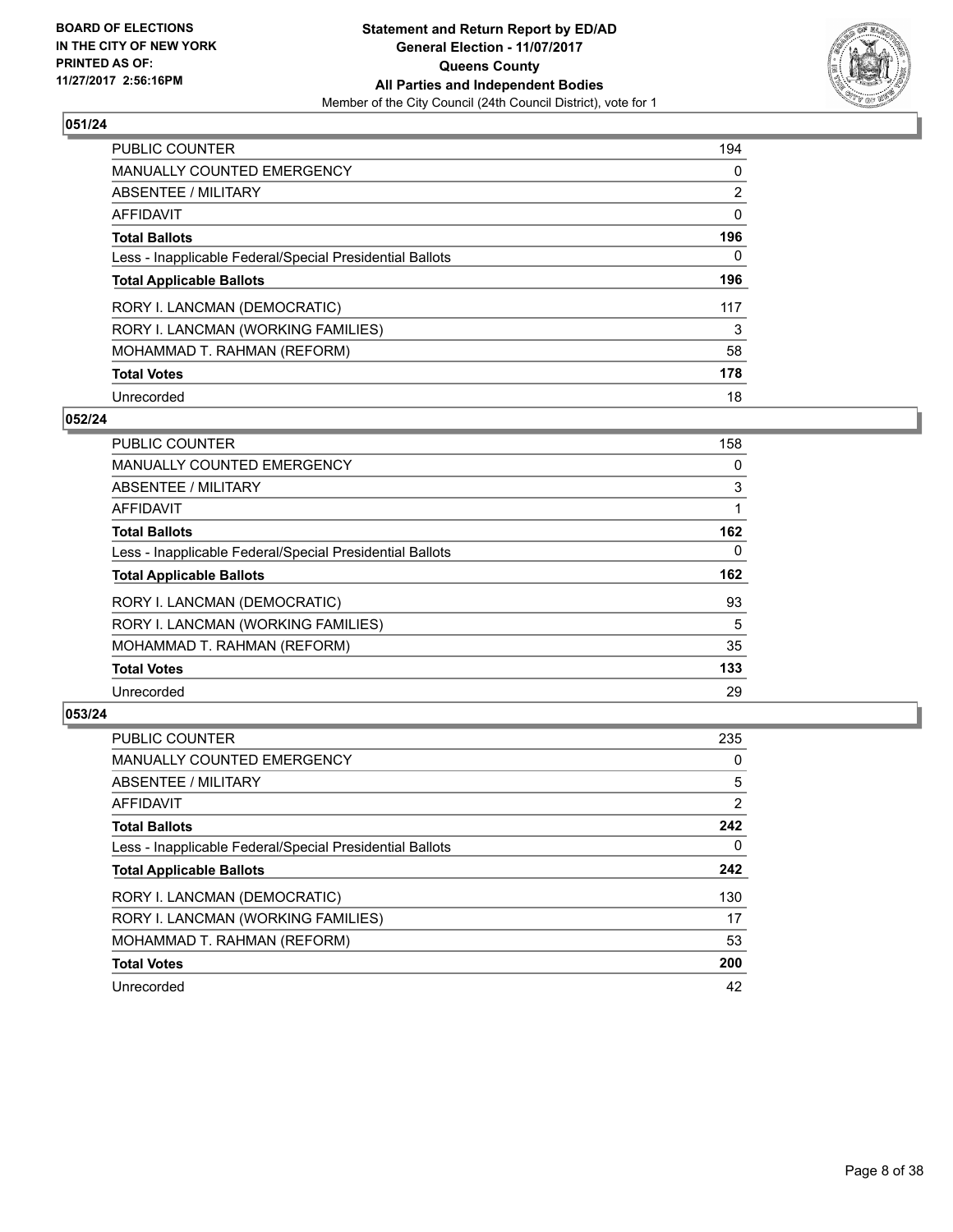

| <b>PUBLIC COUNTER</b>                                    | 228 |
|----------------------------------------------------------|-----|
| <b>MANUALLY COUNTED EMERGENCY</b>                        | 0   |
| ABSENTEE / MILITARY                                      | 6   |
| <b>AFFIDAVIT</b>                                         | 0   |
| <b>Total Ballots</b>                                     | 234 |
| Less - Inapplicable Federal/Special Presidential Ballots | 0   |
| <b>Total Applicable Ballots</b>                          | 234 |
| RORY I. LANCMAN (DEMOCRATIC)                             | 151 |
| RORY I. LANCMAN (WORKING FAMILIES)                       | 4   |
| MOHAMMAD T. RAHMAN (REFORM)                              | 60  |
| ELLEN BRENNAN (WRITE-IN)                                 |     |
| <b>Total Votes</b>                                       | 216 |
| Unrecorded                                               | 18  |

# **055/24**

| PUBLIC COUNTER                                           | 186      |
|----------------------------------------------------------|----------|
| <b>MANUALLY COUNTED EMERGENCY</b>                        | 0        |
| ABSENTEE / MILITARY                                      | 3        |
| <b>AFFIDAVIT</b>                                         | 0        |
| <b>Total Ballots</b>                                     | 189      |
| Less - Inapplicable Federal/Special Presidential Ballots | $\Omega$ |
| <b>Total Applicable Ballots</b>                          | 189      |
| RORY I. LANCMAN (DEMOCRATIC)                             | 83       |
| RORY I. LANCMAN (WORKING FAMILIES)                       | 3        |
| MOHAMMAD T. RAHMAN (REFORM)                              | 91       |
| <b>Total Votes</b>                                       | 177      |
| Unrecorded                                               | 12       |

# **056/24 COMBINED into: 036/24**

| PUBLIC COUNTER                                           | 38 |
|----------------------------------------------------------|----|
| <b>MANUALLY COUNTED EMERGENCY</b>                        | 0  |
| <b>ABSENTEE / MILITARY</b>                               | 0  |
| AFFIDAVIT                                                | 0  |
| <b>Total Ballots</b>                                     | 38 |
| Less - Inapplicable Federal/Special Presidential Ballots | 0  |
| <b>Total Applicable Ballots</b>                          | 38 |
| RORY I. LANCMAN (DEMOCRATIC)                             | 29 |
| RORY I. LANCMAN (WORKING FAMILIES)                       | 3  |
| MOHAMMAD T. RAHMAN (REFORM)                              | 3  |
| <b>Total Votes</b>                                       | 35 |
| Unrecorded                                               | 3  |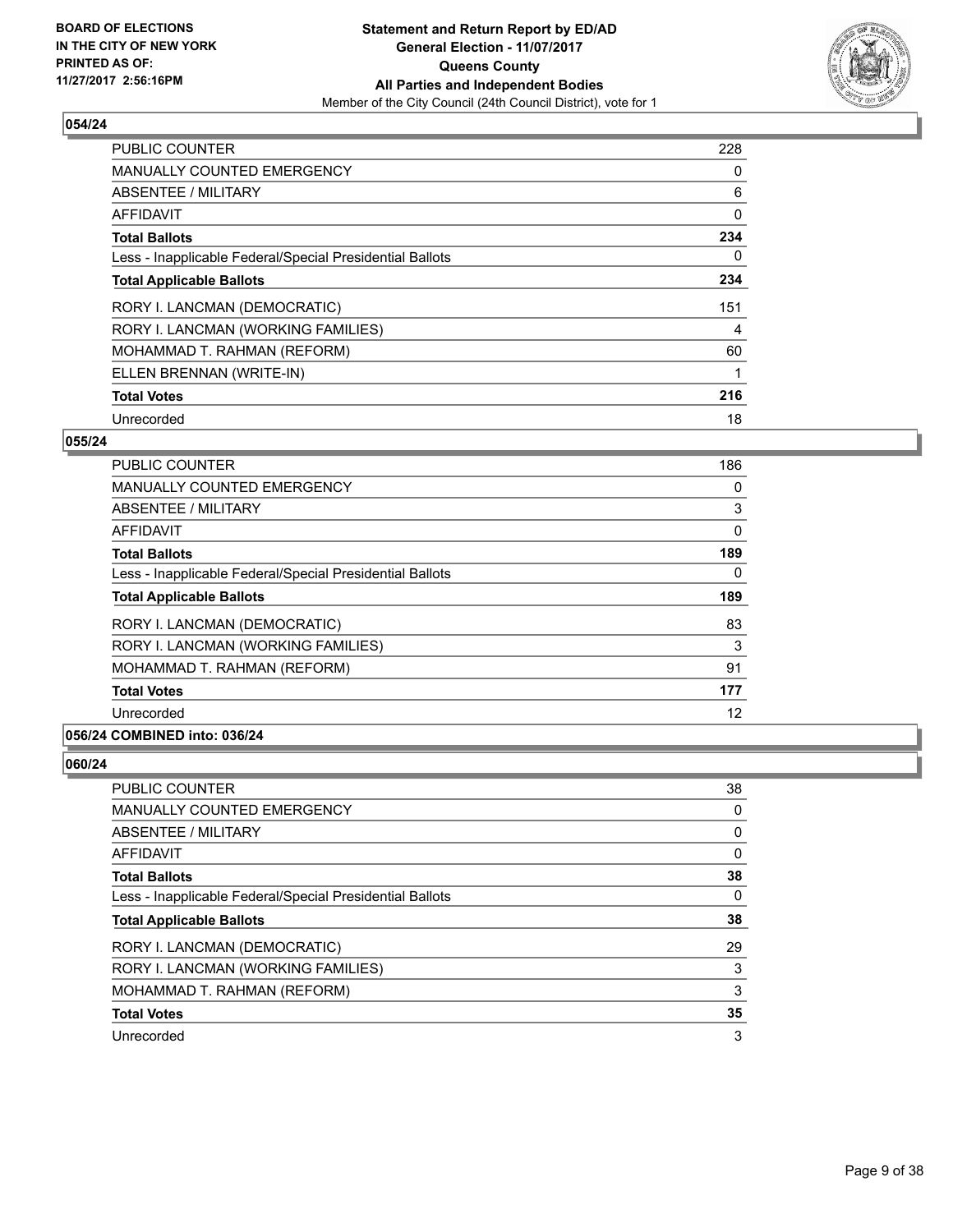

| <b>PUBLIC COUNTER</b>                                    | 191            |
|----------------------------------------------------------|----------------|
| <b>MANUALLY COUNTED EMERGENCY</b>                        | 0              |
| ABSENTEE / MILITARY                                      | $\overline{2}$ |
| AFFIDAVIT                                                | $\overline{2}$ |
| <b>Total Ballots</b>                                     | 195            |
| Less - Inapplicable Federal/Special Presidential Ballots | 0              |
| <b>Total Applicable Ballots</b>                          | 195            |
| RORY I. LANCMAN (DEMOCRATIC)                             | 115            |
| RORY I. LANCMAN (WORKING FAMILIES)                       | 7              |
| MOHAMMAD T. RAHMAN (REFORM)                              | 48             |
| <b>Total Votes</b>                                       | 170            |
| Unrecorded                                               | 25             |

#### **067/24**

| <b>PUBLIC COUNTER</b>                                    | 126      |
|----------------------------------------------------------|----------|
| <b>MANUALLY COUNTED EMERGENCY</b>                        | 0        |
| ABSENTEE / MILITARY                                      | 10       |
| <b>AFFIDAVIT</b>                                         | 0        |
| <b>Total Ballots</b>                                     | 136      |
| Less - Inapplicable Federal/Special Presidential Ballots | $\Omega$ |
| <b>Total Applicable Ballots</b>                          | 136      |
| RORY I. LANCMAN (DEMOCRATIC)                             | 62       |
| RORY I. LANCMAN (WORKING FAMILIES)                       | 15       |
| MOHAMMAD T. RAHMAN (REFORM)                              | 40       |
| <b>Total Votes</b>                                       | 117      |
| Unrecorded                                               | 19       |

| <b>PUBLIC COUNTER</b>                                    | 144            |
|----------------------------------------------------------|----------------|
| <b>MANUALLY COUNTED EMERGENCY</b>                        | 0              |
| ABSENTEE / MILITARY                                      | $\overline{2}$ |
| <b>AFFIDAVIT</b>                                         | $\overline{2}$ |
| <b>Total Ballots</b>                                     | 148            |
| Less - Inapplicable Federal/Special Presidential Ballots | 0              |
| <b>Total Applicable Ballots</b>                          | 148            |
| RORY I. LANCMAN (DEMOCRATIC)                             | 82             |
|                                                          |                |
| RORY I. LANCMAN (WORKING FAMILIES)                       | 15             |
| MOHAMMAD T. RAHMAN (REFORM)                              | 30             |
| <b>Total Votes</b>                                       | 127            |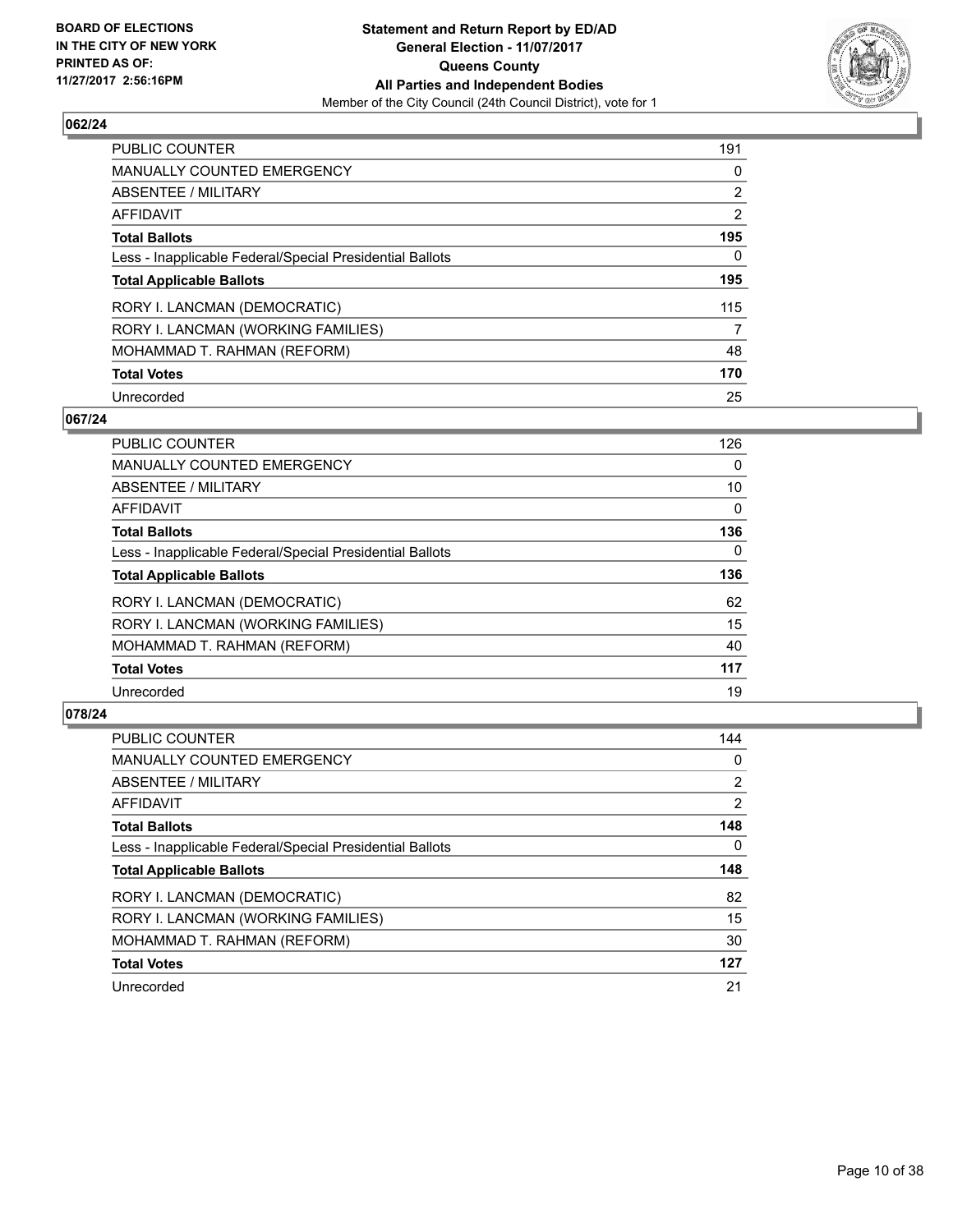

| <b>PUBLIC COUNTER</b>                                    | 145 |
|----------------------------------------------------------|-----|
| MANUALLY COUNTED EMERGENCY                               | 0   |
| ABSENTEE / MILITARY                                      |     |
| AFFIDAVIT                                                |     |
| <b>Total Ballots</b>                                     | 147 |
| Less - Inapplicable Federal/Special Presidential Ballots | 0   |
|                                                          |     |
| <b>Total Applicable Ballots</b>                          | 147 |
| RORY I. LANCMAN (DEMOCRATIC)                             | 86  |
| RORY I. LANCMAN (WORKING FAMILIES)                       | 9   |
| MOHAMMAD T. RAHMAN (REFORM)                              | 25  |
| <b>Total Votes</b>                                       | 120 |

#### **086/24**

| 0        |
|----------|
|          |
| 3        |
|          |
| 83       |
| $\Omega$ |
| 83       |
| 59       |
| 2        |
| 14       |
| 75       |
| 8        |
|          |

| <b>PUBLIC COUNTER</b>                                    | 115 |
|----------------------------------------------------------|-----|
| <b>MANUALLY COUNTED EMERGENCY</b>                        | 0   |
| ABSENTEE / MILITARY                                      | 0   |
| AFFIDAVIT                                                | 2   |
| <b>Total Ballots</b>                                     | 117 |
| Less - Inapplicable Federal/Special Presidential Ballots | 0   |
| <b>Total Applicable Ballots</b>                          | 117 |
| RORY I. LANCMAN (DEMOCRATIC)                             | 92  |
| RORY I. LANCMAN (WORKING FAMILIES)                       | 8   |
| MOHAMMAD T. RAHMAN (REFORM)                              | 5   |
| <b>Total Votes</b>                                       | 105 |
| Unrecorded                                               | 12  |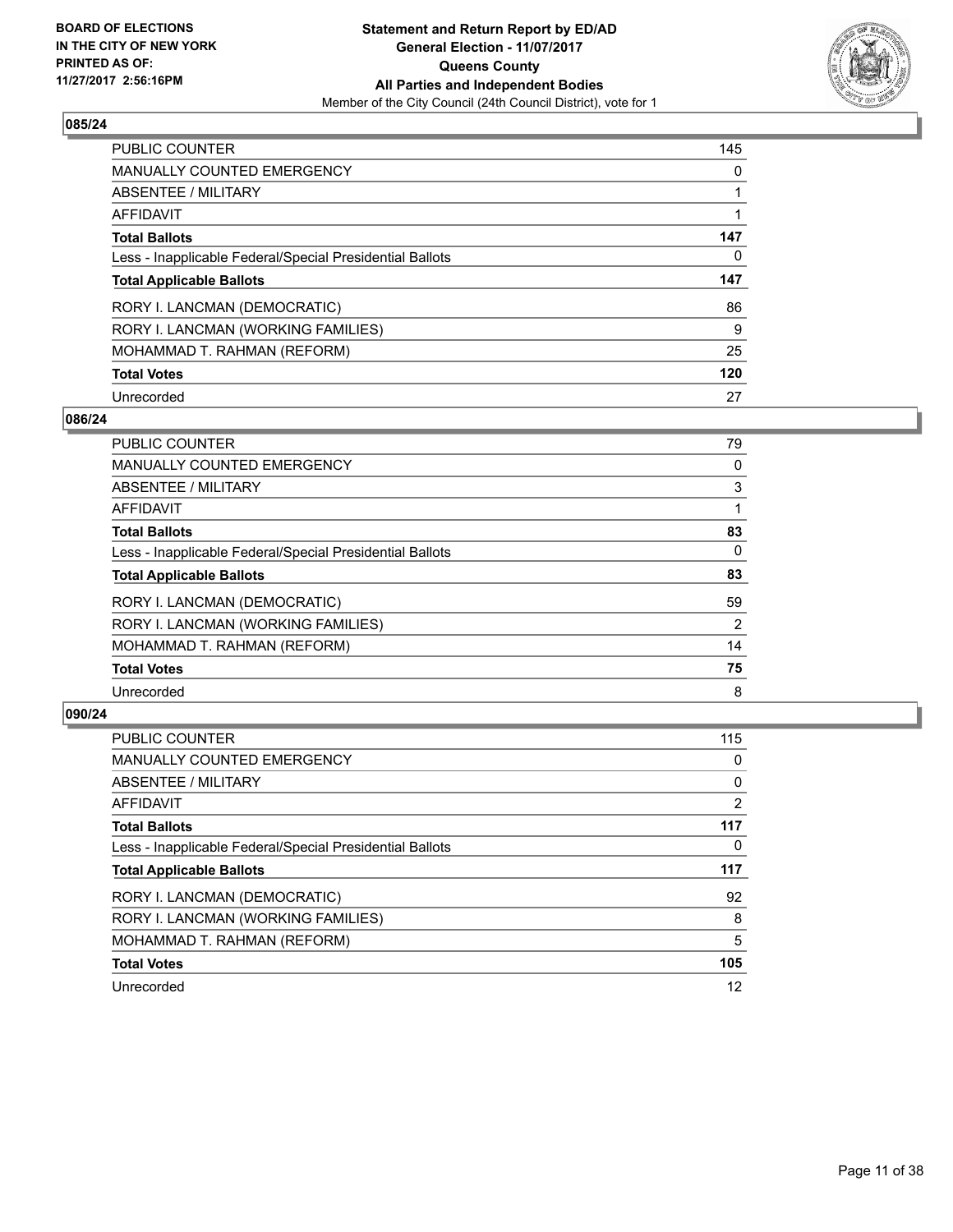

| <b>PUBLIC COUNTER</b>                                    | 146 |
|----------------------------------------------------------|-----|
| <b>MANUALLY COUNTED EMERGENCY</b>                        | 0   |
| ABSENTEE / MILITARY                                      | 4   |
| AFFIDAVIT                                                | 0   |
| <b>Total Ballots</b>                                     | 150 |
| Less - Inapplicable Federal/Special Presidential Ballots | 0   |
| <b>Total Applicable Ballots</b>                          | 150 |
| RORY I. LANCMAN (DEMOCRATIC)                             | 113 |
| RORY I. LANCMAN (WORKING FAMILIES)                       | 7   |
| MOHAMMAD T. RAHMAN (REFORM)                              | 6   |
| <b>Total Votes</b>                                       | 126 |
| Unrecorded                                               | 24  |

#### **002/25**

| <b>PUBLIC COUNTER</b>                                    | 25           |
|----------------------------------------------------------|--------------|
| <b>MANUALLY COUNTED EMERGENCY</b>                        | 0            |
| ABSENTEE / MILITARY                                      | 0            |
| <b>AFFIDAVIT</b>                                         | 0            |
| <b>Total Ballots</b>                                     | 25           |
| Less - Inapplicable Federal/Special Presidential Ballots | $\Omega$     |
| <b>Total Applicable Ballots</b>                          | 25           |
| RORY I. LANCMAN (DEMOCRATIC)                             | 16           |
| RORY I. LANCMAN (WORKING FAMILIES)                       | 0            |
| MOHAMMAD T. RAHMAN (REFORM)                              | $\mathbf{0}$ |
| <b>Total Votes</b>                                       | 16           |
| Unrecorded                                               | 9            |

| <b>PUBLIC COUNTER</b>                                    | 257 |
|----------------------------------------------------------|-----|
| <b>MANUALLY COUNTED EMERGENCY</b>                        | 0   |
| ABSENTEE / MILITARY                                      | 6   |
| AFFIDAVIT                                                | 0   |
| <b>Total Ballots</b>                                     | 263 |
| Less - Inapplicable Federal/Special Presidential Ballots | 0   |
| <b>Total Applicable Ballots</b>                          | 263 |
| RORY I. LANCMAN (DEMOCRATIC)                             | 185 |
| RORY I. LANCMAN (WORKING FAMILIES)                       | 19  |
| MOHAMMAD T. RAHMAN (REFORM)                              | 15  |
| UNATTRIBUTABLE WRITE-IN (WRITE-IN)                       |     |
| <b>Total Votes</b>                                       | 220 |
| Unrecorded                                               | 43  |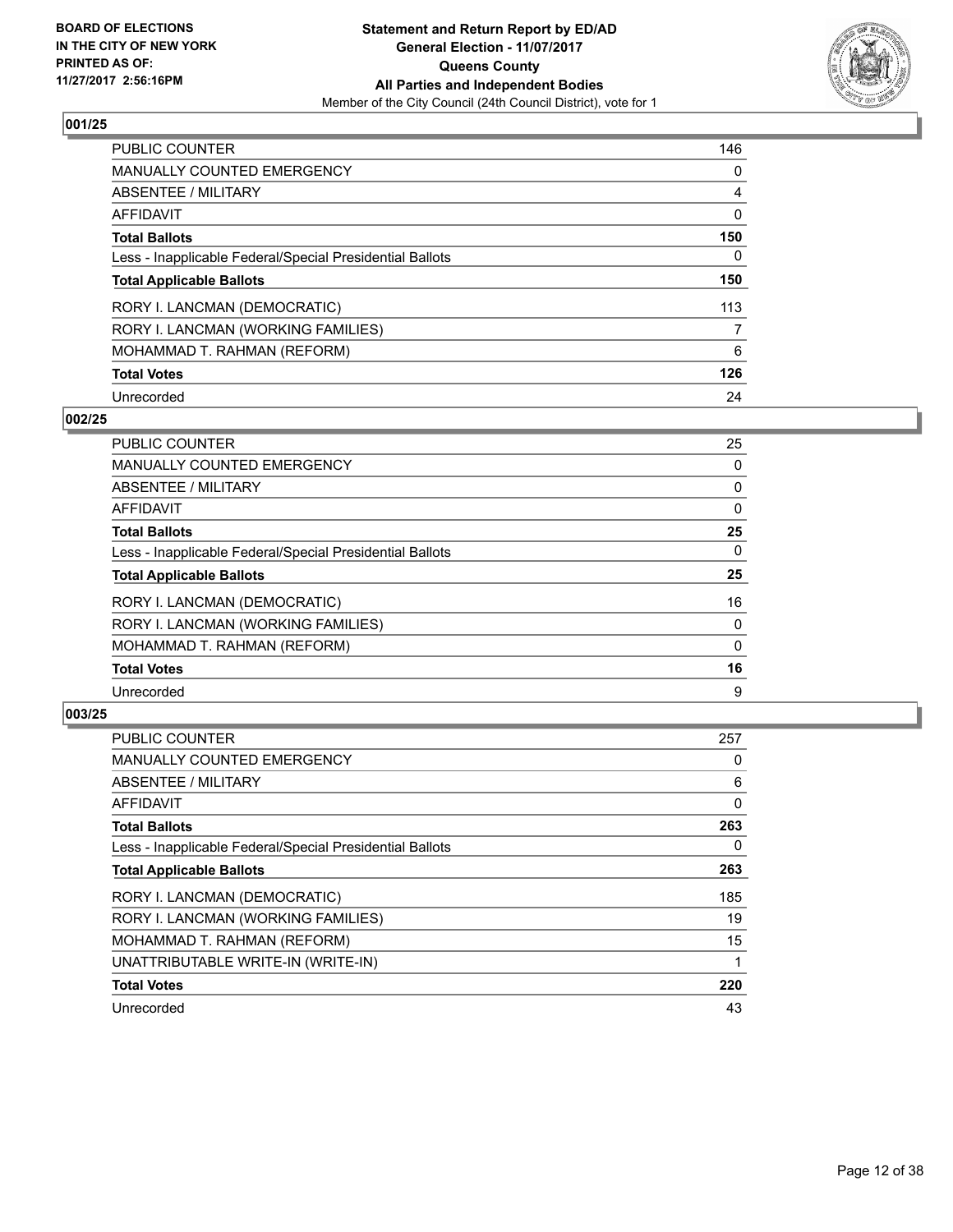

| <b>PUBLIC COUNTER</b>                                    | 214 |
|----------------------------------------------------------|-----|
| <b>MANUALLY COUNTED EMERGENCY</b>                        | 0   |
| ABSENTEE / MILITARY                                      | 1   |
| AFFIDAVIT                                                | 4   |
| <b>Total Ballots</b>                                     | 219 |
| Less - Inapplicable Federal/Special Presidential Ballots | 0   |
| <b>Total Applicable Ballots</b>                          | 219 |
| RORY I. LANCMAN (DEMOCRATIC)                             | 145 |
| RORY I. LANCMAN (WORKING FAMILIES)                       | 24  |
| MOHAMMAD T. RAHMAN (REFORM)                              | 9   |
| DANIEL DROMM (WRITE-IN)                                  | 1   |
| <b>Total Votes</b>                                       | 179 |
| Unrecorded                                               | 40  |

#### **005/25**

| <b>PUBLIC COUNTER</b>                                    | 46 |
|----------------------------------------------------------|----|
| <b>MANUALLY COUNTED EMERGENCY</b>                        | 0  |
| ABSENTEE / MILITARY                                      | 0  |
| AFFIDAVIT                                                |    |
| <b>Total Ballots</b>                                     | 47 |
| Less - Inapplicable Federal/Special Presidential Ballots | 0  |
| <b>Total Applicable Ballots</b>                          | 47 |
| RORY I. LANCMAN (DEMOCRATIC)                             | 33 |
| RORY I. LANCMAN (WORKING FAMILIES)                       | 2  |
| MOHAMMAD T. RAHMAN (REFORM)                              | 2  |
| <b>Total Votes</b>                                       | 37 |
| Unrecorded                                               | 10 |

| <b>PUBLIC COUNTER</b>                                    | 128 |
|----------------------------------------------------------|-----|
| <b>MANUALLY COUNTED EMERGENCY</b>                        | 0   |
| ABSENTEE / MILITARY                                      | 34  |
| <b>AFFIDAVIT</b>                                         | 1   |
| <b>Total Ballots</b>                                     | 163 |
| Less - Inapplicable Federal/Special Presidential Ballots | 0   |
| <b>Total Applicable Ballots</b>                          | 163 |
| RORY I. LANCMAN (DEMOCRATIC)                             | 112 |
| RORY I. LANCMAN (WORKING FAMILIES)                       | 7   |
| MOHAMMAD T. RAHMAN (REFORM)                              | 6   |
| JIMMY VAN BRAMER (WRITE-IN)                              | 1   |
| KAI ANDERSON (WRITE-IN)                                  | 1   |
| MONTELL C MOSELEY (WRITE-IN)                             | 1   |
| SHLOMO NISANOV (WRITE-IN)                                | 2   |
| <b>Total Votes</b>                                       | 130 |
| Unrecorded                                               | 33  |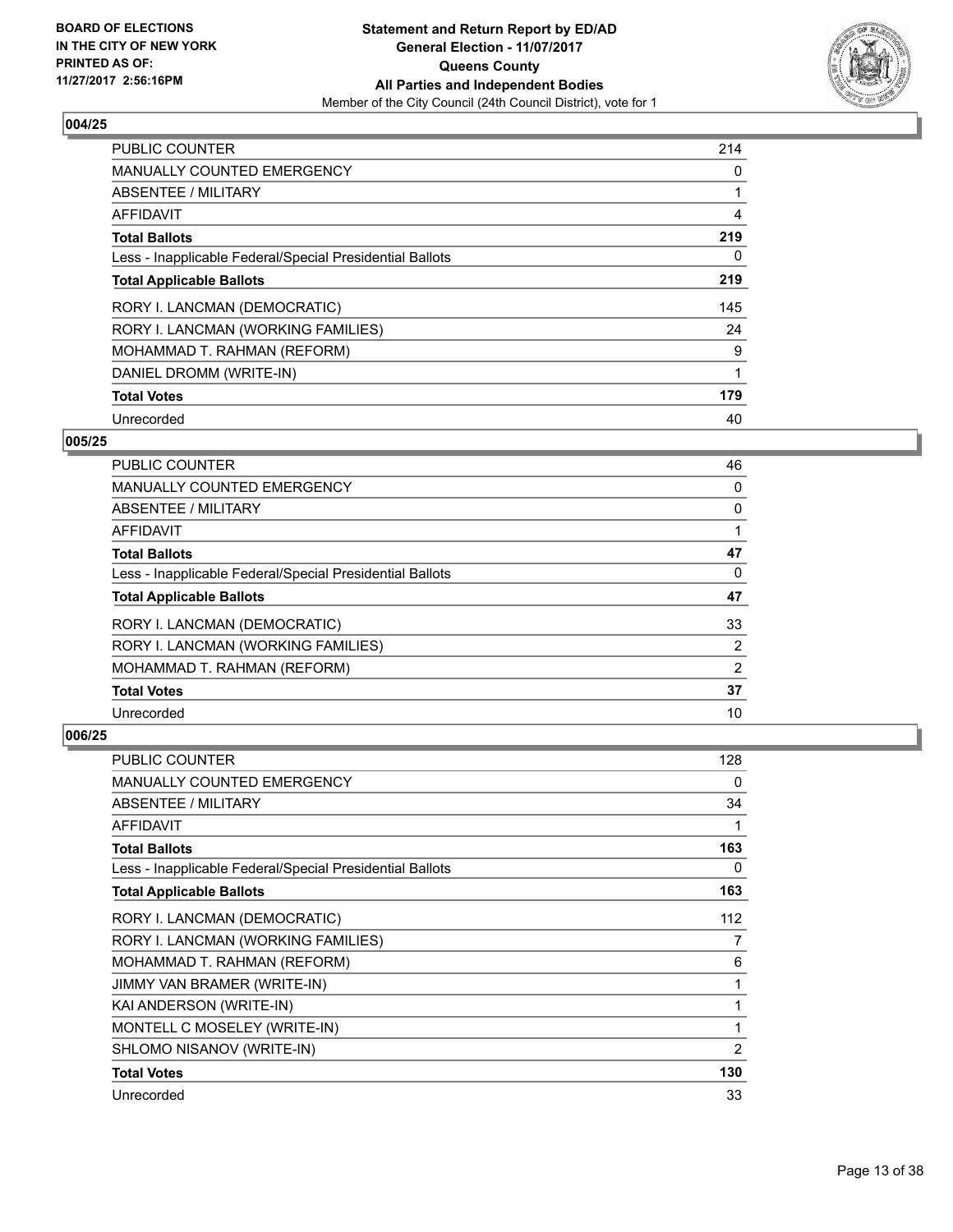

| <b>PUBLIC COUNTER</b>                                    | 145 |
|----------------------------------------------------------|-----|
| <b>MANUALLY COUNTED EMERGENCY</b>                        | 0   |
| ABSENTEE / MILITARY                                      | 3   |
| AFFIDAVIT                                                |     |
| <b>Total Ballots</b>                                     | 149 |
| Less - Inapplicable Federal/Special Presidential Ballots | 0   |
| <b>Total Applicable Ballots</b>                          | 149 |
| RORY I. LANCMAN (DEMOCRATIC)                             | 118 |
| RORY I. LANCMAN (WORKING FAMILIES)                       | 6   |
| MOHAMMAD T. RAHMAN (REFORM)                              | 13  |
| <b>Total Votes</b>                                       | 137 |
| Unrecorded                                               | 12  |

#### **008/25**

| <b>PUBLIC COUNTER</b>                                    | 163      |
|----------------------------------------------------------|----------|
| <b>MANUALLY COUNTED EMERGENCY</b>                        | 0        |
| ABSENTEE / MILITARY                                      | 5        |
| <b>AFFIDAVIT</b>                                         | $\Omega$ |
| <b>Total Ballots</b>                                     | 168      |
| Less - Inapplicable Federal/Special Presidential Ballots | $\Omega$ |
| <b>Total Applicable Ballots</b>                          | 168      |
| RORY I. LANCMAN (DEMOCRATIC)                             | 103      |
| RORY I. LANCMAN (WORKING FAMILIES)                       | 7        |
| MOHAMMAD T. RAHMAN (REFORM)                              | 13       |
| <b>Total Votes</b>                                       | 123      |
| Unrecorded                                               | 45       |

| PUBLIC COUNTER                                           | 53             |
|----------------------------------------------------------|----------------|
| <b>MANUALLY COUNTED EMERGENCY</b>                        | 0              |
| ABSENTEE / MILITARY                                      | 3              |
| AFFIDAVIT                                                | 0              |
| <b>Total Ballots</b>                                     | 56             |
| Less - Inapplicable Federal/Special Presidential Ballots | 0              |
| <b>Total Applicable Ballots</b>                          | 56             |
| RORY I. LANCMAN (DEMOCRATIC)                             | 43             |
| RORY I. LANCMAN (WORKING FAMILIES)                       | 4              |
| MOHAMMAD T. RAHMAN (REFORM)                              | $\overline{2}$ |
| <b>JOHN SMITH (WRITE-IN)</b>                             |                |
| <b>Total Votes</b>                                       | 50             |
| Unrecorded                                               | 6              |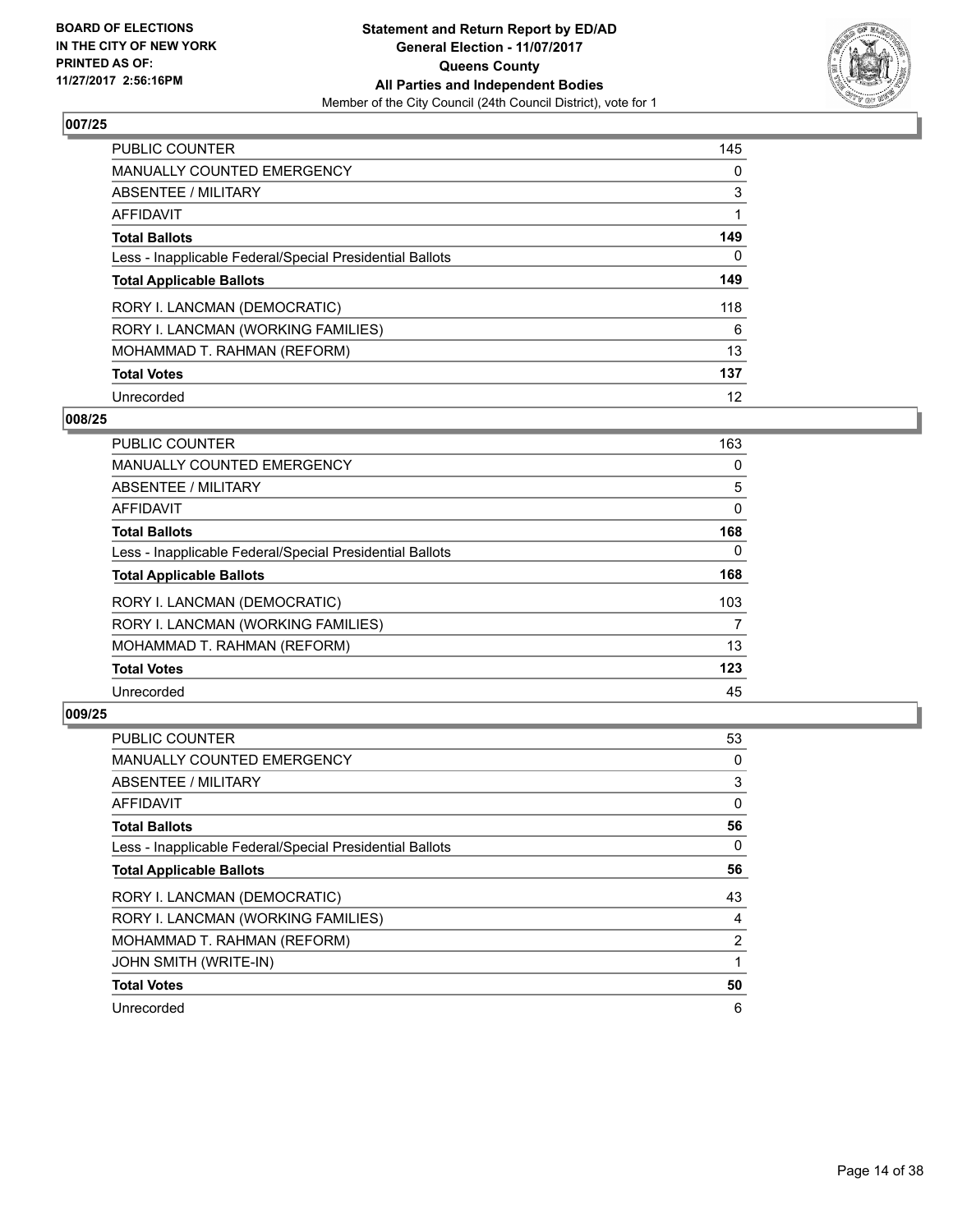

| <b>PUBLIC COUNTER</b>                                    | 137 |
|----------------------------------------------------------|-----|
| MANUALLY COUNTED EMERGENCY                               | 0   |
| ABSENTEE / MILITARY                                      |     |
| AFFIDAVIT                                                | 0   |
| <b>Total Ballots</b>                                     | 138 |
| Less - Inapplicable Federal/Special Presidential Ballots | 0   |
| <b>Total Applicable Ballots</b>                          | 138 |
| RORY I. LANCMAN (DEMOCRATIC)                             | 112 |
| RORY I. LANCMAN (WORKING FAMILIES)                       | 7   |
| MOHAMMAD T. RAHMAN (REFORM)                              | 7   |
| <b>Total Votes</b>                                       | 126 |
| Unrecorded                                               | 12  |

#### **011/25**

| <b>PUBLIC COUNTER</b>                                    | 205      |
|----------------------------------------------------------|----------|
| <b>MANUALLY COUNTED EMERGENCY</b>                        | 0        |
| ABSENTEE / MILITARY                                      | 6        |
| <b>AFFIDAVIT</b>                                         |          |
| <b>Total Ballots</b>                                     | 212      |
| Less - Inapplicable Federal/Special Presidential Ballots | $\Omega$ |
| <b>Total Applicable Ballots</b>                          | 212      |
| RORY I. LANCMAN (DEMOCRATIC)                             | 171      |
| RORY I. LANCMAN (WORKING FAMILIES)                       | 16       |
| MOHAMMAD T. RAHMAN (REFORM)                              | 3        |
| <b>Total Votes</b>                                       | 190      |
| Unrecorded                                               | 22       |

| <b>PUBLIC COUNTER</b>                                    | 209 |
|----------------------------------------------------------|-----|
| <b>MANUALLY COUNTED EMERGENCY</b>                        | 0   |
| ABSENTEE / MILITARY                                      | 8   |
| AFFIDAVIT                                                | 0   |
| <b>Total Ballots</b>                                     | 217 |
| Less - Inapplicable Federal/Special Presidential Ballots | 0   |
| <b>Total Applicable Ballots</b>                          | 217 |
| RORY I. LANCMAN (DEMOCRATIC)                             | 161 |
| RORY I. LANCMAN (WORKING FAMILIES)                       | 21  |
| MOHAMMAD T. RAHMAN (REFORM)                              | 5   |
| ANNA HISHTYER (WRITE-IN)                                 | 1   |
| KAI ANDERSON (WRITE-IN)                                  | 1   |
| NIROLAY BLISUREYN (WRITE-IN)                             | 1   |
| <b>Total Votes</b>                                       | 190 |
| Unrecorded                                               | 27  |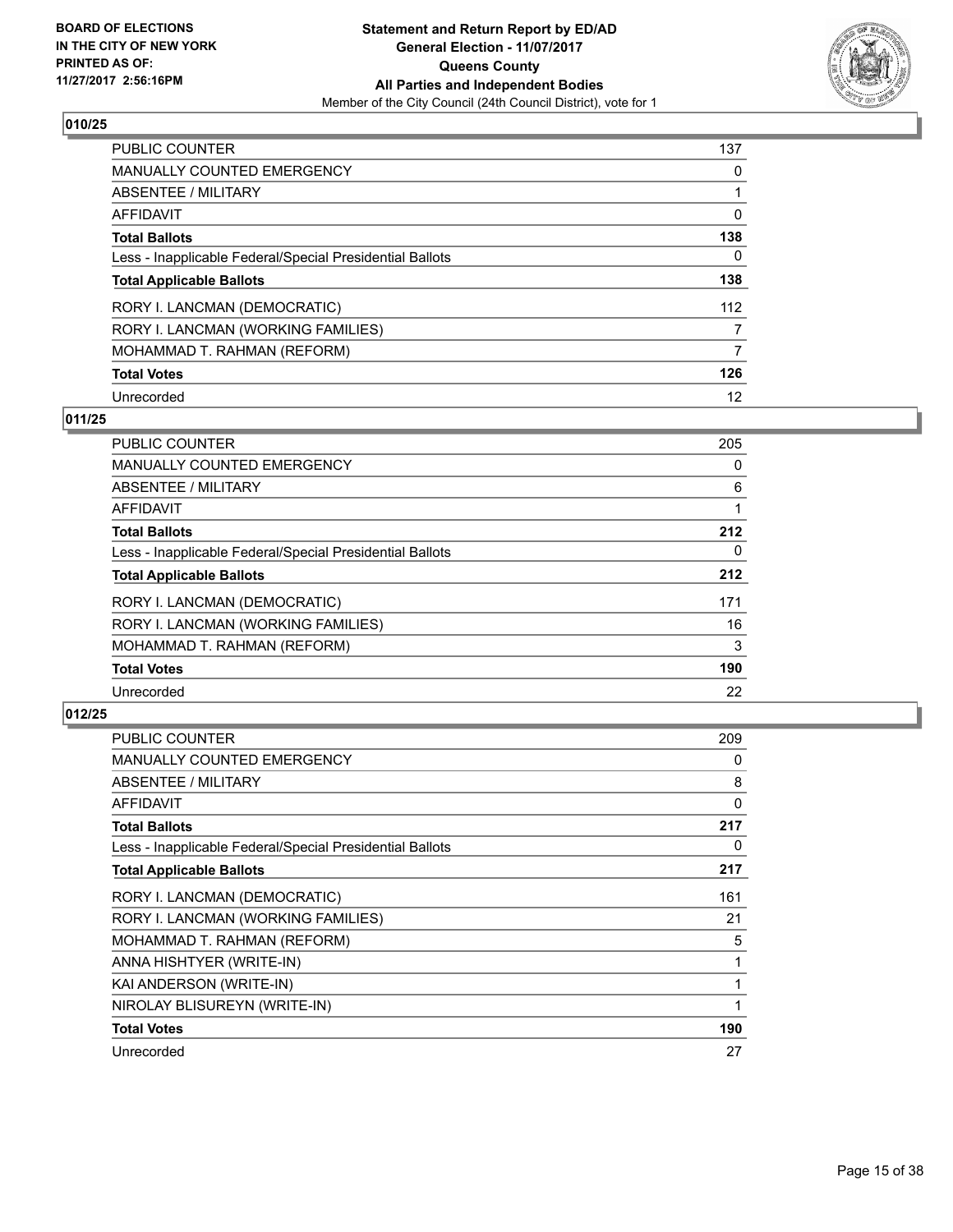

| <b>PUBLIC COUNTER</b>                                    | 226            |
|----------------------------------------------------------|----------------|
| <b>MANUALLY COUNTED EMERGENCY</b>                        | 0              |
| ABSENTEE / MILITARY                                      | 3              |
| <b>AFFIDAVIT</b>                                         | $\overline{2}$ |
| <b>Total Ballots</b>                                     | 231            |
| Less - Inapplicable Federal/Special Presidential Ballots | 0              |
| <b>Total Applicable Ballots</b>                          | 231            |
| RORY I. LANCMAN (DEMOCRATIC)                             | 156            |
| RORY I. LANCMAN (WORKING FAMILIES)                       | 24             |
| MOHAMMAD T. RAHMAN (REFORM)                              | 9              |
| DANNIEL MAIO (WRITE-IN)                                  |                |
| <b>Total Votes</b>                                       | 190            |
| Unrecorded                                               | 41             |

# **014/25**

| PUBLIC COUNTER                                           | 251 |
|----------------------------------------------------------|-----|
| <b>MANUALLY COUNTED EMERGENCY</b>                        | 0   |
| ABSENTEE / MILITARY                                      | 11  |
| AFFIDAVIT                                                | 0   |
| <b>Total Ballots</b>                                     | 262 |
| Less - Inapplicable Federal/Special Presidential Ballots | 0   |
| <b>Total Applicable Ballots</b>                          | 262 |
| RORY I. LANCMAN (DEMOCRATIC)                             | 162 |
| RORY I. LANCMAN (WORKING FAMILIES)                       | 27  |
| MOHAMMAD T. RAHMAN (REFORM)                              | 15  |
| <b>Total Votes</b>                                       | 204 |
| Unrecorded                                               | 58  |

| PUBLIC COUNTER                                           | 195 |
|----------------------------------------------------------|-----|
| <b>MANUALLY COUNTED EMERGENCY</b>                        | 0   |
| ABSENTEE / MILITARY                                      | 7   |
| AFFIDAVIT                                                |     |
| <b>Total Ballots</b>                                     | 203 |
| Less - Inapplicable Federal/Special Presidential Ballots | 0   |
| <b>Total Applicable Ballots</b>                          | 203 |
| RORY I. LANCMAN (DEMOCRATIC)                             | 136 |
| RORY I. LANCMAN (WORKING FAMILIES)                       | 21  |
| MOHAMMAD T. RAHMAN (REFORM)                              | 9   |
| <b>JOSEPH CIMINO (WRITE-IN)</b>                          | 1   |
| MARIA CORSO (WRITE-IN)                                   |     |
| MARTHA L. ALBINO (WRITE-IN)                              | 1   |
| <b>Total Votes</b>                                       | 169 |
| Unrecorded                                               | 34  |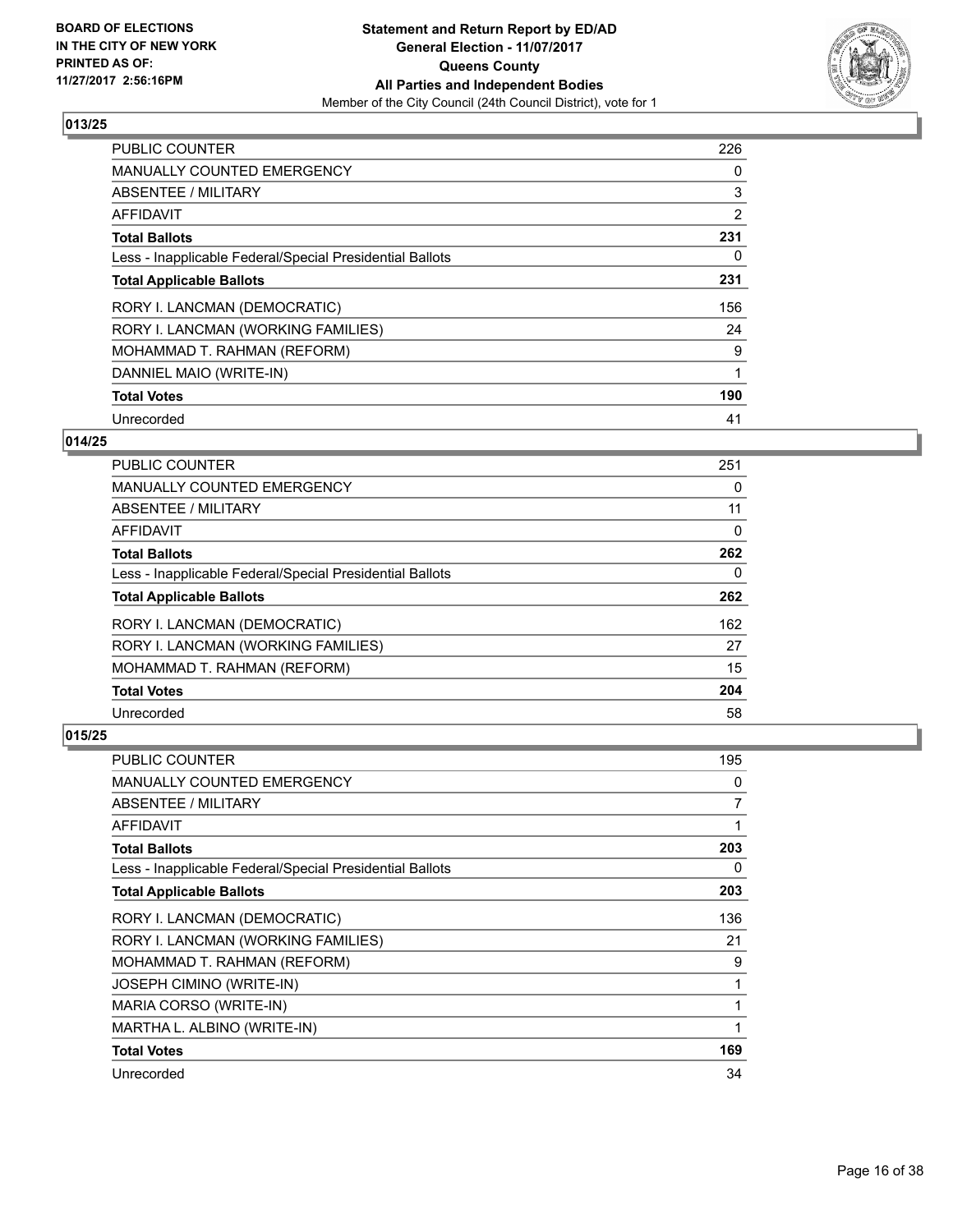

| <b>PUBLIC COUNTER</b>                                    | 231            |
|----------------------------------------------------------|----------------|
| <b>MANUALLY COUNTED EMERGENCY</b>                        | 0              |
| ABSENTEE / MILITARY                                      | $\overline{2}$ |
| AFFIDAVIT                                                | 3              |
| <b>Total Ballots</b>                                     | 236            |
| Less - Inapplicable Federal/Special Presidential Ballots | 0              |
| <b>Total Applicable Ballots</b>                          | 236            |
| RORY I. LANCMAN (DEMOCRATIC)                             | 161            |
| RORY I. LANCMAN (WORKING FAMILIES)                       | 23             |
| MOHAMMAD T. RAHMAN (REFORM)                              | 13             |
| <b>Total Votes</b>                                       | 197            |
| Unrecorded                                               | 39             |

#### **060/25**

| <b>PUBLIC COUNTER</b>                                    | 115 |
|----------------------------------------------------------|-----|
| <b>MANUALLY COUNTED EMERGENCY</b>                        | 0   |
| ABSENTEE / MILITARY                                      | 4   |
| AFFIDAVIT                                                | 0   |
| Total Ballots                                            | 119 |
| Less - Inapplicable Federal/Special Presidential Ballots | 0   |
| <b>Total Applicable Ballots</b>                          | 119 |
| RORY I. LANCMAN (DEMOCRATIC)                             | 76  |
| RORY I. LANCMAN (WORKING FAMILIES)                       | 7   |
| MOHAMMAD T. RAHMAN (REFORM)                              | 5   |
| LINDA SARSOUR (WRITE-IN)                                 | 1   |
| NICHOLAS SIERRA (WRITE-IN)                               | 1   |
| <b>VYTAUTAS VILENISKIS (WRITE-IN)</b>                    |     |
| <b>Total Votes</b>                                       | 91  |
| Unrecorded                                               | 28  |

| <b>PUBLIC COUNTER</b>                                    | 207 |
|----------------------------------------------------------|-----|
| <b>MANUALLY COUNTED EMERGENCY</b>                        | 0   |
| ABSENTEE / MILITARY                                      | 6   |
| AFFIDAVIT                                                | 0   |
| <b>Total Ballots</b>                                     | 213 |
| Less - Inapplicable Federal/Special Presidential Ballots | 0   |
| <b>Total Applicable Ballots</b>                          | 213 |
| RORY I. LANCMAN (DEMOCRATIC)                             | 123 |
| RORY I. LANCMAN (WORKING FAMILIES)                       | 13  |
| MOHAMMAD T. RAHMAN (REFORM)                              | 24  |
| PETER A. KOO (WRITE-IN)                                  |     |
| RAYLN GIVENS (WRITE-IN)                                  |     |
| <b>Total Votes</b>                                       | 162 |
| Unrecorded                                               | 51  |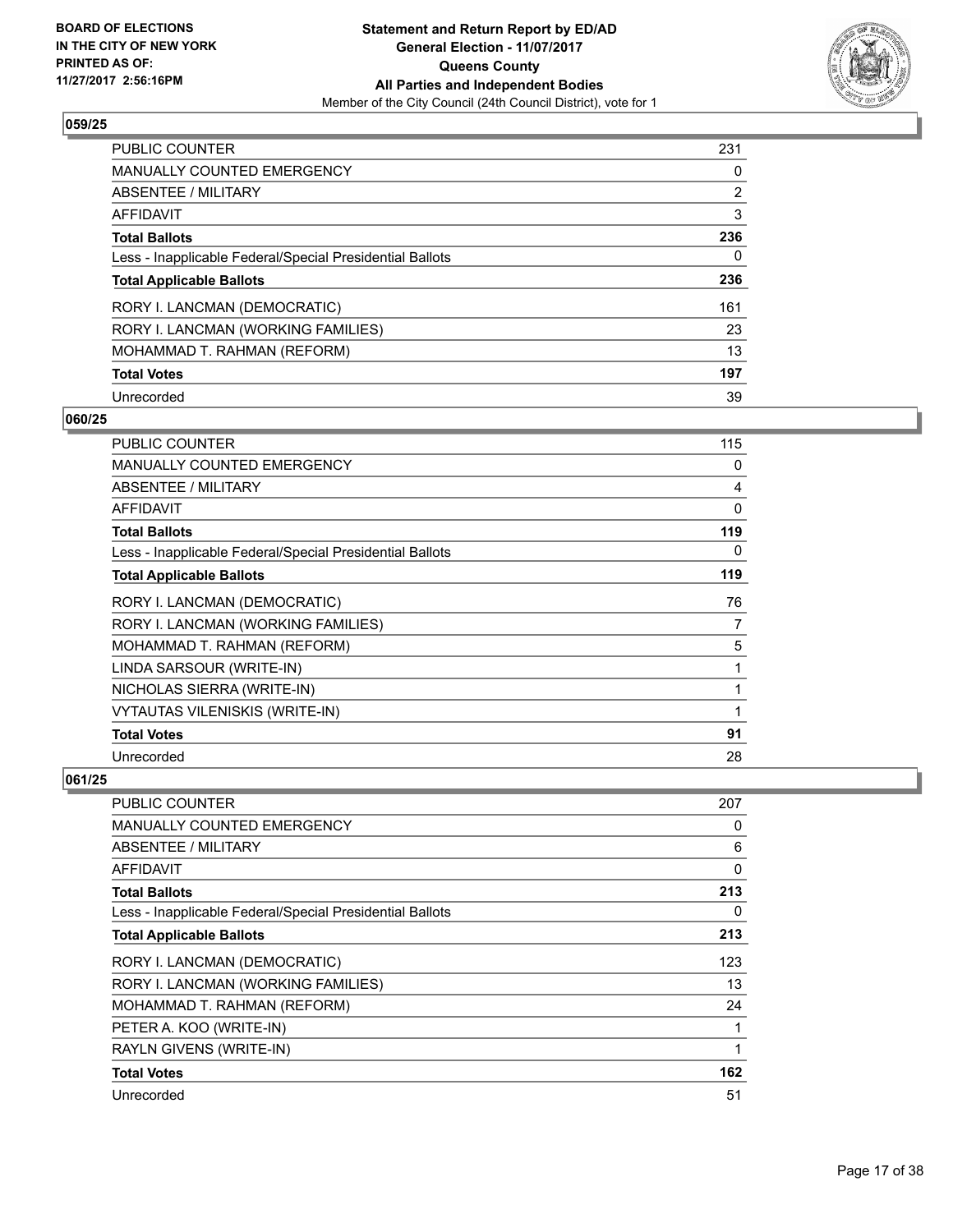

| <b>PUBLIC COUNTER</b>                                    | 121            |
|----------------------------------------------------------|----------------|
| MANUALLY COUNTED EMERGENCY                               |                |
| ABSENTEE / MILITARY                                      | $\overline{7}$ |
| <b>AFFIDAVIT</b>                                         | $\overline{2}$ |
| <b>Total Ballots</b>                                     | 131            |
| Less - Inapplicable Federal/Special Presidential Ballots | 0              |
| <b>Total Applicable Ballots</b>                          | 131            |
| RORY I. LANCMAN (DEMOCRATIC)                             | 88             |
| RORY I. LANCMAN (WORKING FAMILIES)                       | 8              |
| MOHAMMAD T. RAHMAN (REFORM)                              | 9              |
| JACK BAER (WRITE-IN)                                     |                |
| <b>Total Votes</b>                                       | 106            |
| Unrecorded                                               | 25             |

# **063/25**

| <b>PUBLIC COUNTER</b>                                    | 139 |
|----------------------------------------------------------|-----|
| <b>MANUALLY COUNTED EMERGENCY</b>                        | 0   |
| ABSENTEE / MILITARY                                      | 4   |
| AFFIDAVIT                                                | 0   |
| <b>Total Ballots</b>                                     | 143 |
| Less - Inapplicable Federal/Special Presidential Ballots | 0   |
| <b>Total Applicable Ballots</b>                          | 143 |
| RORY I. LANCMAN (DEMOCRATIC)                             | 90  |
| RORY I. LANCMAN (WORKING FAMILIES)                       | 11  |
| MOHAMMAD T. RAHMAN (REFORM)                              | 6   |
| PETER A. KOO (WRITE-IN)                                  | 1   |
| <b>Total Votes</b>                                       | 108 |
| Unrecorded                                               | 35  |

| <b>PUBLIC COUNTER</b>                                    | 188      |
|----------------------------------------------------------|----------|
| <b>MANUALLY COUNTED EMERGENCY</b>                        | 0        |
| ABSENTEE / MILITARY                                      | 2        |
| AFFIDAVIT                                                | $\Omega$ |
| <b>Total Ballots</b>                                     | 190      |
| Less - Inapplicable Federal/Special Presidential Ballots | 0        |
| <b>Total Applicable Ballots</b>                          | 190      |
| RORY I. LANCMAN (DEMOCRATIC)                             | 112      |
| RORY I. LANCMAN (WORKING FAMILIES)                       | 13       |
| MOHAMMAD T. RAHMAN (REFORM)                              | 8        |
| JASON R. ABDULE (WRITE-IN)                               | 1        |
| JEFF GOTILIEB (WRITE-IN)                                 | 1        |
| <b>Total Votes</b>                                       | 135      |
| Unrecorded                                               | 55       |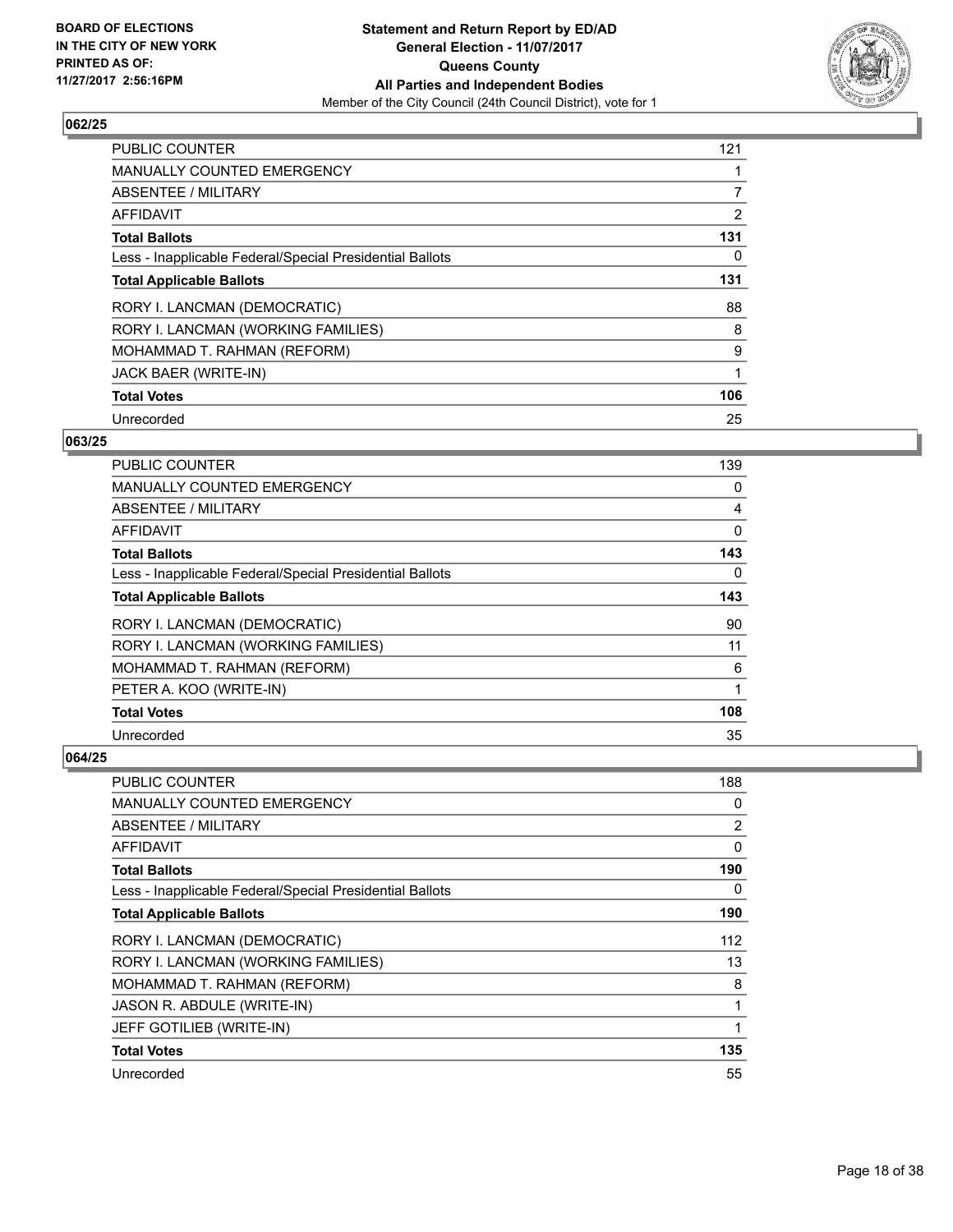

| <b>PUBLIC COUNTER</b>                                    | 96             |
|----------------------------------------------------------|----------------|
| <b>MANUALLY COUNTED EMERGENCY</b>                        | 0              |
| ABSENTEE / MILITARY                                      | $\overline{2}$ |
| AFFIDAVIT                                                | 0              |
| <b>Total Ballots</b>                                     | 98             |
| Less - Inapplicable Federal/Special Presidential Ballots | 0              |
| <b>Total Applicable Ballots</b>                          | 98             |
| RORY I. LANCMAN (DEMOCRATIC)                             | 63             |
| RORY I. LANCMAN (WORKING FAMILIES)                       | 6              |
| MOHAMMAD T. RAHMAN (REFORM)                              | $\overline{2}$ |
| DANIEL NOBLE (WRITE-IN)                                  |                |
| NECHAMA PEIKES (WRITE-IN)                                |                |
| YOSEF PEIHS (WRITE-IN)                                   | 1              |
| <b>Total Votes</b>                                       | 74             |
| Unrecorded                                               | 24             |

## **070/25**

| <b>PUBLIC COUNTER</b>                                    | 85             |
|----------------------------------------------------------|----------------|
| <b>MANUALLY COUNTED EMERGENCY</b>                        | 0              |
| ABSENTEE / MILITARY                                      | 3              |
| <b>AFFIDAVIT</b>                                         | 0              |
| <b>Total Ballots</b>                                     | 88             |
| Less - Inapplicable Federal/Special Presidential Ballots | 0              |
| <b>Total Applicable Ballots</b>                          | 88             |
| RORY I. LANCMAN (DEMOCRATIC)                             | 60             |
| RORY I. LANCMAN (WORKING FAMILIES)                       | $\overline{2}$ |
| MOHAMMAD T. RAHMAN (REFORM)                              | 3              |
| MONTELL C MOSELEY (WRITE-IN)                             | 6              |
| <b>Total Votes</b>                                       | 71             |
| Unrecorded                                               | 17             |

| PUBLIC COUNTER                                           | 137 |
|----------------------------------------------------------|-----|
| MANUALLY COUNTED EMERGENCY                               | 0   |
| ABSENTEE / MILITARY                                      | 2   |
| AFFIDAVIT                                                | 0   |
| <b>Total Ballots</b>                                     | 139 |
| Less - Inapplicable Federal/Special Presidential Ballots | 0   |
| <b>Total Applicable Ballots</b>                          | 139 |
| RORY I. LANCMAN (DEMOCRATIC)                             | 103 |
| RORY I. LANCMAN (WORKING FAMILIES)                       | 6   |
| MOHAMMAD T. RAHMAN (REFORM)                              | 12  |
| <b>Total Votes</b>                                       | 121 |
| Unrecorded                                               | 18  |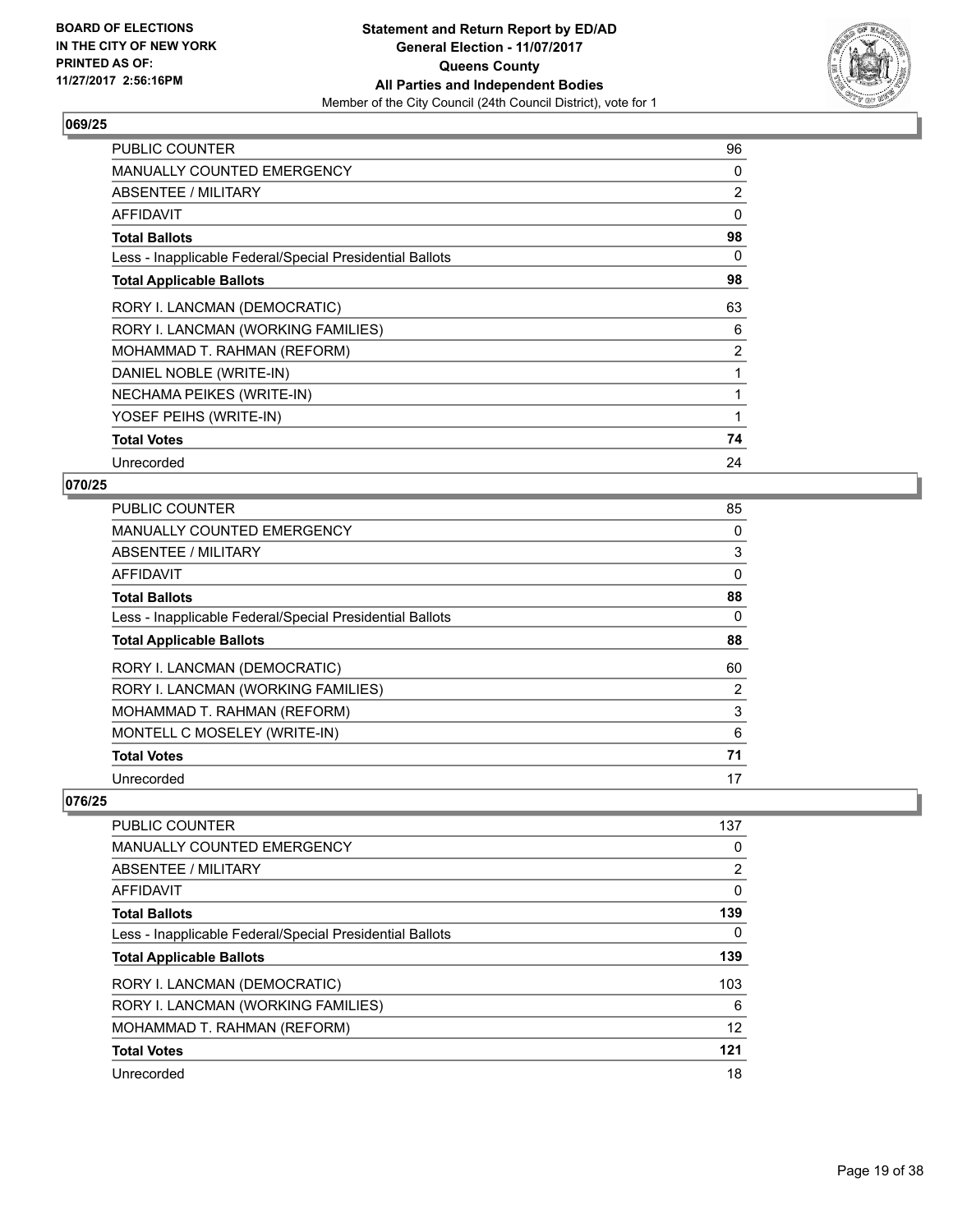

| <b>PUBLIC COUNTER</b>                                    | 272            |
|----------------------------------------------------------|----------------|
| <b>MANUALLY COUNTED EMERGENCY</b>                        | 0              |
| ABSENTEE / MILITARY                                      | 6              |
| <b>AFFIDAVIT</b>                                         | 3              |
| <b>Total Ballots</b>                                     | 281            |
| Less - Inapplicable Federal/Special Presidential Ballots | 0              |
| <b>Total Applicable Ballots</b>                          | 281            |
| RORY I. LANCMAN (DEMOCRATIC)                             | 243            |
| RORY I. LANCMAN (WORKING FAMILIES)                       | 17             |
| MOHAMMAD T. RAHMAN (REFORM)                              | 3              |
| BILL CLINTON (WRITE-IN)                                  | 1              |
| JEFF KOHN (WRITE-IN)                                     | 1              |
| SIMMY SIMANOWITZ (WRITE-IN)                              | $\overline{2}$ |
| UNATTRIBUTABLE WRITE-IN (WRITE-IN)                       | 1              |
| <b>Total Votes</b>                                       | 268            |
| Unrecorded                                               | 13             |

# **010/27**

| PUBLIC COUNTER                                           | 4 |
|----------------------------------------------------------|---|
| <b>MANUALLY COUNTED EMERGENCY</b>                        | 0 |
| <b>ABSENTEE / MILITARY</b>                               | 0 |
| AFFIDAVIT                                                | 0 |
| <b>Total Ballots</b>                                     | 4 |
| Less - Inapplicable Federal/Special Presidential Ballots | 0 |
| <b>Total Applicable Ballots</b>                          | 4 |
| RORY I. LANCMAN (DEMOCRATIC)                             | 3 |
| RORY I. LANCMAN (WORKING FAMILIES)                       | 0 |
| MOHAMMAD T. RAHMAN (REFORM)                              | 0 |
| <b>Total Votes</b>                                       | 3 |
| Unrecorded                                               |   |

| <b>PUBLIC COUNTER</b>                                    | 138 |
|----------------------------------------------------------|-----|
| MANUALLY COUNTED EMERGENCY                               | 0   |
| ABSENTEE / MILITARY                                      | 6   |
| AFFIDAVIT                                                | 4   |
| <b>Total Ballots</b>                                     | 148 |
| Less - Inapplicable Federal/Special Presidential Ballots | 0   |
| <b>Total Applicable Ballots</b>                          | 148 |
| RORY I. LANCMAN (DEMOCRATIC)                             | 112 |
| RORY I. LANCMAN (WORKING FAMILIES)                       | 9   |
| MOHAMMAD T. RAHMAN (REFORM)                              | 14  |
| <b>Total Votes</b>                                       | 135 |
| Unrecorded                                               | 13  |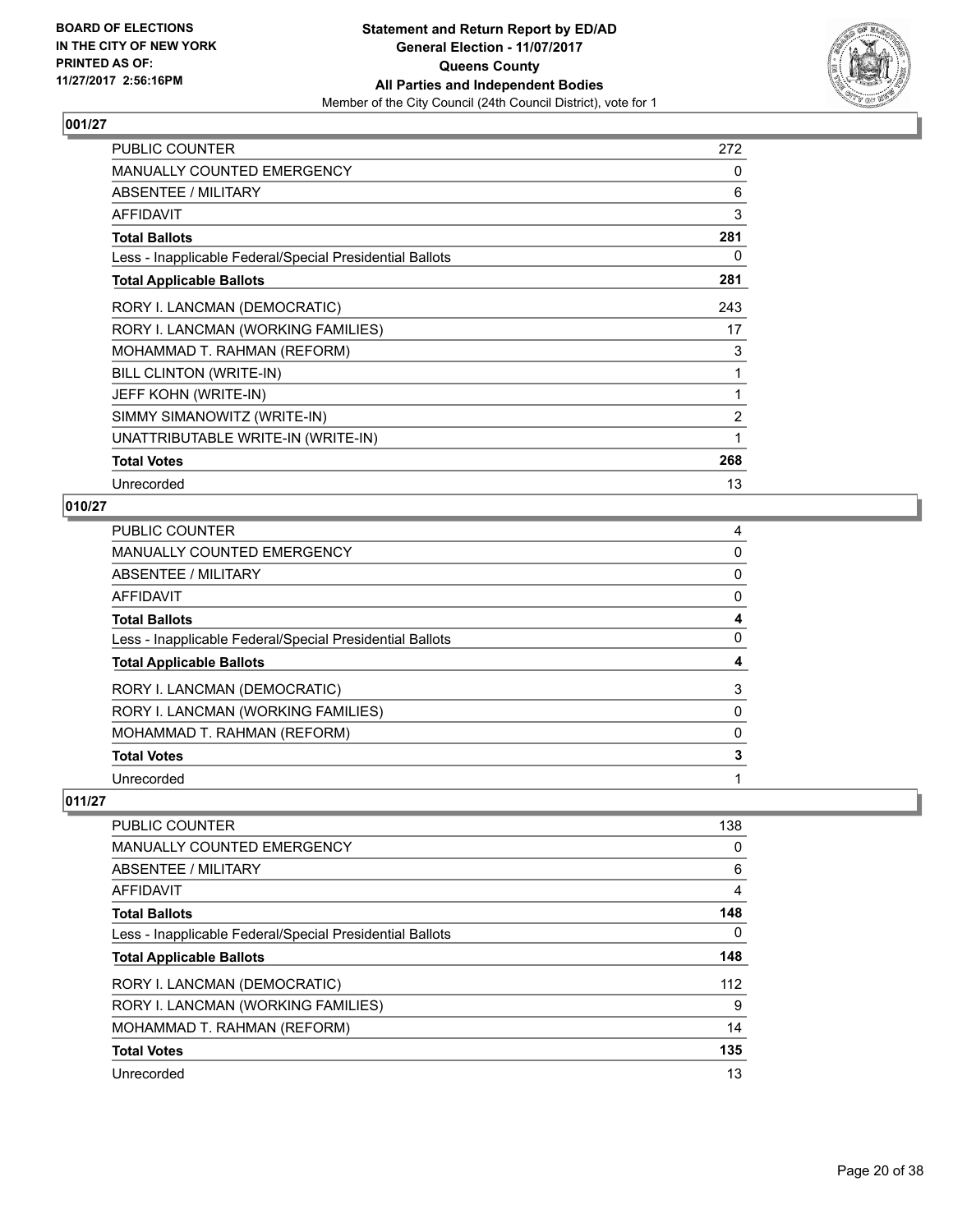

| <b>PUBLIC COUNTER</b>                                    | 148 |
|----------------------------------------------------------|-----|
| <b>MANUALLY COUNTED EMERGENCY</b>                        | 0   |
| ABSENTEE / MILITARY                                      | 3   |
| AFFIDAVIT                                                | 6   |
| <b>Total Ballots</b>                                     | 157 |
| Less - Inapplicable Federal/Special Presidential Ballots | 0   |
| <b>Total Applicable Ballots</b>                          | 157 |
| RORY I. LANCMAN (DEMOCRATIC)                             | 99  |
| RORY I. LANCMAN (WORKING FAMILIES)                       | 23  |
| MOHAMMAD T. RAHMAN (REFORM)                              | 13  |
| ROCKY SQUIRREL (WRITE-IN)                                |     |
| WALDY ACOSTA (WRITE-IN)                                  |     |
| <b>Total Votes</b>                                       | 137 |
| Unrecorded                                               | 20  |

# **013/27**

| <b>PUBLIC COUNTER</b>                                    | 269 |
|----------------------------------------------------------|-----|
| <b>MANUALLY COUNTED EMERGENCY</b>                        | 0   |
| ABSENTEE / MILITARY                                      | 14  |
| AFFIDAVIT                                                | 6   |
| <b>Total Ballots</b>                                     | 289 |
| Less - Inapplicable Federal/Special Presidential Ballots | 0   |
| <b>Total Applicable Ballots</b>                          | 289 |
| RORY I. LANCMAN (DEMOCRATIC)                             | 221 |
| RORY I. LANCMAN (WORKING FAMILIES)                       | 22  |
| MOHAMMAD T. RAHMAN (REFORM)                              | 16  |
| <b>Total Votes</b>                                       | 259 |
| Unrecorded                                               | 30  |

| <b>PUBLIC COUNTER</b>                                    | 340 |
|----------------------------------------------------------|-----|
| <b>MANUALLY COUNTED EMERGENCY</b>                        | 0   |
| ABSENTEE / MILITARY                                      | 7   |
| AFFIDAVIT                                                | 5   |
| <b>Total Ballots</b>                                     | 352 |
| Less - Inapplicable Federal/Special Presidential Ballots | 0   |
| <b>Total Applicable Ballots</b>                          | 352 |
| RORY I. LANCMAN (DEMOCRATIC)                             | 250 |
| RORY I. LANCMAN (WORKING FAMILIES)                       | 39  |
| MOHAMMAD T. RAHMAN (REFORM)                              | 27  |
| <b>Total Votes</b>                                       | 316 |
| Unrecorded                                               | 36  |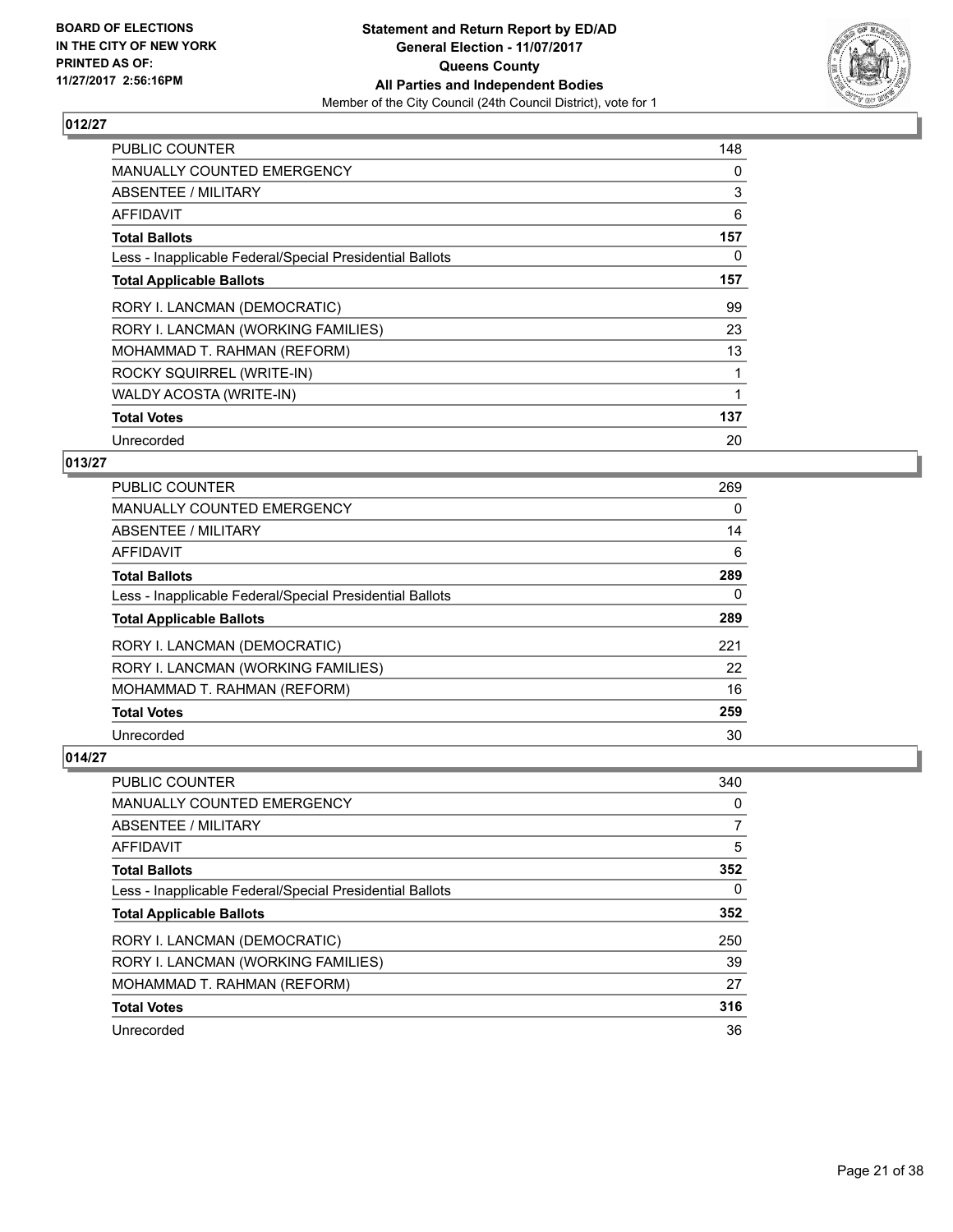

| <b>PUBLIC COUNTER</b>                                    | 169 |
|----------------------------------------------------------|-----|
| <b>MANUALLY COUNTED EMERGENCY</b>                        | 0   |
| ABSENTEE / MILITARY                                      | 9   |
| AFFIDAVIT                                                |     |
| <b>Total Ballots</b>                                     | 179 |
| Less - Inapplicable Federal/Special Presidential Ballots | 0   |
| <b>Total Applicable Ballots</b>                          | 179 |
| RORY I. LANCMAN (DEMOCRATIC)                             | 128 |
| RORY I. LANCMAN (WORKING FAMILIES)                       | 16  |
| MOHAMMAD T. RAHMAN (REFORM)                              | 11  |
| <b>Total Votes</b>                                       | 155 |
| Unrecorded                                               | 24  |

# **016/27**

| PUBLIC COUNTER                                           | 177 |
|----------------------------------------------------------|-----|
| <b>MANUALLY COUNTED EMERGENCY</b>                        | 0   |
| ABSENTEE / MILITARY                                      | 6   |
| AFFIDAVIT                                                | 3   |
| <b>Total Ballots</b>                                     | 186 |
| Less - Inapplicable Federal/Special Presidential Ballots | 0   |
| <b>Total Applicable Ballots</b>                          | 186 |
| RORY I. LANCMAN (DEMOCRATIC)                             | 141 |
| RORY I. LANCMAN (WORKING FAMILIES)                       | 15  |
| MOHAMMAD T. RAHMAN (REFORM)                              | 10  |
| ROBERT T. GILSTON (WRITE-IN)                             | 1   |
| <b>Total Votes</b>                                       | 167 |
| Unrecorded                                               | 19  |

| <b>PUBLIC COUNTER</b>                                    | 81 |
|----------------------------------------------------------|----|
| <b>MANUALLY COUNTED EMERGENCY</b>                        | 0  |
| ABSENTEE / MILITARY                                      | 2  |
| AFFIDAVIT                                                |    |
| <b>Total Ballots</b>                                     | 84 |
| Less - Inapplicable Federal/Special Presidential Ballots | 0  |
| <b>Total Applicable Ballots</b>                          | 84 |
| RORY I. LANCMAN (DEMOCRATIC)                             | 54 |
| RORY I. LANCMAN (WORKING FAMILIES)                       | 8  |
|                                                          |    |
| MOHAMMAD T. RAHMAN (REFORM)                              | 5  |
| <b>Total Votes</b>                                       | 67 |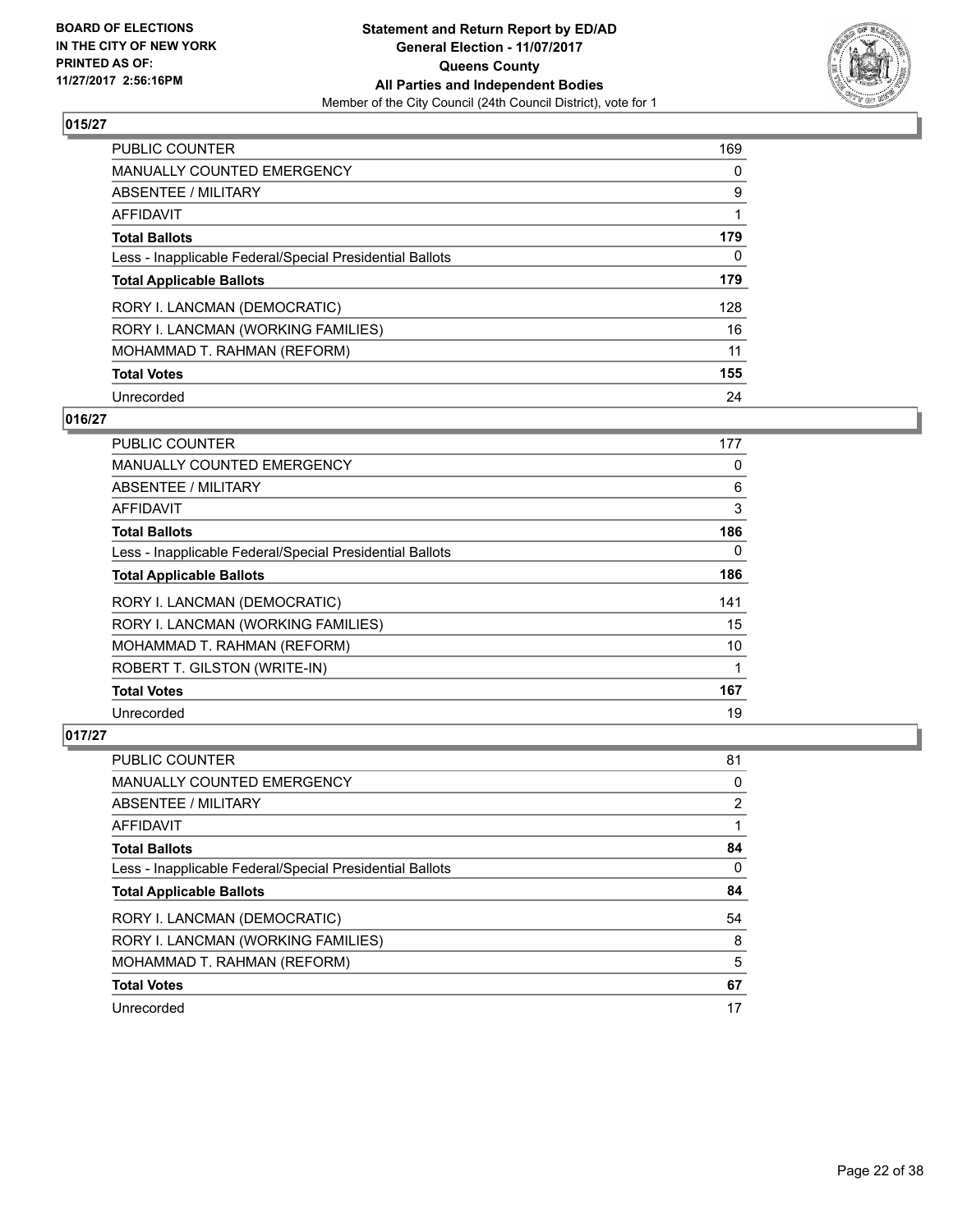

| <b>PUBLIC COUNTER</b>                                    | 211 |
|----------------------------------------------------------|-----|
| <b>MANUALLY COUNTED EMERGENCY</b>                        | 0   |
| ABSENTEE / MILITARY                                      | 3   |
| AFFIDAVIT                                                | 0   |
| <b>Total Ballots</b>                                     | 214 |
| Less - Inapplicable Federal/Special Presidential Ballots | 0   |
| <b>Total Applicable Ballots</b>                          | 214 |
| RORY I. LANCMAN (DEMOCRATIC)                             | 164 |
| RORY I. LANCMAN (WORKING FAMILIES)                       | 18  |
| MOHAMMAD T. RAHMAN (REFORM)                              | 10  |
| <b>Total Votes</b>                                       | 192 |
| Unrecorded                                               | 22  |

#### **025/27**

| PUBLIC COUNTER                                           | 234      |
|----------------------------------------------------------|----------|
| <b>MANUALLY COUNTED EMERGENCY</b>                        | 0        |
| ABSENTEE / MILITARY                                      | 6        |
| <b>AFFIDAVIT</b>                                         | $\Omega$ |
| <b>Total Ballots</b>                                     | 240      |
| Less - Inapplicable Federal/Special Presidential Ballots | 0        |
| <b>Total Applicable Ballots</b>                          | 240      |
| RORY I. LANCMAN (DEMOCRATIC)                             | 197      |
| RORY I. LANCMAN (WORKING FAMILIES)                       | 10       |
| MOHAMMAD T. RAHMAN (REFORM)                              | 4        |
| ALAN SHERMAN (WRITE-IN)                                  | 2        |
| ERIC SHERMAN (WRITE-IN)                                  | 1        |
| <b>Total Votes</b>                                       | 214      |
| Unrecorded                                               | 26       |

| PUBLIC COUNTER                                           | 185 |
|----------------------------------------------------------|-----|
| <b>MANUALLY COUNTED EMERGENCY</b>                        | 0   |
| ABSENTEE / MILITARY                                      | 6   |
| AFFIDAVIT                                                | 1   |
| <b>Total Ballots</b>                                     | 192 |
| Less - Inapplicable Federal/Special Presidential Ballots | 0   |
| <b>Total Applicable Ballots</b>                          | 192 |
| RORY I. LANCMAN (DEMOCRATIC)                             | 155 |
| RORY I. LANCMAN (WORKING FAMILIES)                       | 13  |
| MOHAMMAD T. RAHMAN (REFORM)                              | 0   |
| <b>JOSHUA MAYNARD (WRITE-IN)</b>                         | 1   |
| UNATTRIBUTABLE WRITE-IN (WRITE-IN)                       | 1   |
| <b>Total Votes</b>                                       | 170 |
| Unrecorded                                               | 22  |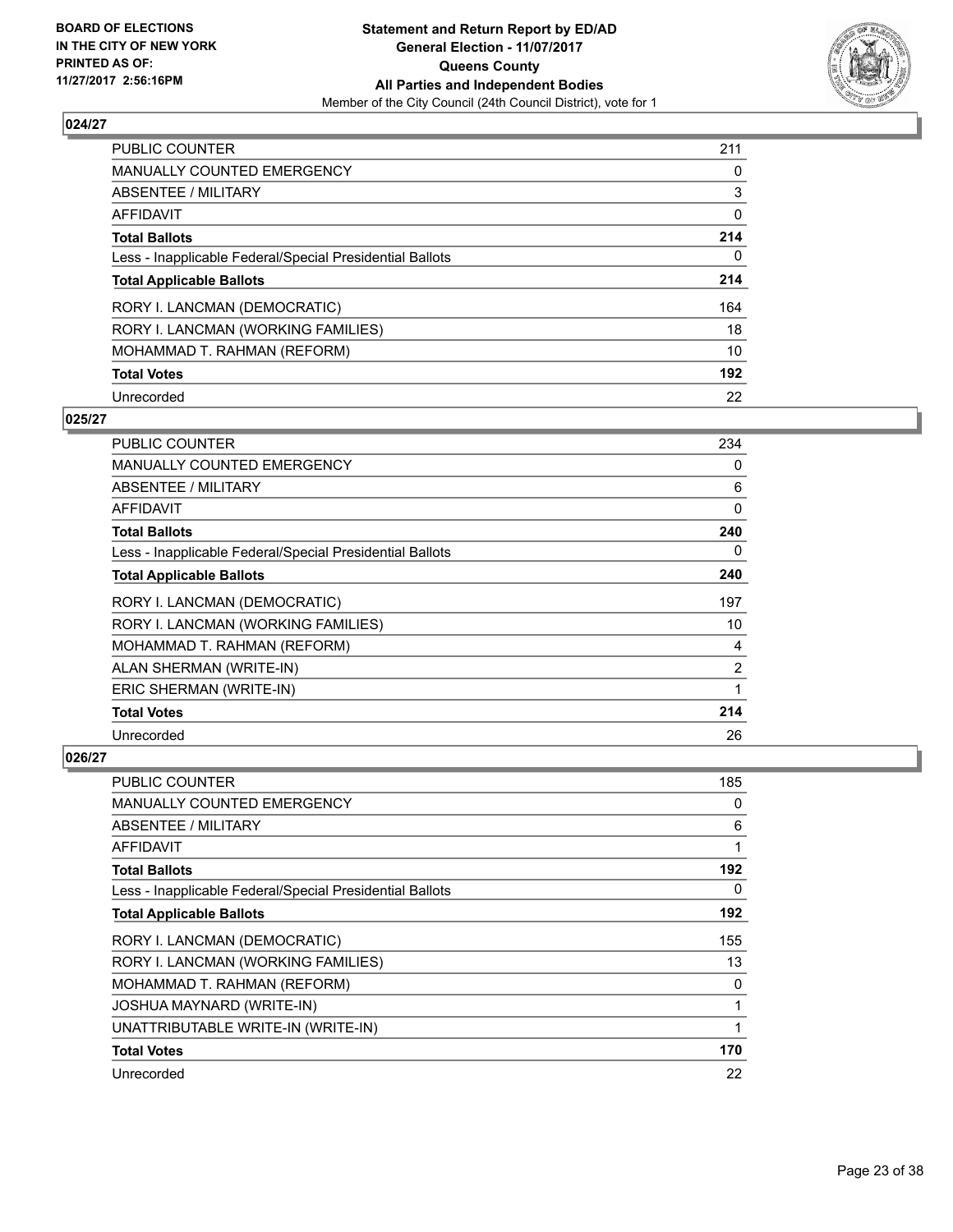

| <b>PUBLIC COUNTER</b>                                    | 95 |
|----------------------------------------------------------|----|
| <b>MANUALLY COUNTED EMERGENCY</b>                        | 0  |
| ABSENTEE / MILITARY                                      | 0  |
| AFFIDAVIT                                                | 0  |
| <b>Total Ballots</b>                                     | 95 |
| Less - Inapplicable Federal/Special Presidential Ballots | 0  |
| <b>Total Applicable Ballots</b>                          | 95 |
| RORY I. LANCMAN (DEMOCRATIC)                             | 77 |
| RORY I. LANCMAN (WORKING FAMILIES)                       | 7  |
| MOHAMMAD T. RAHMAN (REFORM)                              | 0  |
| MARTIN GOLDMAN (WRITE-IN)                                |    |
| <b>Total Votes</b>                                       | 85 |
| Unrecorded                                               | 10 |

#### **028/27**

| <b>PUBLIC COUNTER</b>                                    | 193 |
|----------------------------------------------------------|-----|
| <b>MANUALLY COUNTED EMERGENCY</b>                        | 0   |
| ABSENTEE / MILITARY                                      | 4   |
| AFFIDAVIT                                                |     |
| <b>Total Ballots</b>                                     | 198 |
| Less - Inapplicable Federal/Special Presidential Ballots | 0   |
| <b>Total Applicable Ballots</b>                          | 198 |
| RORY I. LANCMAN (DEMOCRATIC)                             | 158 |
| RORY I. LANCMAN (WORKING FAMILIES)                       | 16  |
| MOHAMMAD T. RAHMAN (REFORM)                              | 7   |
| <b>Total Votes</b>                                       | 181 |
| Unrecorded                                               | 17  |

| <b>PUBLIC COUNTER</b>                                    | 118   |
|----------------------------------------------------------|-------|
| <b>MANUALLY COUNTED EMERGENCY</b>                        | 0     |
| ABSENTEE / MILITARY                                      | 2     |
| AFFIDAVIT                                                | 3     |
| <b>Total Ballots</b>                                     | 123   |
| Less - Inapplicable Federal/Special Presidential Ballots | 0     |
| <b>Total Applicable Ballots</b>                          | 123   |
| RORY I. LANCMAN (DEMOCRATIC)                             | 97    |
| RORY I. LANCMAN (WORKING FAMILIES)                       | 7     |
| MOHAMMAD T. RAHMAN (REFORM)                              | 7     |
| UNATTRIBUTABLE WRITE-IN (WRITE-IN)                       |       |
| <b>Total Votes</b>                                       | $112$ |
| Unrecorded                                               | 11    |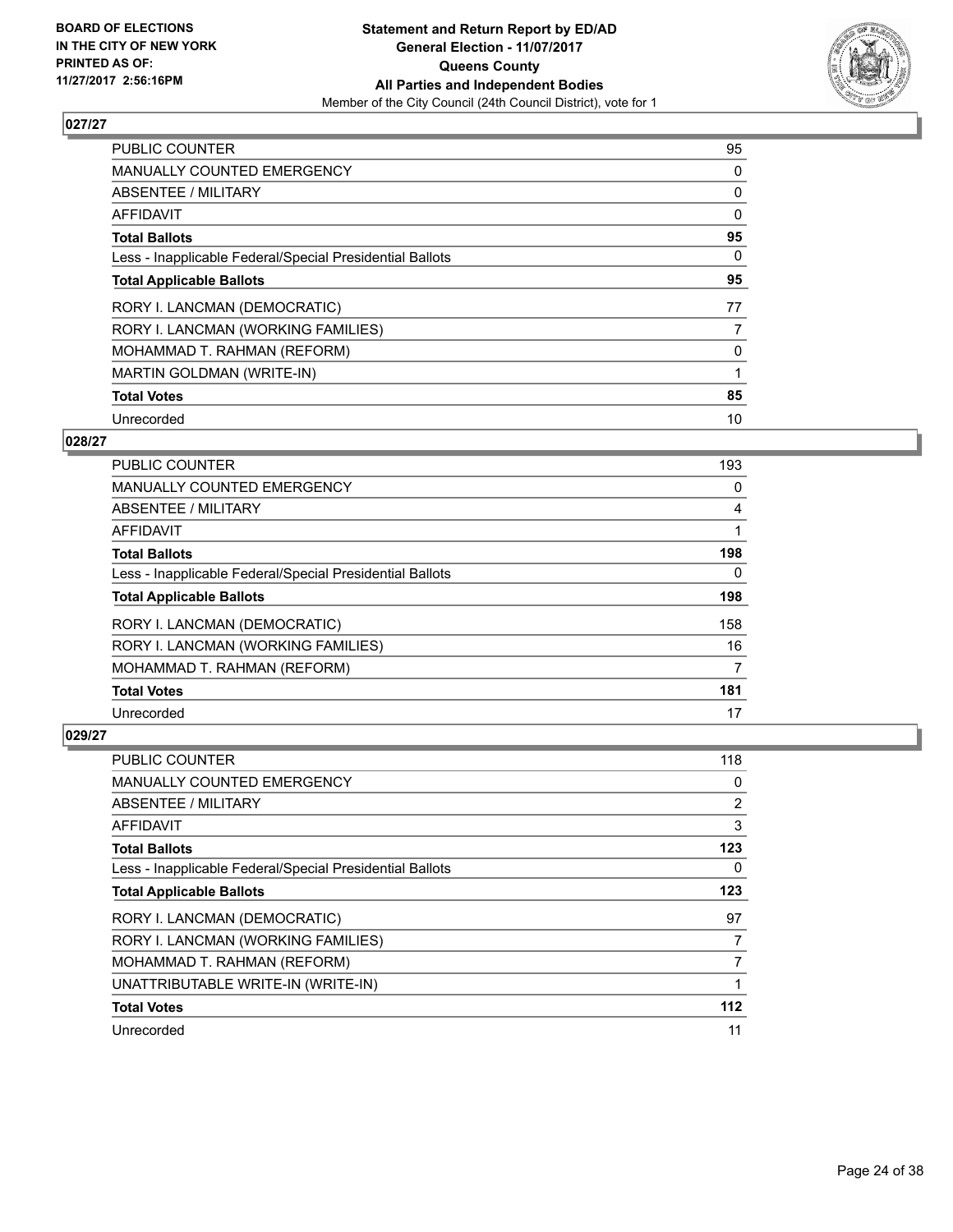

| <b>PUBLIC COUNTER</b>                                    | 151            |
|----------------------------------------------------------|----------------|
| <b>MANUALLY COUNTED EMERGENCY</b>                        | 0              |
| ABSENTEE / MILITARY                                      | 5              |
| AFFIDAVIT                                                | 3              |
| <b>Total Ballots</b>                                     | 159            |
| Less - Inapplicable Federal/Special Presidential Ballots | 0              |
| <b>Total Applicable Ballots</b>                          | 159            |
| RORY I. LANCMAN (DEMOCRATIC)                             | 117            |
| RORY I. LANCMAN (WORKING FAMILIES)                       | 19             |
| MOHAMMAD T. RAHMAN (REFORM)                              | $\overline{2}$ |
| <b>MEAGAN MOLINA (WRITE-IN)</b>                          |                |
| <b>Total Votes</b>                                       | 139            |
| Unrecorded                                               | 20             |

# **031/27**

| <b>PUBLIC COUNTER</b>                                    | 30 |
|----------------------------------------------------------|----|
| <b>MANUALLY COUNTED EMERGENCY</b>                        | 0  |
| ABSENTEE / MILITARY                                      | 0  |
| AFFIDAVIT                                                | 0  |
| <b>Total Ballots</b>                                     | 30 |
| Less - Inapplicable Federal/Special Presidential Ballots | 0  |
| <b>Total Applicable Ballots</b>                          | 30 |
| RORY I. LANCMAN (DEMOCRATIC)                             | 21 |
| RORY I. LANCMAN (WORKING FAMILIES)                       | 3  |
| MOHAMMAD T. RAHMAN (REFORM)                              | 0  |
| <b>Total Votes</b>                                       | 24 |
| Unrecorded                                               | 6  |

| <b>PUBLIC COUNTER</b>                                    | 25 |
|----------------------------------------------------------|----|
| <b>MANUALLY COUNTED EMERGENCY</b>                        | 0  |
| ABSENTEE / MILITARY                                      | 0  |
| AFFIDAVIT                                                | 0  |
| <b>Total Ballots</b>                                     | 25 |
| Less - Inapplicable Federal/Special Presidential Ballots | 0  |
| <b>Total Applicable Ballots</b>                          | 25 |
| RORY I. LANCMAN (DEMOCRATIC)                             | 17 |
| RORY I. LANCMAN (WORKING FAMILIES)                       | 4  |
| MOHAMMAD T. RAHMAN (REFORM)                              |    |
| <b>Total Votes</b>                                       | 22 |
| Unrecorded                                               | 3  |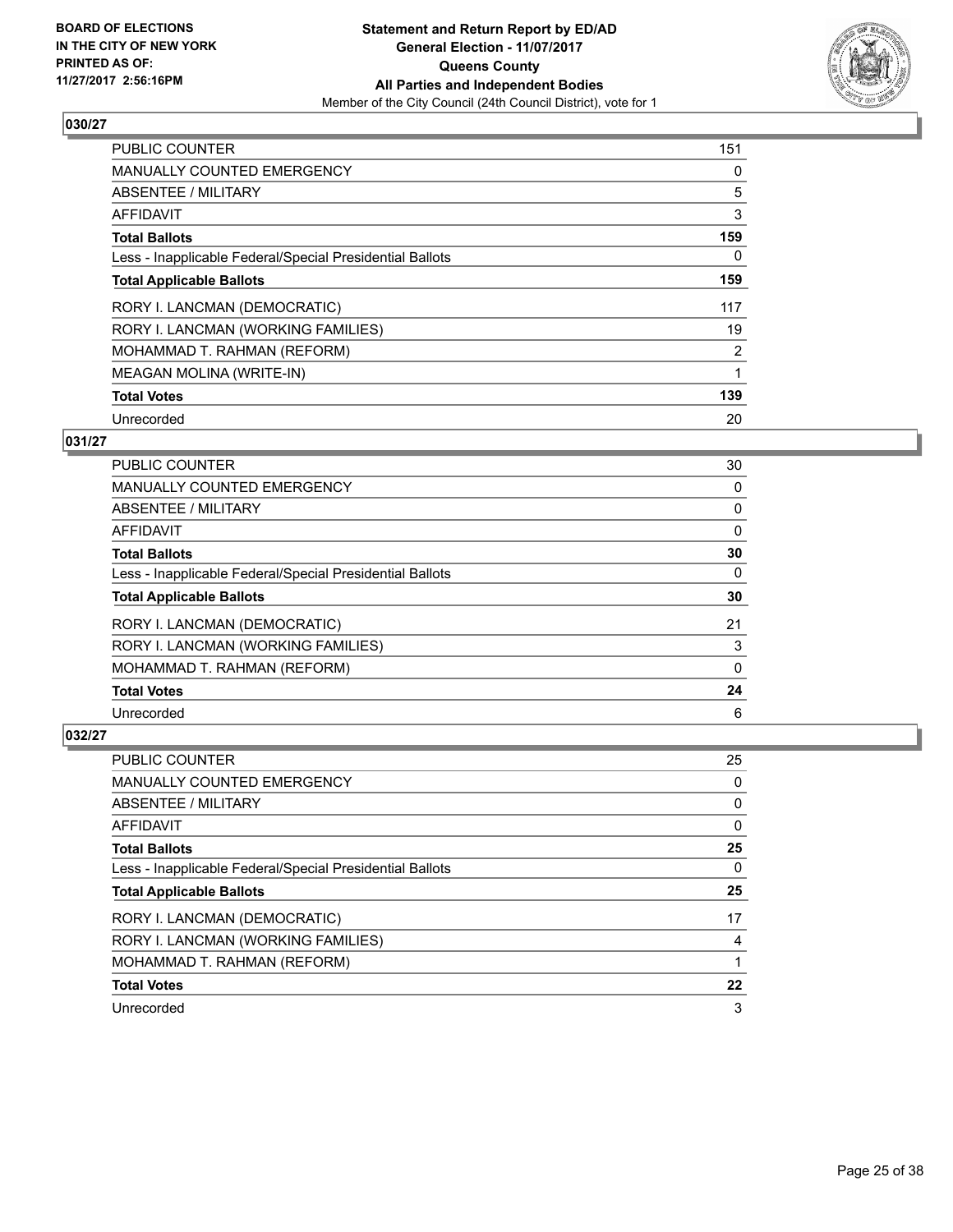

| <b>PUBLIC COUNTER</b>                                    | 23 |
|----------------------------------------------------------|----|
| MANUALLY COUNTED EMERGENCY                               | 0  |
| ABSENTEE / MILITARY                                      | 0  |
| AFFIDAVIT                                                | 0  |
| <b>Total Ballots</b>                                     | 23 |
| Less - Inapplicable Federal/Special Presidential Ballots | 0  |
| <b>Total Applicable Ballots</b>                          | 23 |
| RORY I. LANCMAN (DEMOCRATIC)                             | 17 |
| RORY I. LANCMAN (WORKING FAMILIES)                       | 0  |
| MOHAMMAD T. RAHMAN (REFORM)                              | 0  |
| <b>Total Votes</b>                                       | 17 |
| Unrecorded                                               | 6  |

#### **034/27**

| <b>PUBLIC COUNTER</b>                                    | 174               |
|----------------------------------------------------------|-------------------|
| MANUALLY COUNTED EMERGENCY                               | 0                 |
| ABSENTEE / MILITARY                                      | 48                |
| AFFIDAVIT                                                | 0                 |
| <b>Total Ballots</b>                                     | 222               |
| Less - Inapplicable Federal/Special Presidential Ballots | 0                 |
| <b>Total Applicable Ballots</b>                          | 222               |
| RORY I. LANCMAN (DEMOCRATIC)                             | 150               |
| RORY I. LANCMAN (WORKING FAMILIES)                       | $12 \overline{ }$ |
| MOHAMMAD T. RAHMAN (REFORM)                              | 12                |
| MONTELL C MOSELEY (WRITE-IN)                             | 1                 |
| UNATTRIBUTABLE WRITE-IN (WRITE-IN)                       | 2                 |
| <b>Total Votes</b>                                       | 177               |
| Unrecorded                                               | 45                |

| <b>PUBLIC COUNTER</b>                                    | 241 |
|----------------------------------------------------------|-----|
| <b>MANUALLY COUNTED EMERGENCY</b>                        | 0   |
| ABSENTEE / MILITARY                                      | 9   |
| AFFIDAVIT                                                | 1   |
| <b>Total Ballots</b>                                     | 251 |
| Less - Inapplicable Federal/Special Presidential Ballots | 0   |
| <b>Total Applicable Ballots</b>                          | 251 |
| RORY I. LANCMAN (DEMOCRATIC)                             | 194 |
| RORY I. LANCMAN (WORKING FAMILIES)                       | 8   |
| MOHAMMAD T. RAHMAN (REFORM)                              | 12  |
| RICHARD PATTERSON (WRITE-IN)                             | 1   |
| <b>Total Votes</b>                                       | 215 |
| Unrecorded                                               | 36  |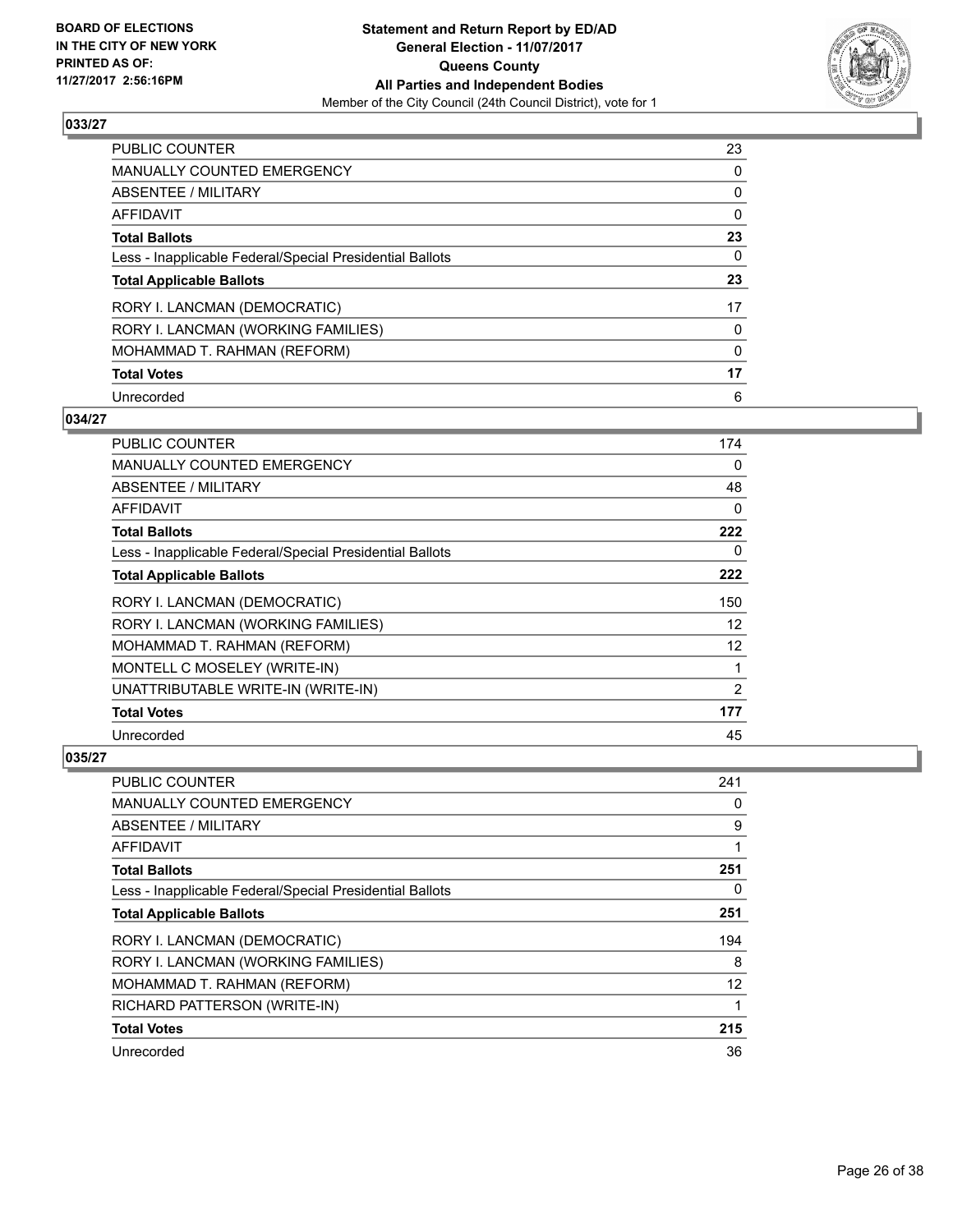

| <b>PUBLIC COUNTER</b>                                    | 209 |
|----------------------------------------------------------|-----|
| <b>MANUALLY COUNTED EMERGENCY</b>                        | 0   |
| ABSENTEE / MILITARY                                      | 3   |
| AFFIDAVIT                                                | 3   |
| <b>Total Ballots</b>                                     | 215 |
| Less - Inapplicable Federal/Special Presidential Ballots | 0   |
| <b>Total Applicable Ballots</b>                          | 215 |
| RORY I. LANCMAN (DEMOCRATIC)                             | 148 |
| RORY I. LANCMAN (WORKING FAMILIES)                       | 19  |
| MOHAMMAD T. RAHMAN (REFORM)                              | 14  |
| <b>Total Votes</b>                                       | 181 |
| Unrecorded                                               | 34  |

#### **037/27**

| <b>PUBLIC COUNTER</b>                                    | 351      |
|----------------------------------------------------------|----------|
| <b>MANUALLY COUNTED EMERGENCY</b>                        | 0        |
| ABSENTEE / MILITARY                                      | 15       |
| <b>AFFIDAVIT</b>                                         | 4        |
| <b>Total Ballots</b>                                     | 370      |
| Less - Inapplicable Federal/Special Presidential Ballots | $\Omega$ |
| <b>Total Applicable Ballots</b>                          | 370      |
| RORY I. LANCMAN (DEMOCRATIC)                             | 310      |
| RORY I. LANCMAN (WORKING FAMILIES)                       | 25       |
| MOHAMMAD T. RAHMAN (REFORM)                              | 4        |
| <b>Total Votes</b>                                       | 339      |
| Unrecorded                                               | 31       |

| <b>PUBLIC COUNTER</b>                                    | 274 |
|----------------------------------------------------------|-----|
| <b>MANUALLY COUNTED EMERGENCY</b>                        | 0   |
| ABSENTEE / MILITARY                                      | 6   |
| AFFIDAVIT                                                | 7   |
| <b>Total Ballots</b>                                     | 287 |
| Less - Inapplicable Federal/Special Presidential Ballots | 0   |
| <b>Total Applicable Ballots</b>                          | 287 |
| RORY I. LANCMAN (DEMOCRATIC)                             | 235 |
| RORY I. LANCMAN (WORKING FAMILIES)                       | 22  |
| MOHAMMAD T. RAHMAN (REFORM)                              | 7   |
| <b>Total Votes</b>                                       | 264 |
| Unrecorded                                               | 23  |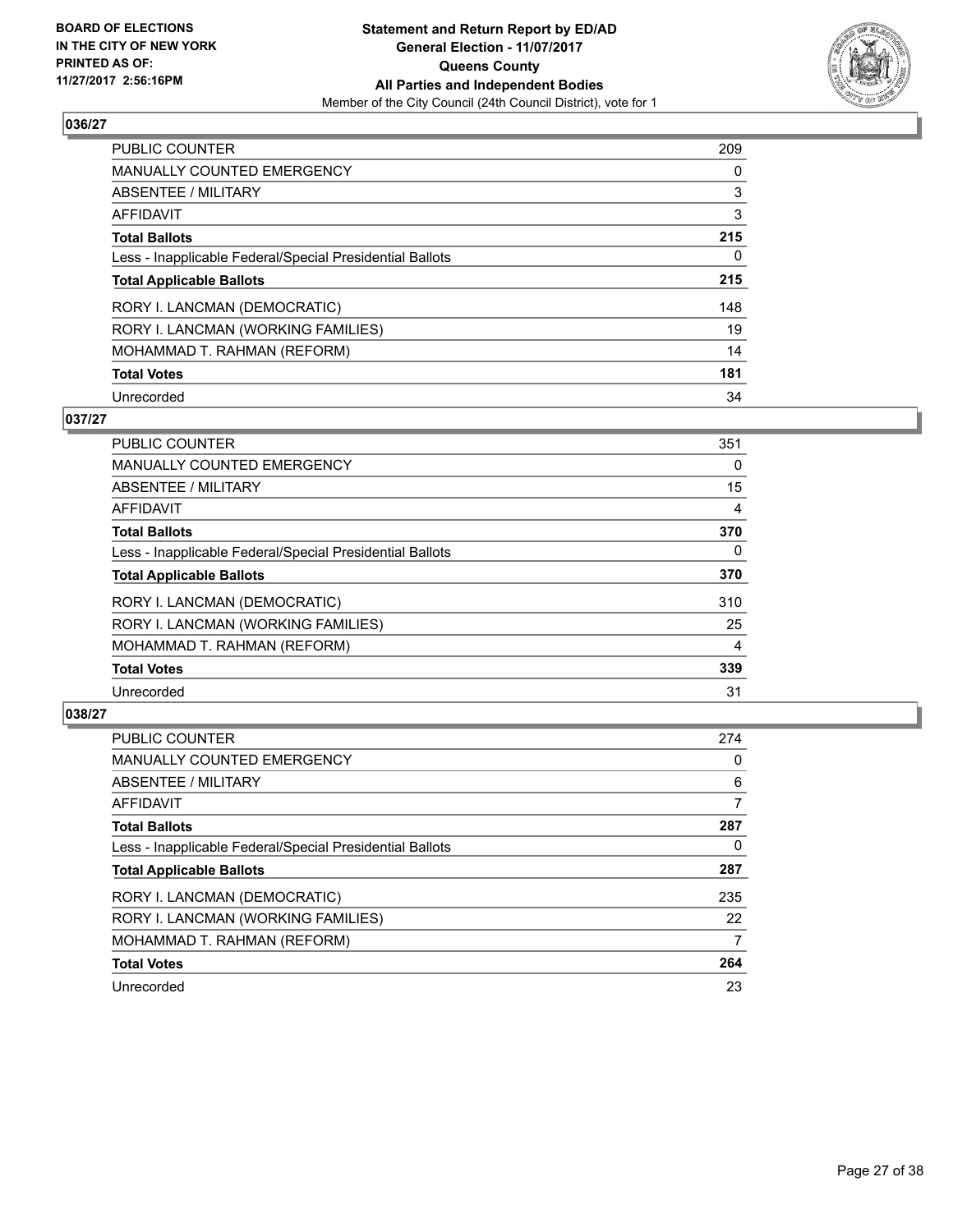

| <b>PUBLIC COUNTER</b>                                    | 227 |
|----------------------------------------------------------|-----|
| <b>MANUALLY COUNTED EMERGENCY</b>                        | 0   |
| ABSENTEE / MILITARY                                      | 0   |
| <b>AFFIDAVIT</b>                                         | 3   |
| <b>Total Ballots</b>                                     | 230 |
| Less - Inapplicable Federal/Special Presidential Ballots | 0   |
| <b>Total Applicable Ballots</b>                          | 230 |
| RORY I. LANCMAN (DEMOCRATIC)                             | 185 |
| RORY I. LANCMAN (WORKING FAMILIES)                       | 17  |
| MOHAMMAD T. RAHMAN (REFORM)                              | 6   |
| JOHN BUA (WRITE-IN)                                      |     |
| <b>Total Votes</b>                                       | 209 |
| Unrecorded                                               | 21  |

#### **040/27**

| <b>PUBLIC COUNTER</b>                                    | 206 |
|----------------------------------------------------------|-----|
| <b>MANUALLY COUNTED EMERGENCY</b>                        | 0   |
| ABSENTEE / MILITARY                                      | 7   |
| AFFIDAVIT                                                | 5   |
| <b>Total Ballots</b>                                     | 218 |
| Less - Inapplicable Federal/Special Presidential Ballots | 0   |
| <b>Total Applicable Ballots</b>                          | 218 |
| RORY I. LANCMAN (DEMOCRATIC)                             | 176 |
| RORY I. LANCMAN (WORKING FAMILIES)                       | 19  |
| MOHAMMAD T. RAHMAN (REFORM)                              | 5   |
| <b>Total Votes</b>                                       | 200 |
| Unrecorded                                               | 18  |

| <b>PUBLIC COUNTER</b>                                    | 119            |
|----------------------------------------------------------|----------------|
| <b>MANUALLY COUNTED EMERGENCY</b>                        | 0              |
| ABSENTEE / MILITARY                                      | 3              |
| AFFIDAVIT                                                |                |
| <b>Total Ballots</b>                                     | 123            |
| Less - Inapplicable Federal/Special Presidential Ballots | 0              |
| <b>Total Applicable Ballots</b>                          | 123            |
| RORY I. LANCMAN (DEMOCRATIC)                             | 103            |
| RORY I. LANCMAN (WORKING FAMILIES)                       | 4              |
| MOHAMMAD T. RAHMAN (REFORM)                              | $\overline{2}$ |
| <b>Total Votes</b>                                       | 109            |
| Unrecorded                                               | 14             |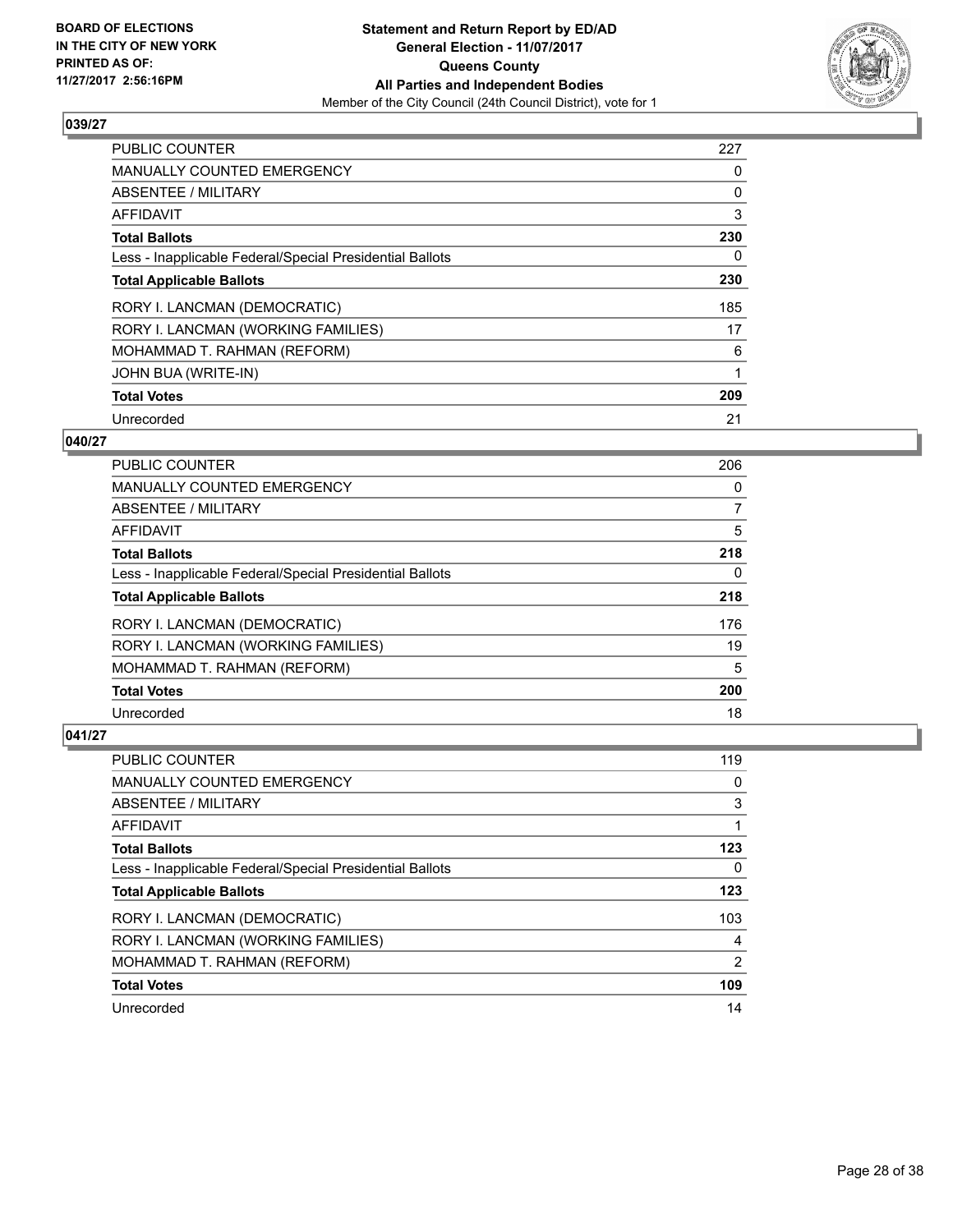

| <b>PUBLIC COUNTER</b>                                    | 232 |
|----------------------------------------------------------|-----|
| MANUALLY COUNTED EMERGENCY                               | 0   |
| ABSENTEE / MILITARY                                      | 5   |
| AFFIDAVIT                                                | 3   |
| <b>Total Ballots</b>                                     | 240 |
| Less - Inapplicable Federal/Special Presidential Ballots | 0   |
| <b>Total Applicable Ballots</b>                          | 240 |
| RORY I. LANCMAN (DEMOCRATIC)                             | 176 |
| RORY I. LANCMAN (WORKING FAMILIES)                       | 22  |
| MOHAMMAD T. RAHMAN (REFORM)                              | 7   |
| MONTEL C MOSELEY (WRITE-IN)                              |     |
| UNATTRIBUTABLE WRITE-IN (WRITE-IN)                       |     |
| <b>Total Votes</b>                                       | 207 |
| Unrecorded                                               | 33  |

# **043/27**

| PUBLIC COUNTER                                           | 136               |
|----------------------------------------------------------|-------------------|
| <b>MANUALLY COUNTED EMERGENCY</b>                        | 0                 |
| ABSENTEE / MILITARY                                      | 7                 |
| AFFIDAVIT                                                | 2                 |
| <b>Total Ballots</b>                                     | 145               |
| Less - Inapplicable Federal/Special Presidential Ballots | 0                 |
| <b>Total Applicable Ballots</b>                          | 145               |
| RORY I. LANCMAN (DEMOCRATIC)                             | 110               |
| RORY I. LANCMAN (WORKING FAMILIES)                       | $12 \overline{ }$ |
| MOHAMMAD T. RAHMAN (REFORM)                              | 7                 |
| UNATTRIBUTABLE WRITE-IN (WRITE-IN)                       |                   |
| <b>Total Votes</b>                                       | 130               |
| Unrecorded                                               | 15                |

| <b>PUBLIC COUNTER</b>                                    | 196 |
|----------------------------------------------------------|-----|
| <b>MANUALLY COUNTED EMERGENCY</b>                        | 0   |
| ABSENTEE / MILITARY                                      | 14  |
| AFFIDAVIT                                                | 0   |
| <b>Total Ballots</b>                                     | 210 |
| Less - Inapplicable Federal/Special Presidential Ballots | 0   |
| <b>Total Applicable Ballots</b>                          | 210 |
| RORY I. LANCMAN (DEMOCRATIC)                             | 148 |
| RORY I. LANCMAN (WORKING FAMILIES)                       | 14  |
| MOHAMMAD T. RAHMAN (REFORM)                              | 7   |
| <b>Total Votes</b>                                       | 169 |
| Unrecorded                                               | 41  |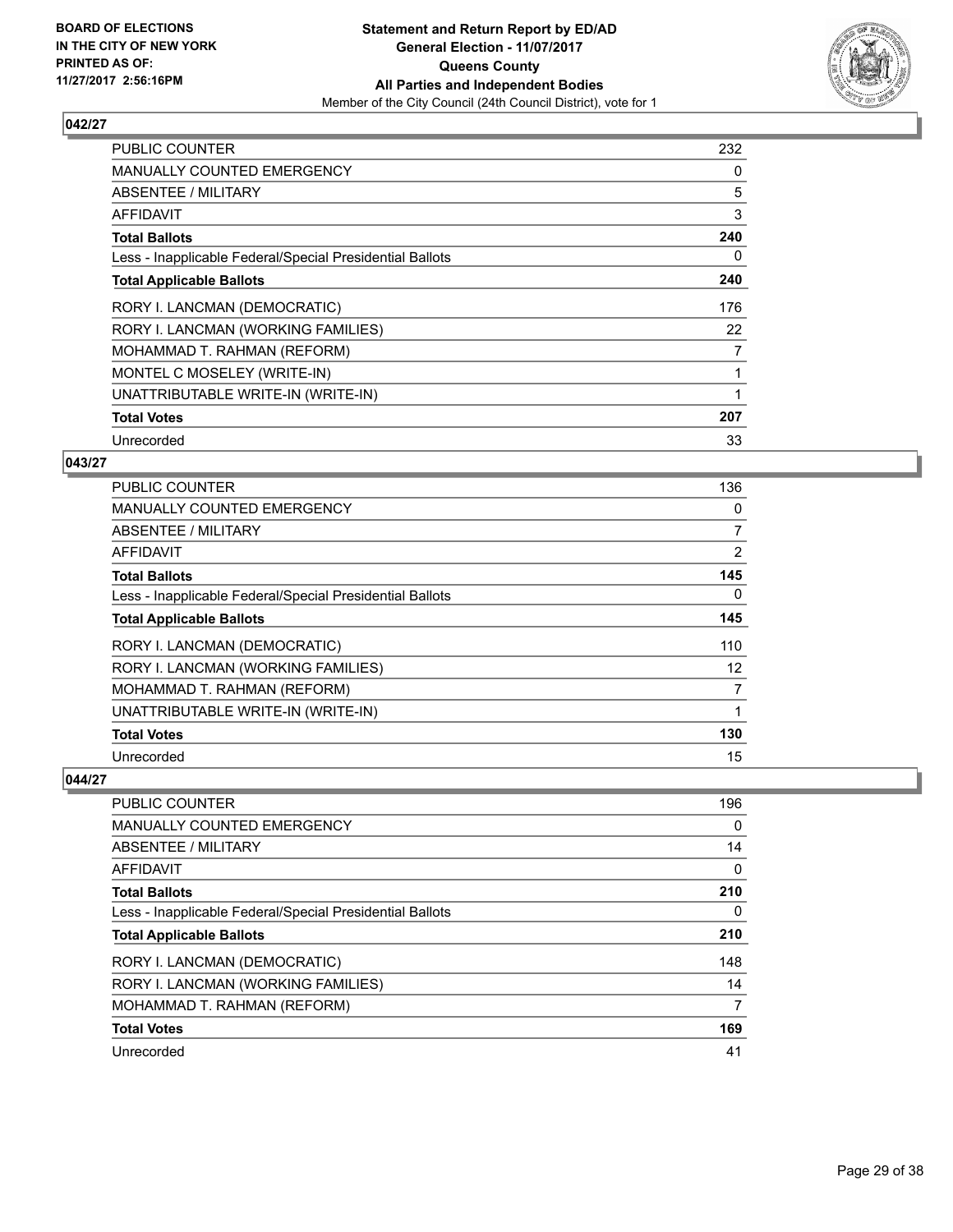

| <b>PUBLIC COUNTER</b>                                    | 242 |
|----------------------------------------------------------|-----|
| <b>MANUALLY COUNTED EMERGENCY</b>                        | 0   |
| ABSENTEE / MILITARY                                      | 6   |
| AFFIDAVIT                                                | 4   |
| <b>Total Ballots</b>                                     | 252 |
| Less - Inapplicable Federal/Special Presidential Ballots | 0   |
| <b>Total Applicable Ballots</b>                          | 252 |
| RORY I. LANCMAN (DEMOCRATIC)                             | 193 |
| RORY I. LANCMAN (WORKING FAMILIES)                       | 22  |
| MOHAMMAD T. RAHMAN (REFORM)                              | 7   |
| UNATTRIBUTABLE WRITE-IN (WRITE-IN)                       |     |
| <b>Total Votes</b>                                       | 223 |
| Unrecorded                                               | 29  |

#### **079/27**

| <b>PUBLIC COUNTER</b>                                    | 114      |
|----------------------------------------------------------|----------|
| MANUALLY COUNTED EMERGENCY                               | 0        |
| ABSENTEE / MILITARY                                      | 3        |
| AFFIDAVIT                                                | $\Omega$ |
| <b>Total Ballots</b>                                     | 117      |
| Less - Inapplicable Federal/Special Presidential Ballots | 0        |
| <b>Total Applicable Ballots</b>                          | 117      |
| RORY I. LANCMAN (DEMOCRATIC)                             | 83       |
| RORY I. LANCMAN (WORKING FAMILIES)                       | 10       |
| MOHAMMAD T. RAHMAN (REFORM)                              | 7        |
| MONTELL C MOSELEY (WRITE-IN)                             | 1        |
| PETER A. KOO (WRITE-IN)                                  | 2        |
| <b>Total Votes</b>                                       | 103      |
| Unrecorded                                               | 14       |

| <b>PUBLIC COUNTER</b>                                    | 169 |
|----------------------------------------------------------|-----|
| MANUALLY COUNTED EMERGENCY                               | 0   |
| ABSENTEE / MILITARY                                      | 4   |
| <b>AFFIDAVIT</b>                                         | 0   |
| <b>Total Ballots</b>                                     | 173 |
| Less - Inapplicable Federal/Special Presidential Ballots | 0   |
| <b>Total Applicable Ballots</b>                          | 173 |
| RORY I. LANCMAN (DEMOCRATIC)                             | 111 |
| RORY I. LANCMAN (WORKING FAMILIES)                       | 16  |
| MOHAMMAD T. RAHMAN (REFORM)                              | 8   |
| <b>GAYE SCHERL (WRITE-IN)</b>                            |     |
| PINCHAS FINK (WRITE-IN)                                  |     |
| <b>Total Votes</b>                                       | 137 |
| Unrecorded                                               | 36  |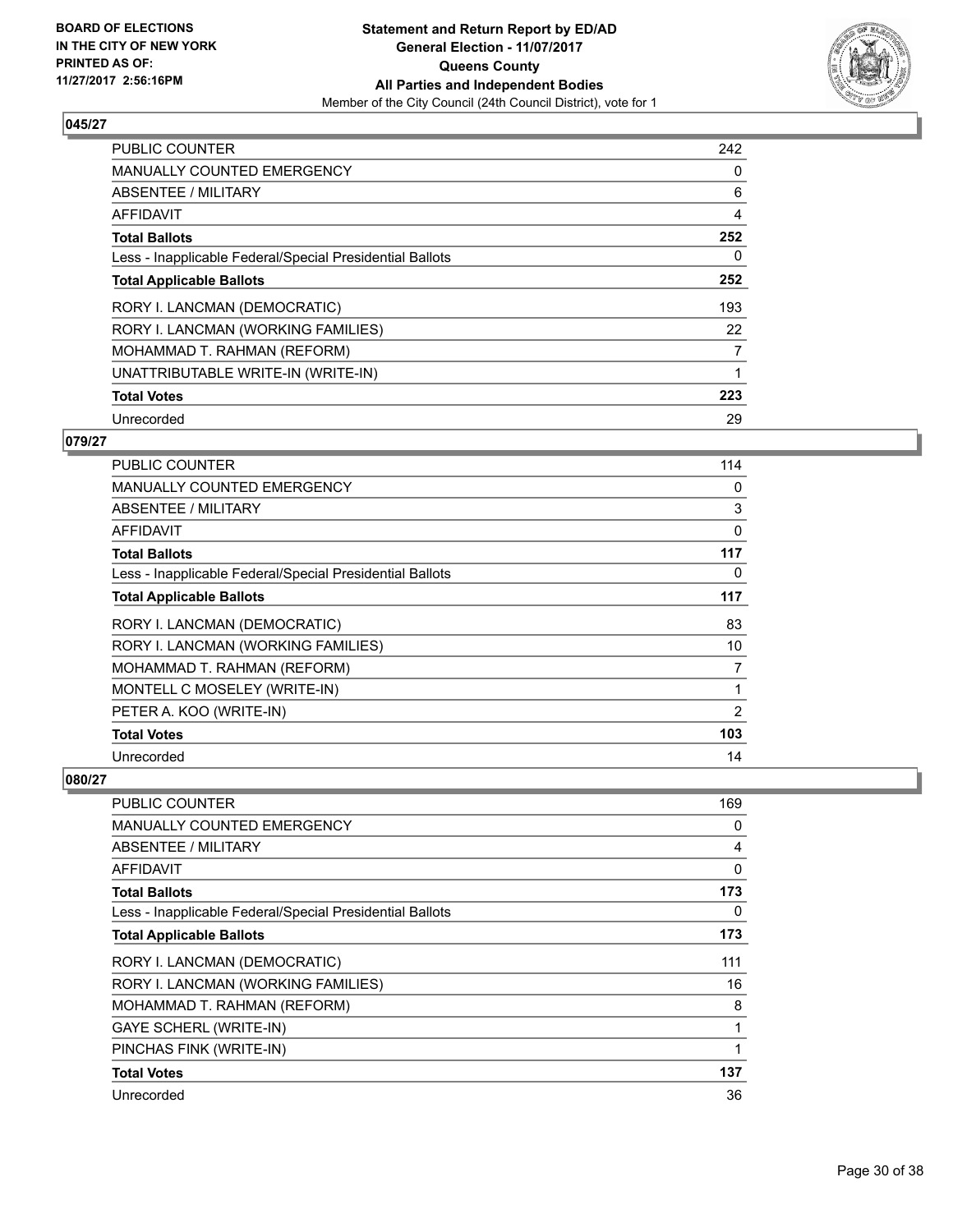

| <b>PUBLIC COUNTER</b>                                    | 237 |
|----------------------------------------------------------|-----|
| MANUALLY COUNTED EMERGENCY                               | 0   |
| ABSENTEE / MILITARY                                      | 5   |
| <b>AFFIDAVIT</b>                                         | 4   |
| <b>Total Ballots</b>                                     | 246 |
| Less - Inapplicable Federal/Special Presidential Ballots | 0   |
| <b>Total Applicable Ballots</b>                          | 246 |
| RORY I. LANCMAN (DEMOCRATIC)                             | 193 |
| RORY I. LANCMAN (WORKING FAMILIES)                       | 25  |
| MOHAMMAD T. RAHMAN (REFORM)                              | 6   |
| ROBERT WOODSON (WRITE-IN)                                |     |
| <b>Total Votes</b>                                       | 225 |
| Unrecorded                                               | 21  |

# **085/27**

| PUBLIC COUNTER                                           | 127                   |
|----------------------------------------------------------|-----------------------|
| MANUALLY COUNTED EMERGENCY                               | $\mathbf{2}^{\prime}$ |
| ABSENTEE / MILITARY                                      | 4                     |
| AFFIDAVIT                                                | 7                     |
| <b>Total Ballots</b>                                     | 140                   |
| Less - Inapplicable Federal/Special Presidential Ballots | 0                     |
| <b>Total Applicable Ballots</b>                          | 140                   |
| RORY I. LANCMAN (DEMOCRATIC)                             | 117                   |
| RORY I. LANCMAN (WORKING FAMILIES)                       | 4                     |
| MOHAMMAD T. RAHMAN (REFORM)                              | 2                     |
| PAUL D. GRAZIANO (WRITE-IN)                              |                       |
| <b>Total Votes</b>                                       | 124                   |
| Unrecorded                                               | 16                    |

| <b>PUBLIC COUNTER</b>                                    | 122            |
|----------------------------------------------------------|----------------|
| <b>MANUALLY COUNTED EMERGENCY</b>                        | 0              |
| ABSENTEE / MILITARY                                      |                |
| AFFIDAVIT                                                | 0              |
| <b>Total Ballots</b>                                     | 123            |
| Less - Inapplicable Federal/Special Presidential Ballots | 0              |
| <b>Total Applicable Ballots</b>                          | 123            |
| RORY I. LANCMAN (DEMOCRATIC)                             | 101            |
| RORY I. LANCMAN (WORKING FAMILIES)                       | 9              |
| MOHAMMAD T. RAHMAN (REFORM)                              | $\overline{2}$ |
| UNATTRIBUTABLE WRITE-IN (WRITE-IN)                       |                |
| <b>Total Votes</b>                                       | 113            |
| Unrecorded                                               | 10             |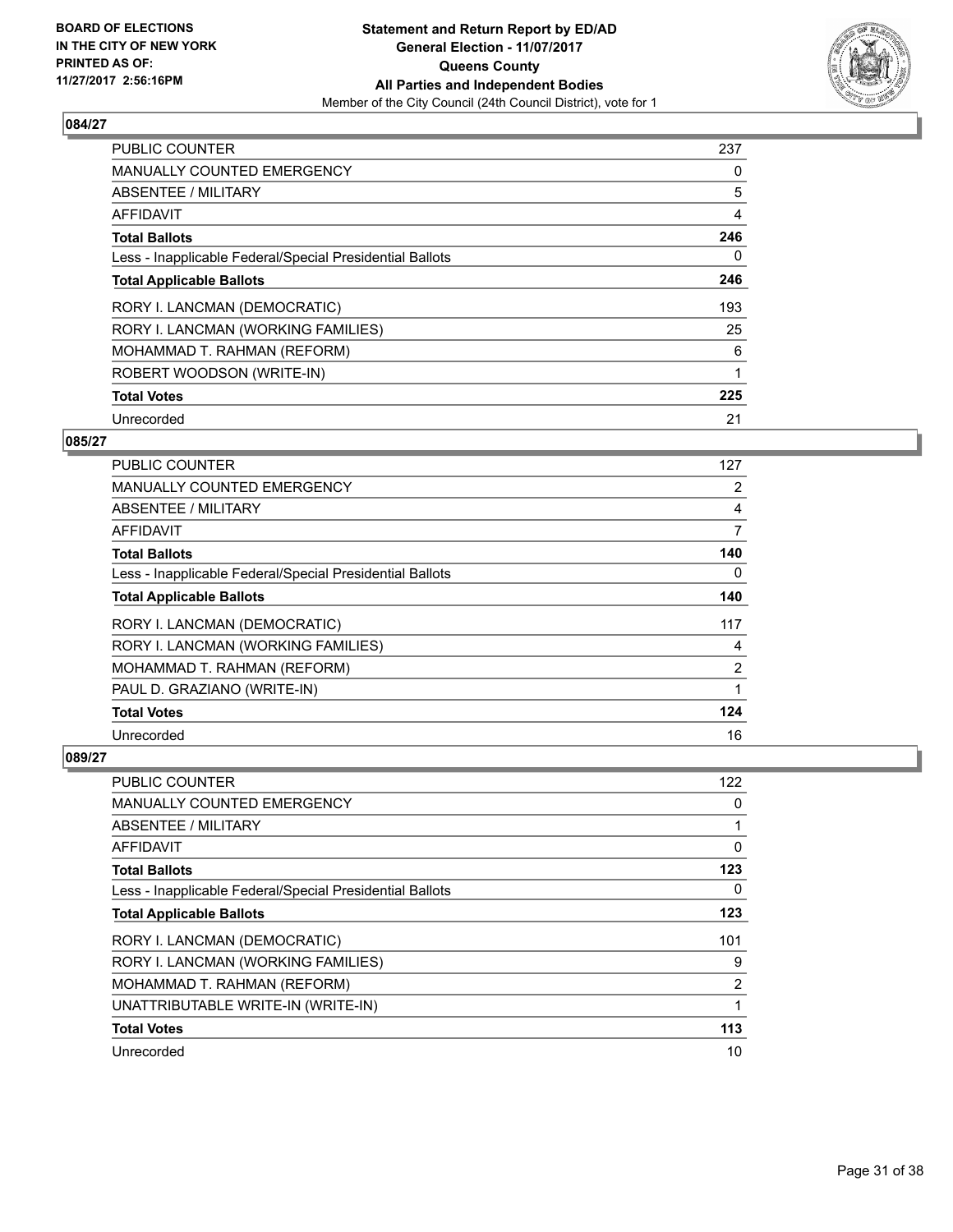

| <b>PUBLIC COUNTER</b>                                    | 185            |
|----------------------------------------------------------|----------------|
| <b>MANUALLY COUNTED EMERGENCY</b>                        | 0              |
| ABSENTEE / MILITARY                                      | $\overline{2}$ |
| AFFIDAVIT                                                | 4              |
| <b>Total Ballots</b>                                     | 191            |
| Less - Inapplicable Federal/Special Presidential Ballots | 0              |
| <b>Total Applicable Ballots</b>                          | 191            |
| RORY I. LANCMAN (DEMOCRATIC)                             | 124            |
| RORY I. LANCMAN (WORKING FAMILIES)                       | 7              |
| MOHAMMAD T. RAHMAN (REFORM)                              | 52             |
| <b>Total Votes</b>                                       | 183            |
| Unrecorded                                               | 8              |

#### **002/29**

| PUBLIC COUNTER                                           | 247 |
|----------------------------------------------------------|-----|
| <b>MANUALLY COUNTED EMERGENCY</b>                        | 0   |
| ABSENTEE / MILITARY                                      | 4   |
| AFFIDAVIT                                                | 4   |
| <b>Total Ballots</b>                                     | 255 |
| Less - Inapplicable Federal/Special Presidential Ballots | 0   |
| <b>Total Applicable Ballots</b>                          | 255 |
| RORY I. LANCMAN (DEMOCRATIC)                             | 180 |
| RORY I. LANCMAN (WORKING FAMILIES)                       | 3   |
| MOHAMMAD T. RAHMAN (REFORM)                              | 50  |
| JOHN STARKS (WRITE-IN)                                   |     |
| <b>Total Votes</b>                                       | 234 |
| Unrecorded                                               | 21  |

| <b>PUBLIC COUNTER</b>                                    | 226 |
|----------------------------------------------------------|-----|
| MANUALLY COUNTED EMERGENCY                               | 0   |
| ABSENTEE / MILITARY                                      | 12  |
| AFFIDAVIT                                                | 0   |
| <b>Total Ballots</b>                                     | 238 |
| Less - Inapplicable Federal/Special Presidential Ballots | 0   |
| <b>Total Applicable Ballots</b>                          | 238 |
| RORY I. LANCMAN (DEMOCRATIC)                             | 184 |
| RORY I. LANCMAN (WORKING FAMILIES)                       | 12  |
| MOHAMMAD T. RAHMAN (REFORM)                              | 20  |
| IRA J. NEEDLEMAN (WRITE-IN)                              |     |
| <b>Total Votes</b>                                       | 217 |
| Unrecorded                                               | 21  |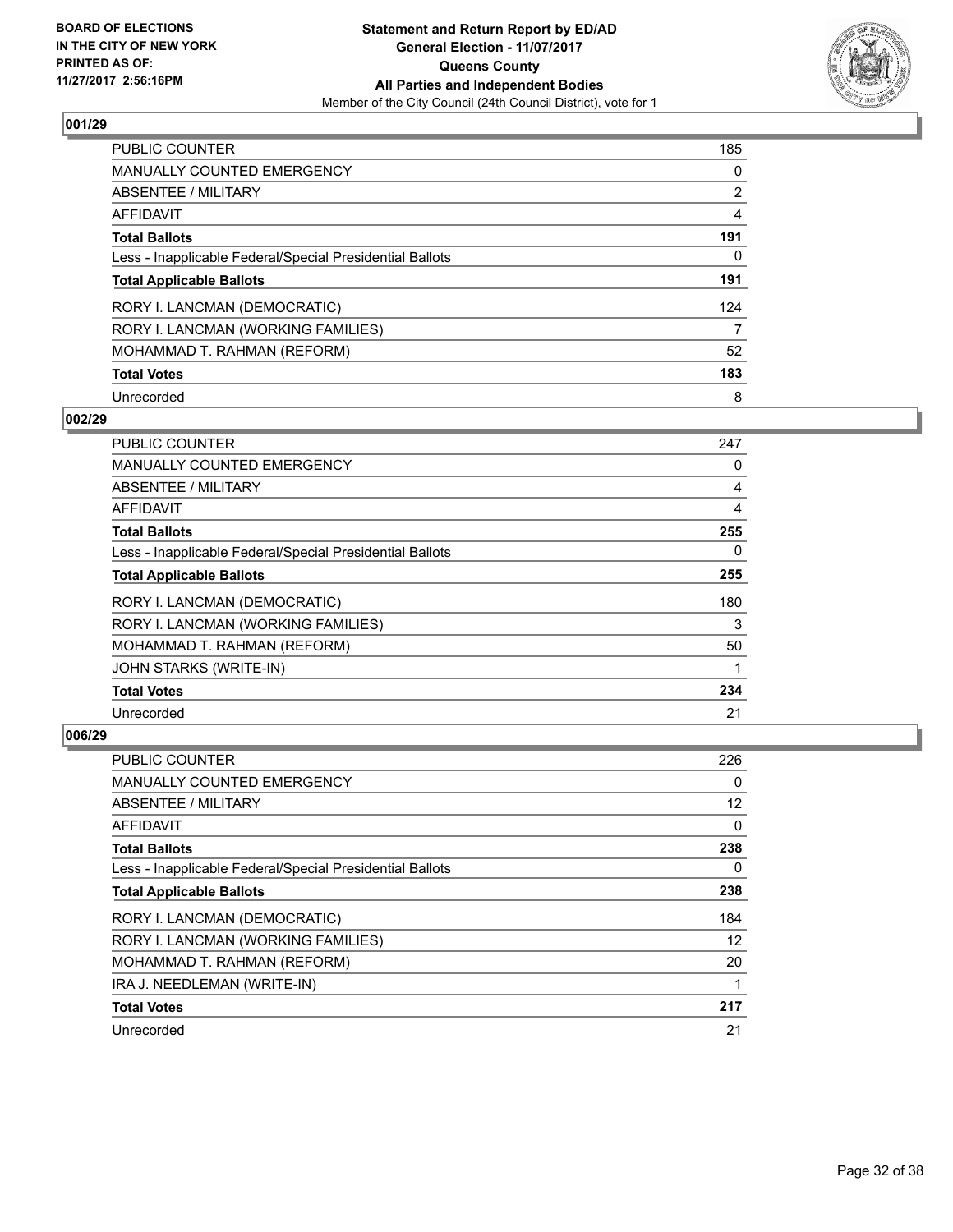

| <b>PUBLIC COUNTER</b>                                    | 22             |
|----------------------------------------------------------|----------------|
| <b>MANUALLY COUNTED EMERGENCY</b>                        | 0              |
| ABSENTEE / MILITARY                                      |                |
| <b>AFFIDAVIT</b>                                         | 0              |
| <b>Total Ballots</b>                                     | 23             |
| Less - Inapplicable Federal/Special Presidential Ballots | 0              |
| <b>Total Applicable Ballots</b>                          | 23             |
| RORY I. LANCMAN (DEMOCRATIC)                             | 17             |
| RORY I. LANCMAN (WORKING FAMILIES)                       | 2              |
| MOHAMMAD T. RAHMAN (REFORM)                              | $\overline{2}$ |
| <b>Total Votes</b>                                       | 21             |
| Unrecorded                                               | $\overline{2}$ |

| <b>PUBLIC COUNTER</b>                                    | 86  |
|----------------------------------------------------------|-----|
| <b>MANUALLY COUNTED EMERGENCY</b>                        | 0   |
| ABSENTEE / MILITARY                                      | 49  |
| AFFIDAVIT                                                | 0   |
| <b>Total Ballots</b>                                     | 135 |
| Less - Inapplicable Federal/Special Presidential Ballots | 0   |
| <b>Total Applicable Ballots</b>                          | 135 |
|                                                          |     |
| RORY I. LANCMAN (DEMOCRATIC)                             | 95  |
| RORY I. LANCMAN (WORKING FAMILIES)                       |     |
| MOHAMMAD T. RAHMAN (REFORM)                              | 8   |
| <b>Total Votes</b>                                       | 110 |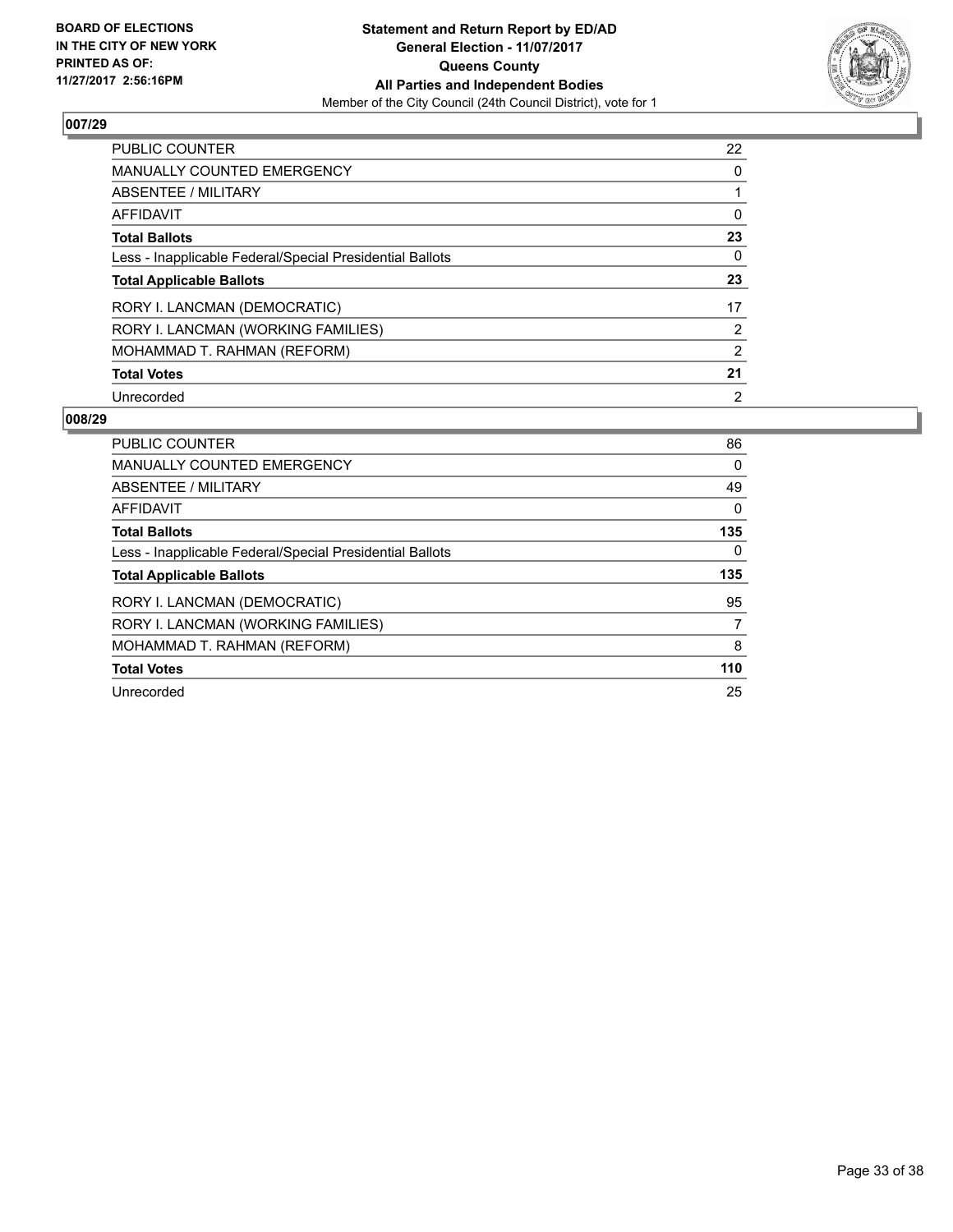

| <b>PUBLIC COUNTER</b>                                    | 208 |
|----------------------------------------------------------|-----|
| <b>MANUALLY COUNTED EMERGENCY</b>                        | 0   |
| <b>ABSENTEE / MILITARY</b>                               | 5   |
| <b>AFFIDAVIT</b>                                         | 0   |
| <b>Total Ballots</b>                                     | 213 |
| Less - Inapplicable Federal/Special Presidential Ballots | 0   |
| <b>Total Applicable Ballots</b>                          | 213 |
| RORY I. LANCMAN (DEMOCRATIC)                             | 146 |
| RORY I. LANCMAN (WORKING FAMILIES)                       | 10  |
| MOHAMMAD T. RAHMAN (REFORM)                              | 40  |
| <b>Total Votes</b>                                       | 196 |
| Unrecorded                                               | 17  |

# **002/32 COMBINED into: 008/32**

#### **003/32**

| <b>PUBLIC COUNTER</b>                                    | 294 |
|----------------------------------------------------------|-----|
| <b>MANUALLY COUNTED EMERGENCY</b>                        | 0   |
| ABSENTEE / MILITARY                                      | 5   |
| <b>AFFIDAVIT</b>                                         | 5   |
| <b>Total Ballots</b>                                     | 304 |
| Less - Inapplicable Federal/Special Presidential Ballots | 0   |
| <b>Total Applicable Ballots</b>                          | 304 |
| RORY I. LANCMAN (DEMOCRATIC)                             | 236 |
| RORY I. LANCMAN (WORKING FAMILIES)                       | 4   |
| MOHAMMAD T. RAHMAN (REFORM)                              | 39  |
| <b>JESUS CHRIST (WRITE-IN)</b>                           | 1   |
| <b>Total Votes</b>                                       | 280 |
| Unrecorded                                               | 24  |

| PUBLIC COUNTER                                           | 238 |
|----------------------------------------------------------|-----|
| <b>MANUALLY COUNTED EMERGENCY</b>                        | 0   |
| ABSENTEE / MILITARY                                      | 4   |
| AFFIDAVIT                                                | 9   |
| <b>Total Ballots</b>                                     | 251 |
| Less - Inapplicable Federal/Special Presidential Ballots | 0   |
| <b>Total Applicable Ballots</b>                          | 251 |
| RORY I. LANCMAN (DEMOCRATIC)                             | 166 |
|                                                          |     |
| RORY I. LANCMAN (WORKING FAMILIES)                       | 7   |
| MOHAMMAD T. RAHMAN (REFORM)                              | 52  |
| RON PAUL (WRITE-IN)                                      | 1   |
| UNATTRIBUTABLE WRITE-IN (WRITE-IN)                       | 1   |
| <b>Total Votes</b>                                       | 227 |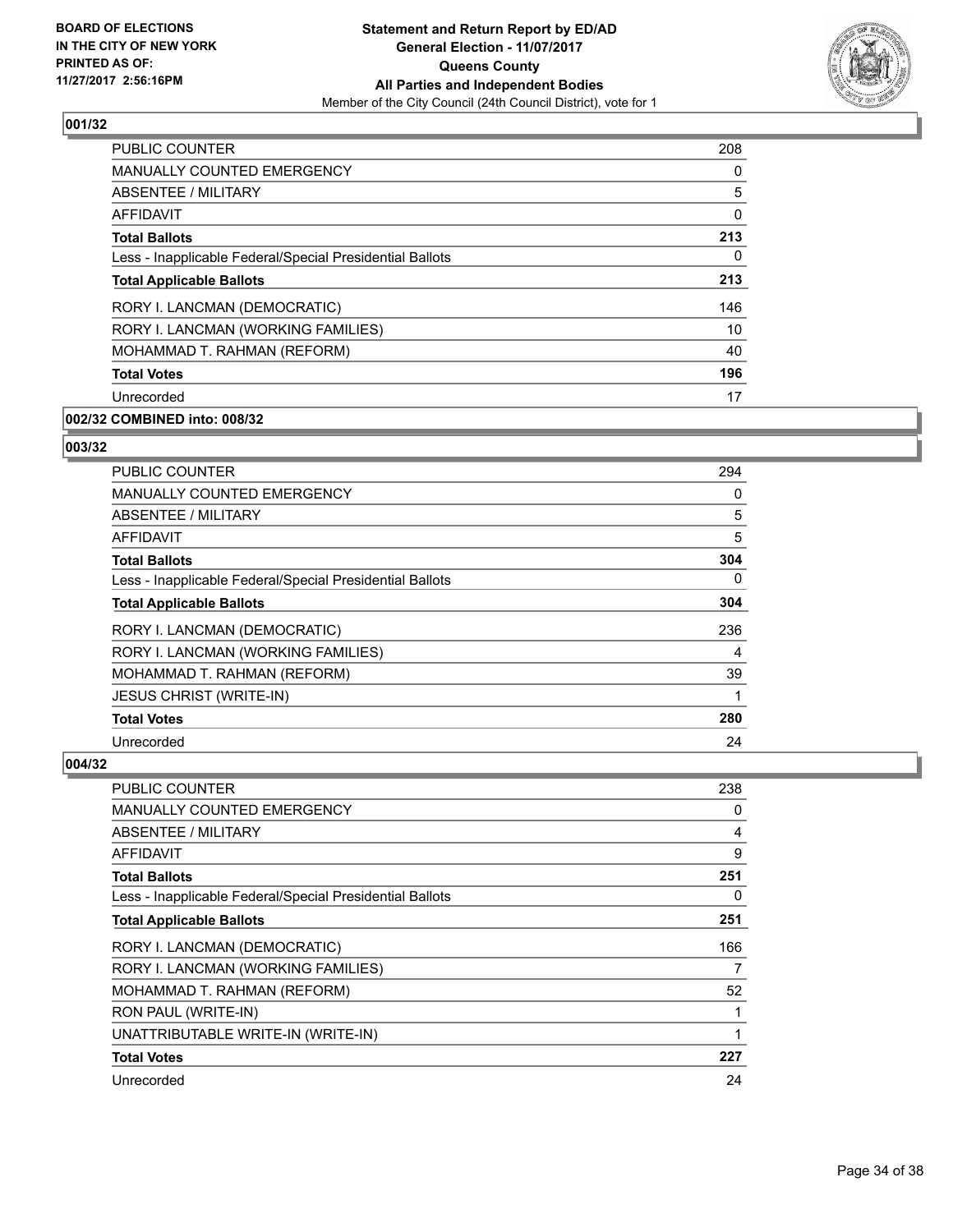

| <b>PUBLIC COUNTER</b>                                    | 121            |
|----------------------------------------------------------|----------------|
| <b>MANUALLY COUNTED EMERGENCY</b>                        | 0              |
| ABSENTEE / MILITARY                                      | $\overline{2}$ |
| AFFIDAVIT                                                | 0              |
| <b>Total Ballots</b>                                     | 123            |
| Less - Inapplicable Federal/Special Presidential Ballots | 0              |
| <b>Total Applicable Ballots</b>                          | 123            |
| RORY I. LANCMAN (DEMOCRATIC)                             | 77             |
| RORY I. LANCMAN (WORKING FAMILIES)                       | 6              |
| MOHAMMAD T. RAHMAN (REFORM)                              | 29             |
| <b>Total Votes</b>                                       | $112$          |
| Unrecorded                                               | 11             |

#### **006/32**

| <b>PUBLIC COUNTER</b>                                    | 163      |
|----------------------------------------------------------|----------|
| MANUALLY COUNTED EMERGENCY                               | 0        |
| ABSENTEE / MILITARY                                      | 0        |
| <b>AFFIDAVIT</b>                                         | 3        |
| <b>Total Ballots</b>                                     | 166      |
| Less - Inapplicable Federal/Special Presidential Ballots | $\Omega$ |
| <b>Total Applicable Ballots</b>                          | 166      |
| RORY I. LANCMAN (DEMOCRATIC)                             | 127      |
| RORY I. LANCMAN (WORKING FAMILIES)                       | 3        |
| MOHAMMAD T. RAHMAN (REFORM)                              | 24       |
| <b>Total Votes</b>                                       | 154      |
| Unrecorded                                               | 12       |

| <b>PUBLIC COUNTER</b>                                    | 58 |
|----------------------------------------------------------|----|
| <b>MANUALLY COUNTED EMERGENCY</b>                        | 0  |
| ABSENTEE / MILITARY                                      | 0  |
| AFFIDAVIT                                                | 0  |
| <b>Total Ballots</b>                                     | 58 |
| Less - Inapplicable Federal/Special Presidential Ballots | 0  |
| <b>Total Applicable Ballots</b>                          | 58 |
| RORY I. LANCMAN (DEMOCRATIC)                             | 19 |
| RORY I. LANCMAN (WORKING FAMILIES)                       | 3  |
| MOHAMMAD T. RAHMAN (REFORM)                              | 22 |
| <b>Total Votes</b>                                       | 44 |
| Unrecorded                                               | 14 |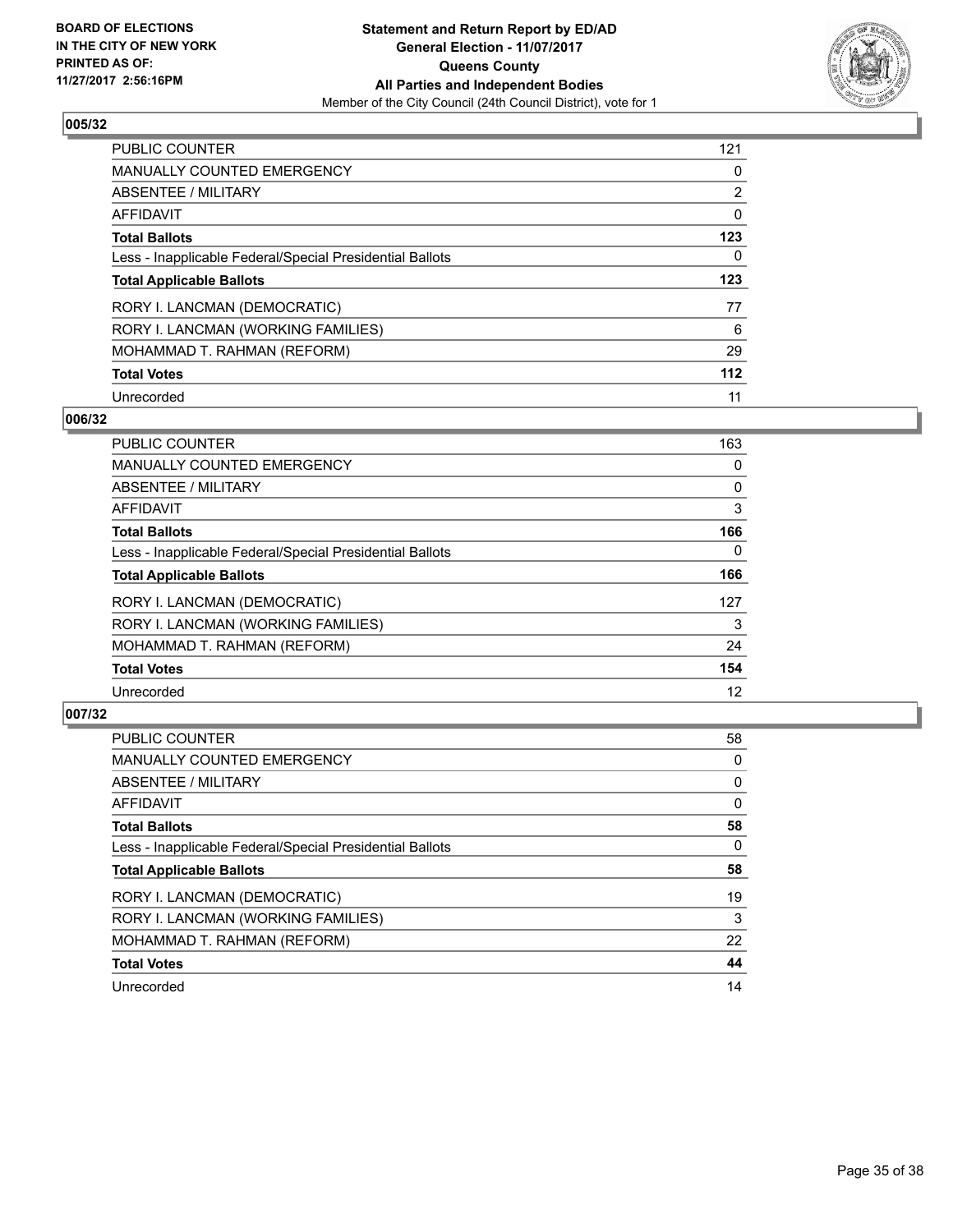

| <b>PUBLIC COUNTER</b>                                    | 62 |
|----------------------------------------------------------|----|
| <b>MANUALLY COUNTED EMERGENCY</b>                        | 0  |
| ABSENTEE / MILITARY                                      |    |
| AFFIDAVIT                                                | 0  |
| <b>Total Ballots</b>                                     | 63 |
| Less - Inapplicable Federal/Special Presidential Ballots | 0  |
| <b>Total Applicable Ballots</b>                          | 63 |
| RORY I. LANCMAN (DEMOCRATIC)                             | 20 |
| RORY I. LANCMAN (WORKING FAMILIES)                       | 4  |
| MOHAMMAD T. RAHMAN (REFORM)                              | 31 |
| <b>Total Votes</b>                                       | 55 |
| Unrecorded                                               | 8  |

#### **009/32**

| <b>PUBLIC COUNTER</b>                                                                                                                                                                                                                                                                                                                                                                                                  | 65 |
|------------------------------------------------------------------------------------------------------------------------------------------------------------------------------------------------------------------------------------------------------------------------------------------------------------------------------------------------------------------------------------------------------------------------|----|
| <b>MANUALLY COUNTED EMERGENCY</b>                                                                                                                                                                                                                                                                                                                                                                                      | 0  |
| ABSENTEE / MILITARY                                                                                                                                                                                                                                                                                                                                                                                                    | 0  |
| <b>AFFIDAVIT</b>                                                                                                                                                                                                                                                                                                                                                                                                       |    |
| <b>Total Ballots</b>                                                                                                                                                                                                                                                                                                                                                                                                   | 66 |
| Less - Inapplicable Federal/Special Presidential Ballots                                                                                                                                                                                                                                                                                                                                                               | 0  |
| <b>Total Applicable Ballots</b>                                                                                                                                                                                                                                                                                                                                                                                        | 66 |
| RORY I. LANCMAN (DEMOCRATIC)                                                                                                                                                                                                                                                                                                                                                                                           | 31 |
| RORY I. LANCMAN (WORKING FAMILIES)                                                                                                                                                                                                                                                                                                                                                                                     |    |
| MOHAMMAD T. RAHMAN (REFORM)                                                                                                                                                                                                                                                                                                                                                                                            | 32 |
| <b>Total Votes</b>                                                                                                                                                                                                                                                                                                                                                                                                     | 64 |
| Unrecorded                                                                                                                                                                                                                                                                                                                                                                                                             | 2  |
| $\mathbf{A} \mathbf{A} \mathbf{B} \mathbf{B} \mathbf{B} \mathbf{B} \mathbf{B} \mathbf{A} \mathbf{A} \mathbf{A} \mathbf{A} \mathbf{A} \mathbf{A} \mathbf{A} \mathbf{A} \mathbf{A} \mathbf{A} \mathbf{A} \mathbf{A} \mathbf{A} \mathbf{A} \mathbf{A} \mathbf{A} \mathbf{A} \mathbf{A} \mathbf{A} \mathbf{A} \mathbf{A} \mathbf{A} \mathbf{A} \mathbf{A} \mathbf{A} \mathbf{A} \mathbf{A} \mathbf{A} \mathbf{A} \mathbf{$ |    |

# **010/32 COMBINED into: 009/32**

| <b>PUBLIC COUNTER</b>                                    | 112 |
|----------------------------------------------------------|-----|
| <b>MANUALLY COUNTED EMERGENCY</b>                        | 0   |
| ABSENTEE / MILITARY                                      | 2   |
| AFFIDAVIT                                                | 0   |
| <b>Total Ballots</b>                                     | 114 |
| Less - Inapplicable Federal/Special Presidential Ballots | 0   |
| <b>Total Applicable Ballots</b>                          | 114 |
| RORY I. LANCMAN (DEMOCRATIC)                             | 71  |
| RORY I. LANCMAN (WORKING FAMILIES)                       | 8   |
| MOHAMMAD T. RAHMAN (REFORM)                              | 10  |
| ERIC ULRICH (WRITE-IN)                                   |     |
| <b>Total Votes</b>                                       | 90  |
| Unrecorded                                               | 24  |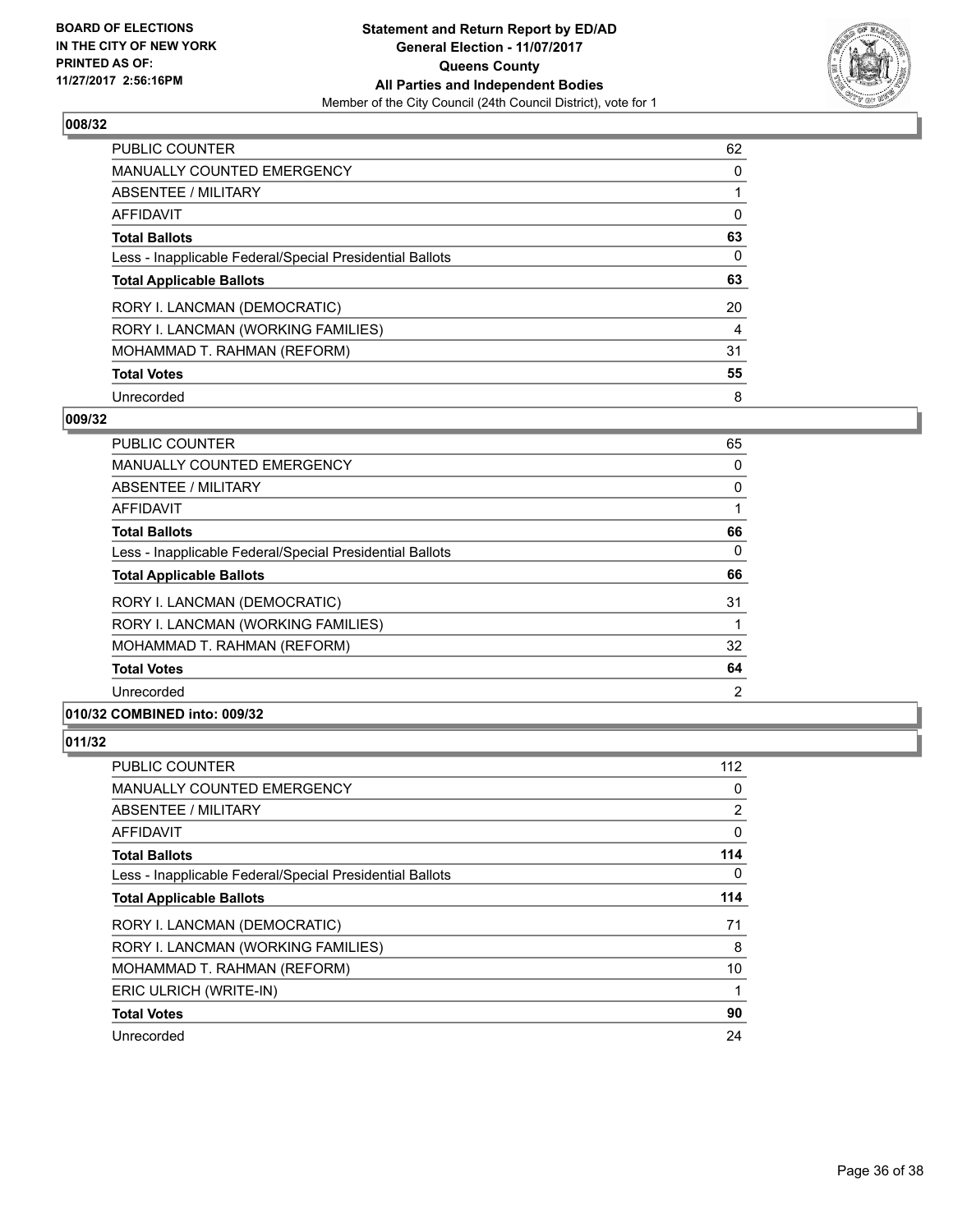

| PUBLIC COUNTER                                           | $\overline{2}$ |
|----------------------------------------------------------|----------------|
| <b>MANUALLY COUNTED EMERGENCY</b>                        | 0              |
| ABSENTEE / MILITARY                                      | 0              |
| AFFIDAVIT                                                | 0              |
| <b>Total Ballots</b>                                     | $\mathbf{2}$   |
| Less - Inapplicable Federal/Special Presidential Ballots | 0              |
| <b>Total Applicable Ballots</b>                          | 2              |
| RORY I. LANCMAN (DEMOCRATIC)                             |                |
| RORY I. LANCMAN (WORKING FAMILIES)                       | 0              |
| MOHAMMAD T. RAHMAN (REFORM)                              |                |
| <b>Total Votes</b>                                       | $\mathbf{2}$   |

| <b>PUBLIC COUNTER</b>                                    | 157 |
|----------------------------------------------------------|-----|
| <b>MANUALLY COUNTED EMERGENCY</b>                        | 0   |
| ABSENTEE / MILITARY                                      | 5   |
| AFFIDAVIT                                                | 3   |
| <b>Total Ballots</b>                                     | 165 |
| Less - Inapplicable Federal/Special Presidential Ballots | 0   |
| <b>Total Applicable Ballots</b>                          | 165 |
| RORY I. LANCMAN (DEMOCRATIC)                             | 107 |
| RORY I. LANCMAN (WORKING FAMILIES)                       | 5   |
| MOHAMMAD T. RAHMAN (REFORM)                              | 34  |
| <b>Total Votes</b>                                       | 146 |
| Unrecorded                                               | 19  |